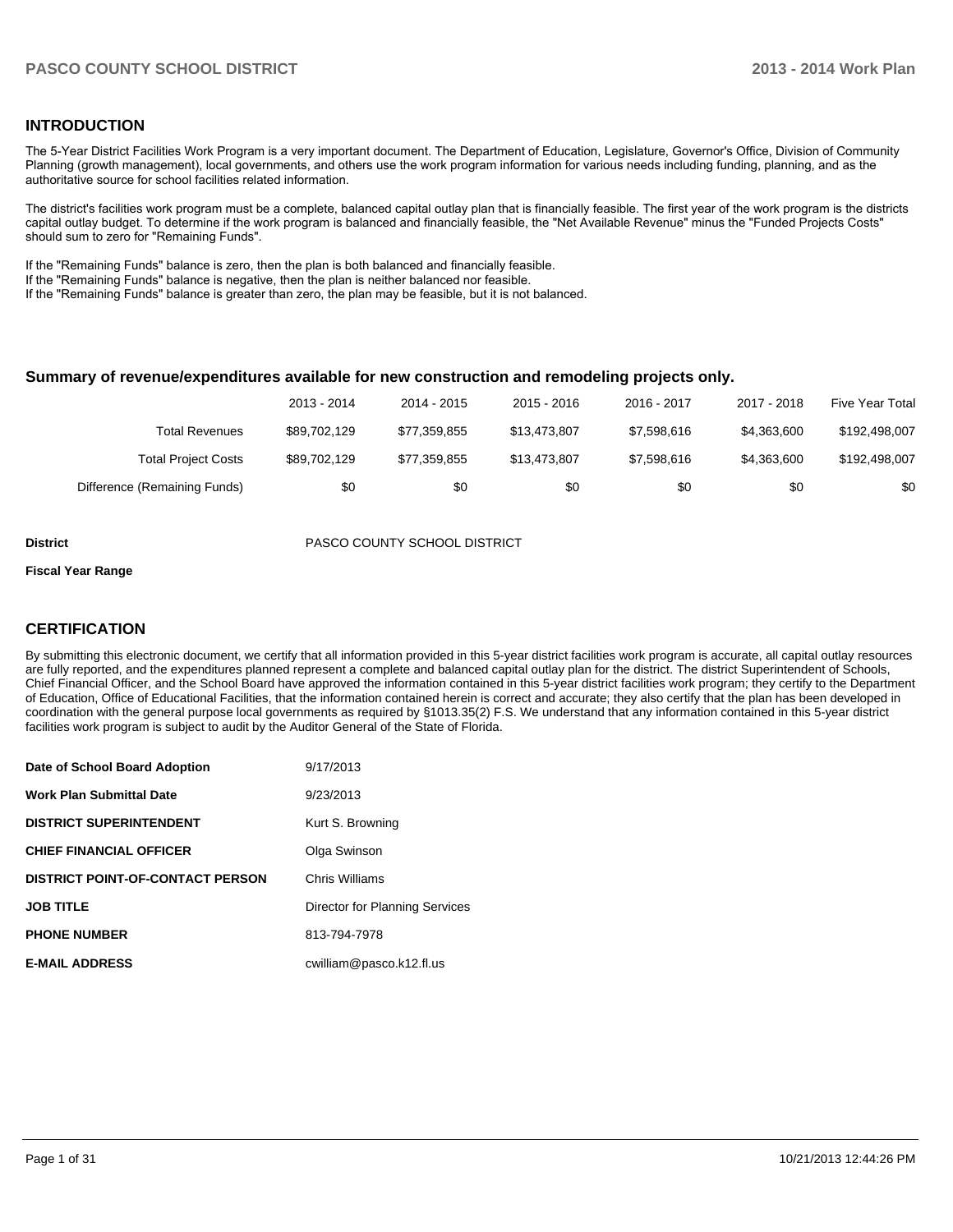# **Expenditures**

#### **Expenditure for Maintenance, Repair and Renovation from 1.50-Mills and PECO**

Annually, prior to the adoption of the district school budget, each school board must prepare a tentative district facilities work program that includes a schedule of major repair and renovation projects necessary to maintain the educational and ancillary facilities of the district.

|                | Item                                                                                                                                                                                                                                                                                                                                                                                                                                                                                                                                                                                                                                                                                                                                                                                                                                                                                                                                                                                                                                                                                                                                                                                                                                                                                                                                                                                                                                                                                                                                                                                                                                                                                                                                                                                                                                                                                                                                                                                                                                                                                                                                                                                  | $2013 - 2014$<br><b>Actual Budget</b> | $2014 - 2015$<br>Projected | $2015 - 2016$<br>Projected | $2016 - 2017$<br>Projected | 2017 - 2018<br>Projected | <b>Total</b> |  |  |  |
|----------------|---------------------------------------------------------------------------------------------------------------------------------------------------------------------------------------------------------------------------------------------------------------------------------------------------------------------------------------------------------------------------------------------------------------------------------------------------------------------------------------------------------------------------------------------------------------------------------------------------------------------------------------------------------------------------------------------------------------------------------------------------------------------------------------------------------------------------------------------------------------------------------------------------------------------------------------------------------------------------------------------------------------------------------------------------------------------------------------------------------------------------------------------------------------------------------------------------------------------------------------------------------------------------------------------------------------------------------------------------------------------------------------------------------------------------------------------------------------------------------------------------------------------------------------------------------------------------------------------------------------------------------------------------------------------------------------------------------------------------------------------------------------------------------------------------------------------------------------------------------------------------------------------------------------------------------------------------------------------------------------------------------------------------------------------------------------------------------------------------------------------------------------------------------------------------------------|---------------------------------------|----------------------------|----------------------------|----------------------------|--------------------------|--------------|--|--|--|
| <b>HVAC</b>    |                                                                                                                                                                                                                                                                                                                                                                                                                                                                                                                                                                                                                                                                                                                                                                                                                                                                                                                                                                                                                                                                                                                                                                                                                                                                                                                                                                                                                                                                                                                                                                                                                                                                                                                                                                                                                                                                                                                                                                                                                                                                                                                                                                                       | \$1,233,534                           | \$1,500,000                | \$1.500.000                | \$1,575,000                | \$1,575,000              | \$7,383,534  |  |  |  |
| Locations:     | LADMINISTRATION BUILDING. F. K . MARCHMAN TECHNICAL EDUCATIONAL CENTER. GULF HIGH. HUDSON ELEMENTARY. HUDSON<br>SENIOR HIGH, LAKE MYRTLE ELEMENTARY, MARY GIELLA ELEMENTARY, MITTYE P LOCKE ELEMENTARY, NORTHWEST<br>ELEMENTARY, PINE VIEW MIDDLE, RAYMOND B STEWART MIDDLE, RIDGEWOOD SENIOR HIGH, RIVER RIDGE MIDDLE SENIOR<br>HIGH, SAN ANTONIO ELEMENTARY, SEVEN SPRINGS MIDDLE, SUNLAKE HIGH, THOMAS E WEIGHTMAN MIDDLE, TRINITY OAKS<br>ELEMENTARY, WESLEY CHAPEL SENIOR HIGH, WOODLAND ELEMENTARY, ZEPHYRHILLS SENIOR HIGH                                                                                                                                                                                                                                                                                                                                                                                                                                                                                                                                                                                                                                                                                                                                                                                                                                                                                                                                                                                                                                                                                                                                                                                                                                                                                                                                                                                                                                                                                                                                                                                                                                                     |                                       |                            |                            |                            |                          |              |  |  |  |
| Flooring       |                                                                                                                                                                                                                                                                                                                                                                                                                                                                                                                                                                                                                                                                                                                                                                                                                                                                                                                                                                                                                                                                                                                                                                                                                                                                                                                                                                                                                                                                                                                                                                                                                                                                                                                                                                                                                                                                                                                                                                                                                                                                                                                                                                                       | \$150,000                             | \$313,350                  | \$313,350                  | \$327,270                  | \$327,270                | \$1,431,240  |  |  |  |
| Locations:     | CENTENNIAL ELEMENTARY, CYPRESS ELEMENTARY, DENHAM OAKS ELEMENTARY, FOX HOLLOW ELEMENTARY, GULF HIGH,<br>GULF MIDDLE, GULFSIDE ELEMENTARY, HUDSON MIDDLE, HUDSON SENIOR HIGH, LAND O LAKES SENIOR HIGH, PASCO<br>ELEMENTARY, RIDGEWOOD SENIOR HIGH, SAN ANTONIO ELEMENTARY, SAND PINE ELEMENTARY, SEVEN SPRINGS MIDDLE,<br>TRINITY ELEMENTARY, WEST ZEPHYRHILLS ELEMENTARY                                                                                                                                                                                                                                                                                                                                                                                                                                                                                                                                                                                                                                                                                                                                                                                                                                                                                                                                                                                                                                                                                                                                                                                                                                                                                                                                                                                                                                                                                                                                                                                                                                                                                                                                                                                                             |                                       |                            |                            |                            |                          |              |  |  |  |
| Roofing        |                                                                                                                                                                                                                                                                                                                                                                                                                                                                                                                                                                                                                                                                                                                                                                                                                                                                                                                                                                                                                                                                                                                                                                                                                                                                                                                                                                                                                                                                                                                                                                                                                                                                                                                                                                                                                                                                                                                                                                                                                                                                                                                                                                                       | \$2,092,470                           | \$2,185,585                | \$2,185,585                | \$2,384,254                | \$2,384,254              | \$11,232,148 |  |  |  |
| Locations:     | ADMINISTRATION BUILDING, ANCLOTE ELEMENTARY, BAYONET POINT MIDDLE, CHASCO ELEMENTARY, CHASCO MIDDLE, COTEE<br>RIVER ELEMENTARY, CYPRESS ELEMENTARY, DISTRICT MAINTENANCE BUILDING (MOON LAKE), ENERGY & MARINE CENTER,<br>GULFSIDE ELEMENTARY, HARRY SCHWETTMAN EDUCATION CENTER, JAMES M MARLOWE ELEMENTARY, LAND O LAKES SENIOR<br>HIGH, MITTYE P LOCKE ELEMENTARY, MOON LAKE ELEMENTARY, MOORE-MICKENS EDUCATION CENTER, PINE VIEW MIDDLE,<br>SHADY HILLS ELEMENTARY, TRINITY ELEMENTARY, WEST ZEPHYRHILLS ELEMENTARY                                                                                                                                                                                                                                                                                                                                                                                                                                                                                                                                                                                                                                                                                                                                                                                                                                                                                                                                                                                                                                                                                                                                                                                                                                                                                                                                                                                                                                                                                                                                                                                                                                                              |                                       |                            |                            |                            |                          |              |  |  |  |
| Safety to Life |                                                                                                                                                                                                                                                                                                                                                                                                                                                                                                                                                                                                                                                                                                                                                                                                                                                                                                                                                                                                                                                                                                                                                                                                                                                                                                                                                                                                                                                                                                                                                                                                                                                                                                                                                                                                                                                                                                                                                                                                                                                                                                                                                                                       | \$202,000                             | \$376,188                  | \$376,188                  | \$402,162                  | \$402,162                | \$1,758,700  |  |  |  |
| Locations:     | ADMINISTRATION BUILDING, ANCLOTE ELEMENTARY, ANCLOTE HIGH SCHOOL, BAYONET POINT MIDDLE, CALUSA ELEMENTARY,<br>CENTENNIAL ELEMENTARY, CENTENNIAL MIDDLE, CENTRAL BUS GARAGE, CHARLES S. RUSHE MIDDLE, CHASCO ELEMENTARY,<br>CHASCO MIDDLE, CHESTER W TAYLOR JR ELEMENTARY, CONNERTON ELEMENTARY SCHOOL, COTEE RIVER ELEMENTARY,<br>CREWS LAKE MIDDLE, CYPRESS ELEMENTARY, DEER PARK ELEMENTARY, DENHAM OAKS ELEMENTARY, DISTRICT<br>IMAINTENANCE BUILDING (MOON LAKE). DOUBLE BRANCH ELEMENTARY. DR JOHN LONG MIDDLE. EAST BUS GARAGE. ENERGY &<br>MARINE CENTER, F. K. MARCHMAN TECHNICAL EDUCATIONAL CENTER, FIVAY HIGH SCHOOL, FOX HOLLOW ELEMENTARY, GULF<br>HIGH, GULF HIGHLANDS ELEMENTARY, GULF MIDDLE, GULF TRACE ELEMENTARY, GULFSIDE ELEMENTARY, HARRY<br>SCHWETTMAN EDUCATION CENTER, HUDSON ELEMENTARY, HUDSON MIDDLE, HUDSON SENIOR HIGH, J W MITCHELL SENIOR<br>HIGH, JAMES IRVIN EDUCATION CENTER, JAMES M MARLOWE ELEMENTARY, LACOOCHEE ELEMENTARY, LAKE MYRTLE<br>ELEMENTARY, LAND O LAKES SENIOR HIGH, LONGLEAF ELEMENTARY, MARY GIELLA ELEMENTARY, MITTYE P LOCKE<br>ELEMENTARY, MOON LAKE ELEMENTARY, MOORE-MICKENS EDUCATION CENTER, NEW RIVER ELEMENTARY, NORTHWEST BUS<br>GARAGE, NORTHWEST ELEMENTARY, OAKSTEAD ELEMENTARY, ODESSA ELEMENTARY SCHOOL, PASCO ELEMENTARY, PASCO<br>MIDDLE, PASCO SENIOR HIGH, PAUL R SMITH MIDDLE, PINE VIEW ELEMENTARY, PINE VIEW MIDDLE, QUAIL HOLLOW<br>ELEMENTARY, RAYMOND B STEWART MIDDLE, RICHEY ELEMENTARY, RIDGEWOOD SENIOR HIGH, RIVER RIDGE MIDDLE SENIOR<br>HIGH, RODNEY B COX ELEMENTARY, SAN ANTONIO ELEMENTARY, SAND PINE ELEMENTARY, SANDERS MEMORIAL ELEMENTARY,<br>SCHRADER ELEMENTARY, SEVEN OAKS ELEMENTARY SCHOOL, SEVEN SPRINGS ELEMENTARY, SEVEN SPRINGS MIDDLE,<br>SHADY HILLS ELEMENTARY, SOUTHEAST BUS GARAGE, SUNLAKE HIGH, SUNRAY ELEMENTARY, THOMAS E WEIGHTMAN MIDDLE,<br>TRILBY ADULT EDUCATION CENTER, TRINITY ELEMENTARY, TRINITY OAKS ELEMENTARY, VETERANS ELEMENTARY SCHOOL,<br>WATERGRASS ELEMENTARY SCHOOL, WESLEY CHAPEL ELEMENTARY, WESLEY CHAPEL SENIOR HIGH, WEST BUS GARAGE,<br>WEST ZEPHYRHILLS ELEMENTARY, WIREGRASS RANCH SENIOR HIGH, WOODLAND ELEMENTARY, ZEPHYRHILLS SENIOR HIGH |                                       |                            |                            |                            |                          |              |  |  |  |
| Fencing        |                                                                                                                                                                                                                                                                                                                                                                                                                                                                                                                                                                                                                                                                                                                                                                                                                                                                                                                                                                                                                                                                                                                                                                                                                                                                                                                                                                                                                                                                                                                                                                                                                                                                                                                                                                                                                                                                                                                                                                                                                                                                                                                                                                                       | \$20,000                              | \$20.890                   | \$20.890                   | \$21.818                   | \$21.818                 | \$105,416    |  |  |  |
|                | Locations: BAYONET POINT MIDDLE, CHESTER W TAYLOR JR ELEMENTARY, CYPRESS ELEMENTARY, F. K. MARCHMAN TECHNICAL<br>EDUCATIONAL CENTER, HUDSON ELEMENTARY, J W MITCHELL SENIOR HIGH, NORTHWEST BUS GARAGE, NORTHWEST<br>ELEMENTARY, SCHRADER ELEMENTARY, SEVEN OAKS ELEMENTARY SCHOOL, SEVEN SPRINGS MIDDLE, SHADY HILLS<br><b>ELEMENTARY</b>                                                                                                                                                                                                                                                                                                                                                                                                                                                                                                                                                                                                                                                                                                                                                                                                                                                                                                                                                                                                                                                                                                                                                                                                                                                                                                                                                                                                                                                                                                                                                                                                                                                                                                                                                                                                                                            |                                       |                            |                            |                            |                          |              |  |  |  |
| Parking        |                                                                                                                                                                                                                                                                                                                                                                                                                                                                                                                                                                                                                                                                                                                                                                                                                                                                                                                                                                                                                                                                                                                                                                                                                                                                                                                                                                                                                                                                                                                                                                                                                                                                                                                                                                                                                                                                                                                                                                                                                                                                                                                                                                                       | \$350,000                             | \$522,250                  | \$522,250                  | \$545,450                  | \$545,450                | \$2,485,400  |  |  |  |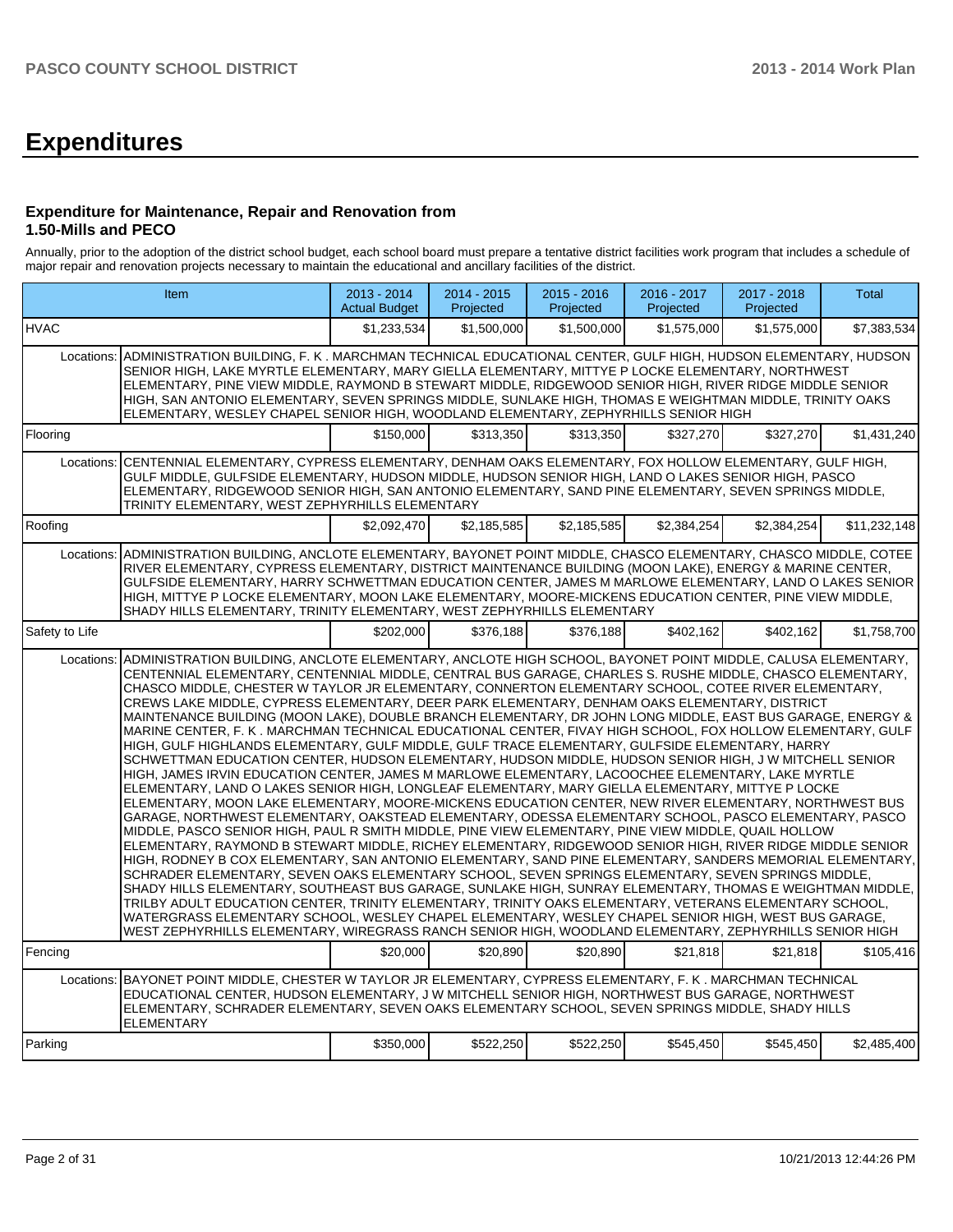|                           | Locations: ADMINISTRATION BUILDING, ANCLOTE ELEMENTARY, ANCLOTE HIGH SCHOOL, BAYONET POINT MIDDLE, CALUSA ELEMENTARY,<br>CENTENNIAL ELEMENTARY, CENTENNIAL MIDDLE, CENTRAL BUS GARAGE, CHARLES S. RUSHE MIDDLE, CHASCO ELEMENTARY,<br>CHASCO MIDDLE, CHESTER W TAYLOR JR ELEMENTARY, CONNERTON ELEMENTARY SCHOOL, COTEE RIVER ELEMENTARY,<br>CREWS LAKE MIDDLE, CYPRESS ELEMENTARY, DEER PARK ELEMENTARY, DENHAM OAKS ELEMENTARY, DISTRICT<br>MAINTENANCE BUILDING (MOON LAKE), DOUBLE BRANCH ELEMENTARY, DR JOHN LONG MIDDLE, EAST BUS GARAGE, ENERGY &<br>MARINE CENTER, F. K. MARCHMAN TECHNICAL EDUCATIONAL CENTER, FIVAY HIGH SCHOOL, FOX HOLLOW ELEMENTARY, GULF<br>HIGH, GULF HIGHLANDS ELEMENTARY, GULF MIDDLE, GULF TRACE ELEMENTARY, GULFSIDE ELEMENTARY, HARRY<br>SCHWETTMAN EDUCATION CENTER, HUDSON ELEMENTARY, HUDSON MIDDLE, HUDSON SENIOR HIGH, J W MITCHELL SENIOR<br>HIGH, JAMES IRVIN EDUCATION CENTER, JAMES M MARLOWE ELEMENTARY, LACOOCHEE ELEMENTARY, LAKE MYRTLE<br>ELEMENTARY, LAND O LAKES SENIOR HIGH, LONGLEAF ELEMENTARY, MARY GIELLA ELEMENTARY, MITTYE P LOCKE<br>ELEMENTARY, MOON LAKE ELEMENTARY, MOORE-MICKENS EDUCATION CENTER, NEW RIVER ELEMENTARY, NORTHWEST BUS<br>GARAGE, NORTHWEST ELEMENTARY, OAKSTEAD ELEMENTARY, ODESSA ELEMENTARY SCHOOL, PASCO ELEMENTARY, PASCO<br>MIDDLE, PASCO SENIOR HIGH, PAUL R SMITH MIDDLE, PINE VIEW ELEMENTARY, PINE VIEW MIDDLE, QUAIL HOLLOW<br>ELEMENTARY, RAYMOND B STEWART MIDDLE, RICHEY ELEMENTARY, RIDGEWOOD SENIOR HIGH, RIVER RIDGE MIDDLE SENIOR<br>HIGH, RODNEY B COX ELEMENTARY, SAN ANTONIO ELEMENTARY, SAND PINE ELEMENTARY, SANDERS MEMORIAL ELEMENTARY,<br>SCHRADER ELEMENTARY, SEVEN OAKS ELEMENTARY SCHOOL, SEVEN SPRINGS ELEMENTARY, SEVEN SPRINGS MIDDLE,<br>SHADY HILLS ELEMENTARY, SOUTHEAST BUS GARAGE, SUNLAKE HIGH, SUNRAY ELEMENTARY, THOMAS E WEIGHTMAN MIDDLE,<br>TRILBY ADULT EDUCATION CENTER, TRINITY ELEMENTARY, TRINITY OAKS ELEMENTARY, VETERANS ELEMENTARY SCHOOL,<br>WATERGRASS ELEMENTARY SCHOOL, WESLEY CHAPEL ELEMENTARY, WESLEY CHAPEL SENIOR HIGH, WEST BUS GARAGE,<br>WEST ZEPHYRHILLS ELEMENTARY, WIREGRASS RANCH SENIOR HIGH, WOODLAND ELEMENTARY, ZEPHYRHILLS SENIOR HIGH |           |           |           |           |           |             |
|---------------------------|-------------------------------------------------------------------------------------------------------------------------------------------------------------------------------------------------------------------------------------------------------------------------------------------------------------------------------------------------------------------------------------------------------------------------------------------------------------------------------------------------------------------------------------------------------------------------------------------------------------------------------------------------------------------------------------------------------------------------------------------------------------------------------------------------------------------------------------------------------------------------------------------------------------------------------------------------------------------------------------------------------------------------------------------------------------------------------------------------------------------------------------------------------------------------------------------------------------------------------------------------------------------------------------------------------------------------------------------------------------------------------------------------------------------------------------------------------------------------------------------------------------------------------------------------------------------------------------------------------------------------------------------------------------------------------------------------------------------------------------------------------------------------------------------------------------------------------------------------------------------------------------------------------------------------------------------------------------------------------------------------------------------------------------------------------------------------------------------------------------------------------------------------------------------------------------------------|-----------|-----------|-----------|-----------|-----------|-------------|
| Electrical                |                                                                                                                                                                                                                                                                                                                                                                                                                                                                                                                                                                                                                                                                                                                                                                                                                                                                                                                                                                                                                                                                                                                                                                                                                                                                                                                                                                                                                                                                                                                                                                                                                                                                                                                                                                                                                                                                                                                                                                                                                                                                                                                                                                                                 | \$60,000  | \$62,670  | \$62,670  | \$65.454  | \$65.454  | \$316.248   |
| Locations:                | ANCLOTE HIGH SCHOOL, BAYONET POINT MIDDLE, CENTENNIAL MIDDLE, CHARLES S. RUSHE MIDDLE, CHASCO MIDDLE, CREWS<br>LAKE MIDDLE. DR JOHN LONG MIDDLE. FIVAY HIGH SCHOOL. GULF HIGH. GULF MIDDLE. HUDSON MIDDLE. HUDSON SENIOR<br>HIGH, J W MITCHELL SENIOR HIGH, LAND O LAKES SENIOR HIGH, PASCO MIDDLE, PASCO SENIOR HIGH, PAUL R SMITH MIDDLE,<br>RAYMOND B STEWART MIDDLE, RIDGEWOOD SENIOR HIGH, RIVER RIDGE MIDDLE SENIOR HIGH, SUNLAKE HIGH, THOMAS E<br>WEIGHTMAN MIDDLE, WESLEY CHAPEL SENIOR HIGH, WIREGRASS RANCH SENIOR HIGH, ZEPHYRHILLS SENIOR HIGH                                                                                                                                                                                                                                                                                                                                                                                                                                                                                                                                                                                                                                                                                                                                                                                                                                                                                                                                                                                                                                                                                                                                                                                                                                                                                                                                                                                                                                                                                                                                                                                                                                     |           |           |           |           |           |             |
| Fire Alarm                |                                                                                                                                                                                                                                                                                                                                                                                                                                                                                                                                                                                                                                                                                                                                                                                                                                                                                                                                                                                                                                                                                                                                                                                                                                                                                                                                                                                                                                                                                                                                                                                                                                                                                                                                                                                                                                                                                                                                                                                                                                                                                                                                                                                                 | \$700.000 | \$731.150 | \$731.750 | \$763,630 | \$763,630 | \$3,690,160 |
| Locations:                | ADMINISTRATION BUILDING, ANCLOTE ELEMENTARY, ANCLOTE HIGH SCHOOL, BAYONET POINT MIDDLE, CALUSA ELEMENTARY,<br>CENTENNIAL ELEMENTARY, CENTENNIAL MIDDLE, CENTRAL BUS GARAGE, CHARLES S. RUSHE MIDDLE, CHASCO ELEMENTARY,<br>CHASCO MIDDLE, CHESTER W TAYLOR JR ELEMENTARY, CONNERTON ELEMENTARY SCHOOL, COTEE RIVER ELEMENTARY,<br>CREWS LAKE MIDDLE, CYPRESS ELEMENTARY, DEER PARK ELEMENTARY, DENHAM OAKS ELEMENTARY, DISTRICT<br>MAINTENANCE BUILDING (MOON LAKE), DOUBLE BRANCH ELEMENTARY, DR JOHN LONG MIDDLE, EAST BUS GARAGE, ENERGY &<br>MARINE CENTER, F. K. MARCHMAN TECHNICAL EDUCATIONAL CENTER, FIVAY HIGH SCHOOL, FOX HOLLOW ELEMENTARY, GULF<br>HIGH, GULF HIGHLANDS ELEMENTARY, GULF MIDDLE, GULF TRACE ELEMENTARY, GULFSIDE ELEMENTARY, HARRY<br>SCHWETTMAN EDUCATION CENTER, HUDSON ELEMENTARY, HUDSON MIDDLE, HUDSON SENIOR HIGH, J W MITCHELL SENIOR<br>HIGH, JAMES IRVIN EDUCATION CENTER, JAMES M MARLOWE ELEMENTARY, LACOOCHEE ELEMENTARY, LAKE MYRTLE<br>ELEMENTARY, LAND O LAKES SENIOR HIGH, LONGLEAF ELEMENTARY, MARY GIELLA ELEMENTARY, MITTYE P LOCKE<br>ELEMENTARY, MOON LAKE ELEMENTARY, MOORE-MICKENS EDUCATION CENTER, NEW RIVER ELEMENTARY, NORTHWEST BUS<br>GARAGE, NORTHWEST ELEMENTARY, OAKSTEAD ELEMENTARY, ODESSA ELEMENTARY SCHOOL, PASCO ELEMENTARY, PASCO<br>MIDDLE, PASCO SENIOR HIGH, PAUL R SMITH MIDDLE, PINE VIEW ELEMENTARY, PINE VIEW MIDDLE, QUAIL HOLLOW<br>ELEMENTARY, RAYMOND B STEWART MIDDLE, RICHEY ELEMENTARY, RIDGEWOOD SENIOR HIGH, RIVER RIDGE MIDDLE SENIOR<br>HIGH, RODNEY B COX ELEMENTARY, SAN ANTONIO ELEMENTARY, SAND PINE ELEMENTARY, SANDERS MEMORIAL ELEMENTARY,<br>SCHRADER ELEMENTARY, SEVEN OAKS ELEMENTARY SCHOOL, SEVEN SPRINGS ELEMENTARY, SEVEN SPRINGS MIDDLE,<br>SHADY HILLS ELEMENTARY, SOUTHEAST BUS GARAGE, SUNLAKE HIGH, SUNRAY ELEMENTARY, THOMAS E WEIGHTMAN MIDDLE,<br>TRILBY ADULT EDUCATION CENTER, TRINITY ELEMENTARY, TRINITY OAKS ELEMENTARY, VETERANS ELEMENTARY SCHOOL,<br>WATERGRASS ELEMENTARY SCHOOL, WESLEY CHAPEL ELEMENTARY, WESLEY CHAPEL SENIOR HIGH, WEST BUS GARAGE,<br>WEST ZEPHYRHILLS ELEMENTARY, WIREGRASS RANCH SENIOR HIGH, WOODLAND ELEMENTARY, ZEPHYRHILLS SENIOR HIGH            |           |           |           |           |           |             |
| Telephone/Intercom System |                                                                                                                                                                                                                                                                                                                                                                                                                                                                                                                                                                                                                                                                                                                                                                                                                                                                                                                                                                                                                                                                                                                                                                                                                                                                                                                                                                                                                                                                                                                                                                                                                                                                                                                                                                                                                                                                                                                                                                                                                                                                                                                                                                                                 | \$200,000 | \$208,900 | \$208,900 | \$218,180 | \$218,180 | \$1,054,160 |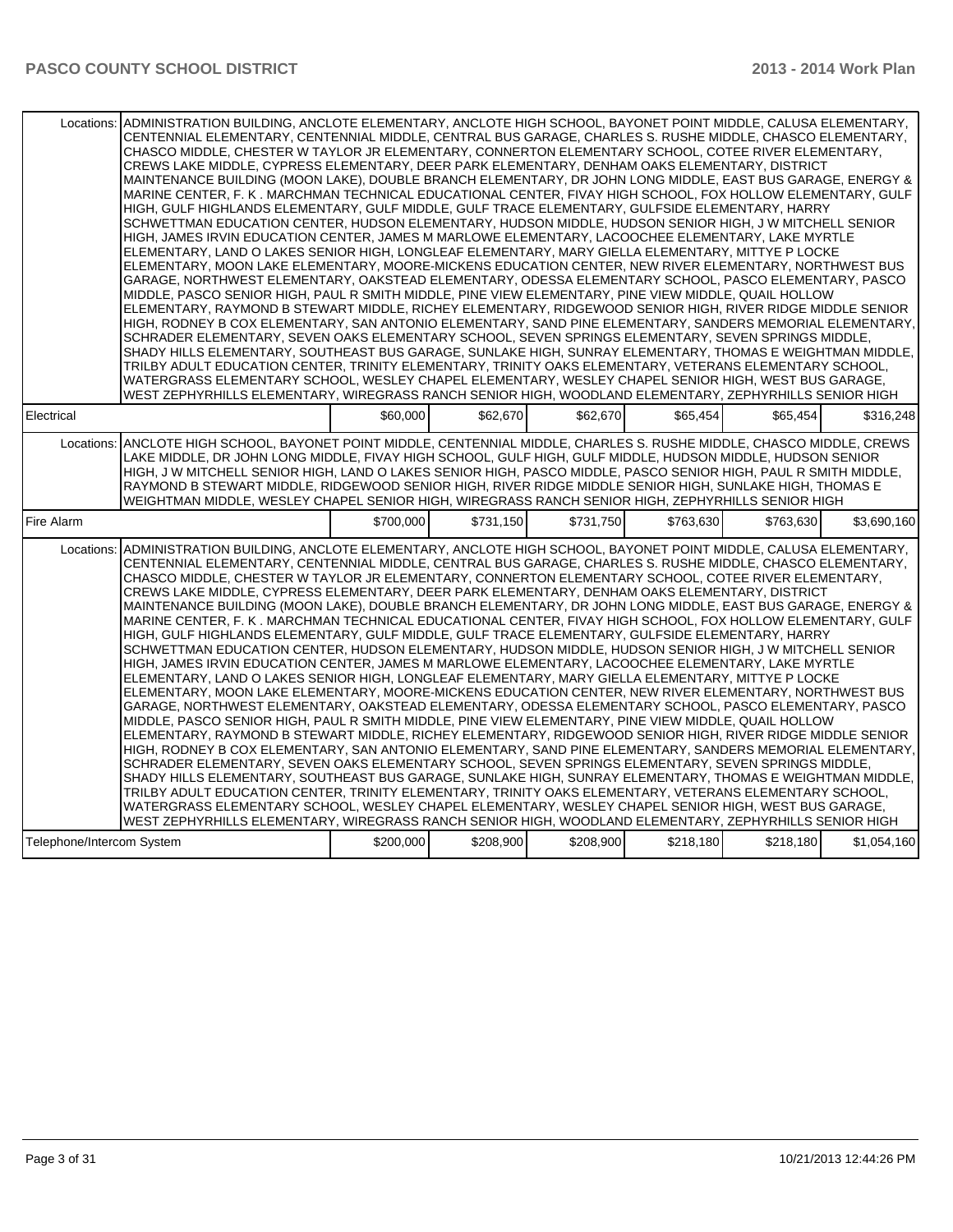|                                  | Locations: ADMINISTRATION BUILDING, ANCLOTE ELEMENTARY, ANCLOTE HIGH SCHOOL, BAYONET POINT MIDDLE, CALUSA ELEMENTARY,<br>CENTENNIAL ELEMENTARY, CENTENNIAL MIDDLE, CENTRAL BUS GARAGE, CHARLES S. RUSHE MIDDLE, CHASCO ELEMENTARY,<br>CHASCO MIDDLE, CHESTER W TAYLOR JR ELEMENTARY, COTEE RIVER ELEMENTARY, CREWS LAKE MIDDLE, CYPRESS<br>ELEMENTARY, DEER PARK ELEMENTARY, DENHAM OAKS ELEMENTARY, DISTRICT MAINTENANCE BUILDING (MOON LAKE),<br>DOUBLE BRANCH ELEMENTARY, DR JOHN LONG MIDDLE, EAST BUS GARAGE, ENERGY & MARINE CENTER, F. K. MARCHMAN<br>TECHNICAL EDUCATIONAL CENTER, FOX HOLLOW ELEMENTARY, GULF HIGH, GULF HIGHLANDS ELEMENTARY, GULF MIDDLE,<br>GULF TRACE ELEMENTARY, GULFSIDE ELEMENTARY, HARRY SCHWETTMAN EDUCATION CENTER, HUDSON ELEMENTARY,<br>HUDSON MIDDLE, HUDSON SENIOR HIGH, J W MITCHELL SENIOR HIGH, JAMES IRVIN EDUCATION CENTER, JAMES M MARLOWE<br>ELEMENTARY, LACOOCHEE ELEMENTARY, LAKE MYRTLE ELEMENTARY, LAND O LAKES SENIOR HIGH, LONGLEAF ELEMENTARY,<br>IMARY GIELLA ELEMENTARY, MITTYE P LOCKE ELEMENTARY, MOON LAKE ELEMENTARY, MOORE-MICKENS EDUCATION CENTER,<br>NEW RIVER ELEMENTARY, NORTHWEST BUS GARAGE, NORTHWEST ELEMENTARY, OAKSTEAD ELEMENTARY, PASCO<br> ELEMENTARY, PASCO MIDDLE, PASCO SENIOR HIGH, PAUL R SMITH MIDDLE, PINE VIEW ELEMENTARY, PINE VIEW MIDDLE, QUAIL<br>HOLLOW ELEMENTARY, RAYMOND B STEWART MIDDLE, RICHEY ELEMENTARY, RIDGEWOOD SENIOR HIGH, RIVER RIDGE MIDDLE<br>SENIOR HIGH, RODNEY B COX ELEMENTARY, SAN ANTONIO ELEMENTARY, SAND PINE ELEMENTARY, SANDERS MEMORIAL<br> ELEMENTARY, SCHRADER ELEMENTARY, SEVEN OAKS ELEMENTARY SCHOOL, SEVEN SPRINGS ELEMENTARY, SEVEN SPRINGS<br>MIDDLE, SHADY HILLS ELEMENTARY, SOUTHEAST BUS GARAGE, SUNLAKE HIGH, SUNRAY ELEMENTARY, THOMAS E WEIGHTMAN<br>MIDDLE, TRILBY ADULT EDUCATION CENTER, TRINITY ELEMENTARY, TRINITY OAKS ELEMENTARY, VETERANS ELEMENTARY<br>SCHOOL, WATERGRASS ELEMENTARY SCHOOL, WESLEY CHAPEL ELEMENTARY, WESLEY CHAPEL SENIOR HIGH, WEST BUS<br>GARAGE, WEST ZEPHYRHILLS ELEMENTARY, WIREGRASS RANCH SENIOR HIGH, WOODLAND ELEMENTARY, ZEPHYRHILLS<br><b>SENIOR HIGH</b>                                                                 |             |             |             |             |             |              |
|----------------------------------|-------------------------------------------------------------------------------------------------------------------------------------------------------------------------------------------------------------------------------------------------------------------------------------------------------------------------------------------------------------------------------------------------------------------------------------------------------------------------------------------------------------------------------------------------------------------------------------------------------------------------------------------------------------------------------------------------------------------------------------------------------------------------------------------------------------------------------------------------------------------------------------------------------------------------------------------------------------------------------------------------------------------------------------------------------------------------------------------------------------------------------------------------------------------------------------------------------------------------------------------------------------------------------------------------------------------------------------------------------------------------------------------------------------------------------------------------------------------------------------------------------------------------------------------------------------------------------------------------------------------------------------------------------------------------------------------------------------------------------------------------------------------------------------------------------------------------------------------------------------------------------------------------------------------------------------------------------------------------------------------------------------------------------------------------------------------------------------------------------------------------------------------------------------------------------------------------|-------------|-------------|-------------|-------------|-------------|--------------|
| <b>Closed Circuit Television</b> |                                                                                                                                                                                                                                                                                                                                                                                                                                                                                                                                                                                                                                                                                                                                                                                                                                                                                                                                                                                                                                                                                                                                                                                                                                                                                                                                                                                                                                                                                                                                                                                                                                                                                                                                                                                                                                                                                                                                                                                                                                                                                                                                                                                                 | \$700,000   | \$731,150   | \$731,150   | \$797,611   | \$797,611   | \$3.757.522  |
|                                  | Locations: ADMINISTRATION BUILDING, ANCLOTE ELEMENTARY, ANCLOTE HIGH SCHOOL, BAYONET POINT MIDDLE, CALUSA ELEMENTARY,<br>CENTENNIAL ELEMENTARY, CENTENNIAL MIDDLE, CENTRAL BUS GARAGE, CHARLES S. RUSHE MIDDLE, CHASCO ELEMENTARY,<br>CHASCO MIDDLE, CHESTER W TAYLOR JR ELEMENTARY, CONNERTON ELEMENTARY SCHOOL, COTEE RIVER ELEMENTARY,<br>CREWS LAKE MIDDLE, CYPRESS ELEMENTARY, DEER PARK ELEMENTARY, DENHAM OAKS ELEMENTARY, DISTRICT<br>MAINTENANCE BUILDING (MOON LAKE), DOUBLE BRANCH ELEMENTARY, DR JOHN LONG MIDDLE, EAST BUS GARAGE, ENERGY &<br>MARINE CENTER, F. K. MARCHMAN TECHNICAL EDUCATIONAL CENTER, FIVAY HIGH SCHOOL, FOX HOLLOW ELEMENTARY, GULF<br>HIGH. GULF HIGHLANDS ELEMENTARY. GULF MIDDLE. GULF TRACE ELEMENTARY. GULFSIDE ELEMENTARY. HARRY<br>SCHWETTMAN EDUCATION CENTER, HUDSON ELEMENTARY, HUDSON MIDDLE, HUDSON SENIOR HIGH, J W MITCHELL SENIOR<br>HIGH, JAMES IRVIN EDUCATION CENTER, JAMES M MARLOWE ELEMENTARY, LACOOCHEE ELEMENTARY, LAKE MYRTLE<br>ELEMENTARY, LAND O LAKES SENIOR HIGH, LONGLEAF ELEMENTARY, MARY GIELLA ELEMENTARY, MITTYE P LOCKE<br>ELEMENTARY, MOON LAKE ELEMENTARY, MOORE-MICKENS EDUCATION CENTER, NEW RIVER ELEMENTARY, NORTHWEST BUS<br>GARAGE, NORTHWEST ELEMENTARY, OAKSTEAD ELEMENTARY, ODESSA ELEMENTARY SCHOOL, PASCO ELEMENTARY, PASCO<br>MIDDLE, PASCO SENIOR HIGH, PAUL R SMITH MIDDLE, PINE VIEW ELEMENTARY, PINE VIEW MIDDLE, QUAIL HOLLOW<br>ELEMENTARY, RAYMOND B STEWART MIDDLE, RICHEY ELEMENTARY, RIDGEWOOD SENIOR HIGH, RIVER RIDGE MIDDLE SENIOR<br>HIGH, RODNEY B COX ELEMENTARY, SAN ANTONIO ELEMENTARY, SAND PINE ELEMENTARY, SANDERS MEMORIAL ELEMENTARY,<br>SCHRADER ELEMENTARY, SEVEN OAKS ELEMENTARY SCHOOL, SEVEN SPRINGS ELEMENTARY, SEVEN SPRINGS MIDDLE,<br>SHADY HILLS ELEMENTARY, SOUTHEAST BUS GARAGE, SUNLAKE HIGH, SUNRAY ELEMENTARY, THOMAS E WEIGHTMAN MIDDLE,<br>TRILBY ADULT EDUCATION CENTER, TRINITY ELEMENTARY, TRINITY OAKS ELEMENTARY, VETERANS ELEMENTARY SCHOOL,<br>WATERGRASS ELEMENTARY SCHOOL, WESLEY CHAPEL ELEMENTARY, WESLEY CHAPEL SENIOR HIGH, WEST BUS GARAGE,<br>WEST ZEPHYRHILLS ELEMENTARY, WIREGRASS RANCH SENIOR HIGH, WOODLAND ELEMENTARY, ZEPHYRHILLS SENIOR HIGH |             |             |             |             |             |              |
| Paint                            |                                                                                                                                                                                                                                                                                                                                                                                                                                                                                                                                                                                                                                                                                                                                                                                                                                                                                                                                                                                                                                                                                                                                                                                                                                                                                                                                                                                                                                                                                                                                                                                                                                                                                                                                                                                                                                                                                                                                                                                                                                                                                                                                                                                                 | \$725,000   | \$887,825   | \$887,825   | \$927,265   | \$927,265   | \$4,355,180  |
| Locations:                       | ADMINISTRATION BUILDING, ANCLOTE ELEMENTARY, ANCLOTE HIGH SCHOOL, BAYONET POINT MIDDLE, CALUSA ELEMENTARY,<br>CENTENNIAL ELEMENTARY, CENTENNIAL MIDDLE, CENTRAL BUS GARAGE, CHARLES S. RUSHE MIDDLE, CHASCO ELEMENTARY,<br>CHASCO MIDDLE, CHESTER W TAYLOR JR ELEMENTARY, CONNERTON ELEMENTARY SCHOOL, COTEE RIVER ELEMENTARY,<br>CREWS LAKE MIDDLE, CYPRESS ELEMENTARY, DEER PARK ELEMENTARY, DENHAM OAKS ELEMENTARY, DISTRICT<br>MAINTENANCE BUILDING (MOON LAKE), DOUBLE BRANCH ELEMENTARY, DR JOHN LONG MIDDLE, EAST BUS GARAGE, ENERGY &<br>MARINE CENTER, F. K . MARCHMAN TECHNICAL EDUCATIONAL CENTER, FIVAY HIGH SCHOOL, FOX HOLLOW ELEMENTARY, GULF<br>HIGH, GULF HIGHLANDS ELEMENTARY, GULF MIDDLE, GULF TRACE ELEMENTARY, GULFSIDE ELEMENTARY, HARRY<br>SCHWETTMAN EDUCATION CENTER, HUDSON ELEMENTARY, HUDSON MIDDLE, HUDSON SENIOR HIGH, J W MITCHELL SENIOR<br>HIGH, JAMES IRVIN EDUCATION CENTER, JAMES M MARLOWE ELEMENTARY, LACOOCHEE ELEMENTARY, LAKE MYRTLE<br>ELEMENTARY, LAND O LAKES SENIOR HIGH, LONGLEAF ELEMENTARY, MARY GIELLA ELEMENTARY, MITTYE P LOCKE<br>ELEMENTARY, MOON LAKE ELEMENTARY, MOORE-MICKENS EDUCATION CENTER, NEW RIVER ELEMENTARY, NORTHWEST BUS<br>IGARAGE, NORTHWEST ELEMENTARY, OAKSTEAD ELEMENTARY, ODESSA ELEMENTARY SCHOOL, PASCO ELEMENTARY, PASCO<br>MIDDLE, PASCO SENIOR HIGH, PAUL R SMITH MIDDLE, PINE VIEW ELEMENTARY, PINE VIEW MIDDLE, QUAIL HOLLOW<br>IELEMENTARY, RAYMOND B STEWART MIDDLE, RICHEY ELEMENTARY, RIDGEWOOD SENIOR HIGH, RIVER RIDGE MIDDLE SENIOR<br>HIGH, RODNEY B COX ELEMENTARY, SAN ANTONIO ELEMENTARY, SAND PINE ELEMENTARY, SANDERS MEMORIAL ELEMENTARY,<br>SCHRADER ELEMENTARY, SEVEN OAKS ELEMENTARY SCHOOL, SEVEN SPRINGS ELEMENTARY, SEVEN SPRINGS MIDDLE,<br>SHADY HILLS ELEMENTARY, SOUTHEAST BUS GARAGE, SUNLAKE HIGH, SUNRAY ELEMENTARY, THOMAS E WEIGHTMAN MIDDLE,<br>TRILBY ADULT EDUCATION CENTER, TRINITY ELEMENTARY, TRINITY OAKS ELEMENTARY, VETERANS ELEMENTARY SCHOOL,<br>WATERGRASS ELEMENTARY SCHOOL, WESLEY CHAPEL ELEMENTARY, WESLEY CHAPEL SENIOR HIGH, WEST BUS GARAGE,<br>WEST ZEPHYRHILLS ELEMENTARY, WIREGRASS RANCH SENIOR HIGH, WOODLAND ELEMENTARY, ZEPHYRHILLS SENIOR HIGH         |             |             |             |             |             |              |
| Maintenance/Repair               |                                                                                                                                                                                                                                                                                                                                                                                                                                                                                                                                                                                                                                                                                                                                                                                                                                                                                                                                                                                                                                                                                                                                                                                                                                                                                                                                                                                                                                                                                                                                                                                                                                                                                                                                                                                                                                                                                                                                                                                                                                                                                                                                                                                                 | \$1,867,000 | \$1,970,971 | \$1,970,971 | \$2,150,132 | \$2,150,132 | \$10,109,206 |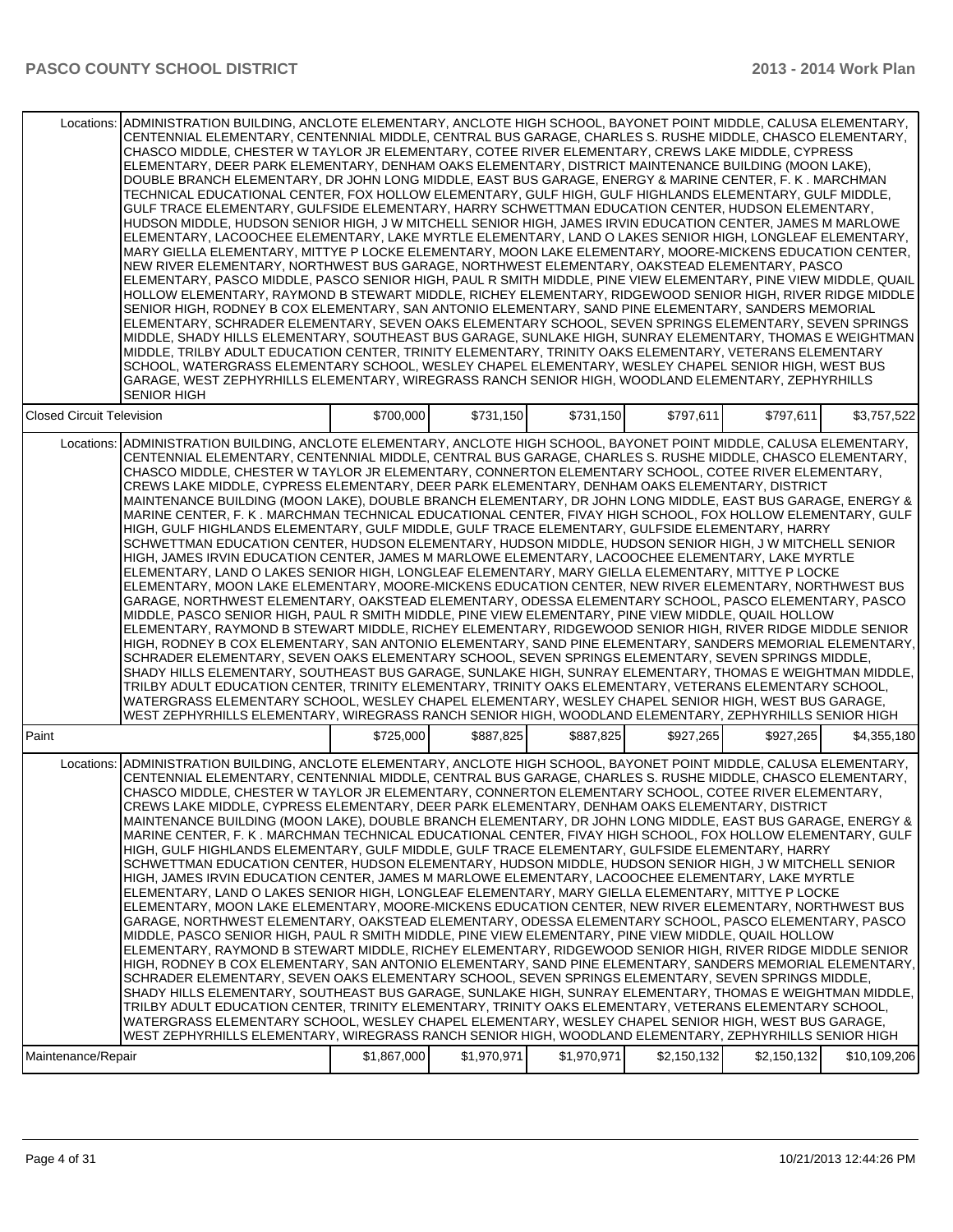Locations: ADMINISTRATION BUILDING, ANCLOTE ELEMENTARY, BAYONET POINT MIDDLE, CALUSA ELEMENTARY, CENTENNIAL ELEMENTARY, CENTENNIAL MIDDLE, CENTRAL BUS GARAGE, CHASCO ELEMENTARY, CHASCO MIDDLE, CHESTER W TAYLOR JR ELEMENTARY, COTEE RIVER ELEMENTARY, CYPRESS ELEMENTARY, DEER PARK ELEMENTARY, DENHAM OAKS ELEMENTARY, DISTRICT MAINTENANCE BUILDING (MOON LAKE), EAST BUS GARAGE, ENERGY & MARINE CENTER, F. K . MARCHMAN TECHNICAL EDUCATIONAL CENTER, FOX HOLLOW ELEMENTARY, GULF HIGH, GULF MIDDLE, GULFSIDE ELEMENTARY, HARRY SCHWETTMAN EDUCATION CENTER, HUDSON ELEMENTARY, HUDSON MIDDLE, HUDSON SENIOR HIGH, J W MITCHELL SENIOR HIGH, JAMES IRVIN EDUCATION CENTER, JAMES M MARLOWE ELEMENTARY, LACOOCHEE ELEMENTARY, LAKE MYRTLE ELEMENTARY, LAND O LAKES SENIOR HIGH, LONGLEAF ELEMENTARY, MARY GIELLA ELEMENTARY, MITTYE P LOCKE ELEMENTARY, MOON LAKE ELEMENTARY, MOORE-MICKENS EDUCATION CENTER, NORTHWEST BUS GARAGE, NORTHWEST ELEMENTARY, OAKSTEAD ELEMENTARY, PASCO ELEMENTARY, PASCO MIDDLE, PASCO SENIOR HIGH, PINE VIEW ELEMENTARY, PINE VIEW MIDDLE, QUAIL HOLLOW ELEMENTARY, RAYMOND B STEWART MIDDLE, RICHEY ELEMENTARY, RIDGEWOOD SENIOR HIGH, RIVER RIDGE MIDDLE SENIOR HIGH, RODNEY B COX ELEMENTARY, SAN ANTONIO ELEMENTARY, SAND PINE ELEMENTARY, SANDERS MEMORIAL ELEMENTARY, SCHRADER ELEMENTARY, SEVEN OAKS ELEMENTARY SCHOOL, SEVEN SPRINGS ELEMENTARY, SEVEN SPRINGS MIDDLE, SHADY HILLS ELEMENTARY, SOUTHEAST BUS GARAGE, SUNLAKE HIGH, SUNRAY ELEMENTARY, THOMAS E WEIGHTMAN MIDDLE, TRINITY ELEMENTARY, TRINITY OAKS ELEMENTARY, WESLEY CHAPEL ELEMENTARY, WESLEY CHAPEL SENIOR HIGH, WEST BUS GARAGE, WEST ZEPHYRHILLS ELEMENTARY, WIREGRASS RANCH SENIOR HIGH, WOODLAND ELEMENTARY, ZEPHYRHILLS SENIOR HIGH

| Total:<br>Sub | \$8,300,004 | \$9,510,929 | \$9,511,529 | \$10.178.226 | \$10.178.226 | \$47,678,914 |
|---------------|-------------|-------------|-------------|--------------|--------------|--------------|
|               |             |             |             |              |              |              |

| <b>PECO Maintenance Expenditures</b> | \$٥          | ሶሳ<br>งบ     | ድ∩<br>υU     | $\mathbf{A}$<br>JU. | ሶሳ<br>Ψ∪     | \$0          |
|--------------------------------------|--------------|--------------|--------------|---------------------|--------------|--------------|
| <b>⊮.50 Mill Sub Total: I</b>        | \$11,448,042 | \$15,198,592 | \$15,907,869 | \$16.084.058        | \$14,933,735 | \$73,572,296 |

|                                                                                                                                                                                                                                                                                                                                                                                                                                                                                                                                                                                                                                                                                                                                                                                                                                                                                                                                                                                                                                                                                                                                                                                                                                 | Other Items                                                                                                                                                                                                                                                                                                                                                                                                                                                                                                                                                                                                      | $2013 - 2014$<br><b>Actual Budget</b> | $2014 - 2015$<br>Projected | $2015 - 2016$<br>Projected | $2016 - 2017$<br>Projected | $2017 - 2018$<br>Projected | Total       |  |  |
|---------------------------------------------------------------------------------------------------------------------------------------------------------------------------------------------------------------------------------------------------------------------------------------------------------------------------------------------------------------------------------------------------------------------------------------------------------------------------------------------------------------------------------------------------------------------------------------------------------------------------------------------------------------------------------------------------------------------------------------------------------------------------------------------------------------------------------------------------------------------------------------------------------------------------------------------------------------------------------------------------------------------------------------------------------------------------------------------------------------------------------------------------------------------------------------------------------------------------------|------------------------------------------------------------------------------------------------------------------------------------------------------------------------------------------------------------------------------------------------------------------------------------------------------------------------------------------------------------------------------------------------------------------------------------------------------------------------------------------------------------------------------------------------------------------------------------------------------------------|---------------------------------------|----------------------------|----------------------------|----------------------------|----------------------------|-------------|--|--|
| <b>Security Systems</b>                                                                                                                                                                                                                                                                                                                                                                                                                                                                                                                                                                                                                                                                                                                                                                                                                                                                                                                                                                                                                                                                                                                                                                                                         |                                                                                                                                                                                                                                                                                                                                                                                                                                                                                                                                                                                                                  | \$100,000                             | \$104,450                  | \$104,450                  | \$109,090                  | \$109,090                  | \$527,080   |  |  |
| Locations ANCLOTE ELEMENTARY, BAYONET POINT MIDDLE, CALUSA ELEMENTARY, CENTENNIAL ELEMENTARY, CENTENNIAL MIDDLE,<br>CHASCO ELEMENTARY, CHASCO MIDDLE, CHESTER W TAYLOR JR ELEMENTARY, COTEE RIVER ELEMENTARY, CYPRESS<br>ELEMENTARY, DEER PARK ELEMENTARY, DENHAM OAKS ELEMENTARY, FOX HOLLOW ELEMENTARY, GULF HIGH, GULF<br>HIGHLANDS ELEMENTARY, GULF MIDDLE, GULFSIDE ELEMENTARY, HUDSON MIDDLE, HUDSON SENIOR HIGH, J W MITCHELL<br>SENIOR HIGH, JAMES M MARLOWE ELEMENTARY, LAKE MYRTLE ELEMENTARY, LONGLEAF ELEMENTARY, MARY GIELLA<br>ELEMENTARY, MITTYE P LOCKE ELEMENTARY, MOON LAKE ELEMENTARY, NORTHWEST ELEMENTARY, PASCO MIDDLE, PINE<br>VIEW ELEMENTARY, PINE VIEW MIDDLE, QUAIL HOLLOW ELEMENTARY, RAYMOND B STEWART MIDDLE, RIVER RIDGE MIDDLE<br>SENIOR HIGH, RODNEY B COX ELEMENTARY, SAN ANTONIO ELEMENTARY, SAND PINE ELEMENTARY, SCHRADER<br>ELEMENTARY, SEVEN OAKS ELEMENTARY SCHOOL, SEVEN SPRINGS ELEMENTARY, SEVEN SPRINGS MIDDLE, SHADY HILLS<br>ELEMENTARY, SUNRAY ELEMENTARY, THOMAS E WEIGHTMAN MIDDLE, TRINITY ELEMENTARY, WATERGRASS ELEMENTARY<br>SCHOOL, WESLEY CHAPEL ELEMENTARY, WESLEY CHAPEL SENIOR HIGH, WEST ZEPHYRHILLS ELEMENTARY, WIREGRASS<br>RANCH SENIOR HIGH, WOODLAND ELEMENTARY |                                                                                                                                                                                                                                                                                                                                                                                                                                                                                                                                                                                                                  |                                       |                            |                            |                            |                            |             |  |  |
| Athletic Improvements                                                                                                                                                                                                                                                                                                                                                                                                                                                                                                                                                                                                                                                                                                                                                                                                                                                                                                                                                                                                                                                                                                                                                                                                           |                                                                                                                                                                                                                                                                                                                                                                                                                                                                                                                                                                                                                  | \$1,029,038                           | \$851,268                  | \$851,268                  | \$894,540                  | \$894.540                  | \$4,520,654 |  |  |
|                                                                                                                                                                                                                                                                                                                                                                                                                                                                                                                                                                                                                                                                                                                                                                                                                                                                                                                                                                                                                                                                                                                                                                                                                                 | Locations ANCLOTE HIGH SCHOOL, BAYONET POINT MIDDLE, CENTENNIAL MIDDLE, CHARLES S. RUSHE MIDDLE, CHASCO MIDDLE,<br>CREWS LAKE MIDDLE, DR JOHN LONG MIDDLE, FIVAY HIGH SCHOOL, GULF HIGH, GULF MIDDLE, HUDSON MIDDLE, HUDSON<br>SENIOR HIGH, J W MITCHELL SENIOR HIGH, LAND O LAKES SENIOR HIGH, PASCO MIDDLE, PASCO SENIOR HIGH, PAUL R SMITH<br>MIDDLE, PINE VIEW MIDDLE, RAYMOND B STEWART MIDDLE, RIDGEWOOD SENIOR HIGH, RIVER RIDGE MIDDLE SENIOR HIGH,<br>SEVEN SPRINGS MIDDLE, SUNLAKE HIGH, THOMAS E WEIGHTMAN MIDDLE, WESLEY CHAPEL SENIOR HIGH, WIREGRASS<br>RANCH SENIOR HIGH, ZEPHYRHILLS SENIOR HIGH |                                       |                            |                            |                            |                            |             |  |  |
| Cafeteria Renovations                                                                                                                                                                                                                                                                                                                                                                                                                                                                                                                                                                                                                                                                                                                                                                                                                                                                                                                                                                                                                                                                                                                                                                                                           |                                                                                                                                                                                                                                                                                                                                                                                                                                                                                                                                                                                                                  | \$746.994                             | \$1,534,753                | \$1,748,614                | \$1,215,667                | \$1,215,667                | \$6,461,695 |  |  |
| Locations BAYONET POINT MIDDLE, CHESTER W TAYLOR JR ELEMENTARY, COTEE RIVER ELEMENTARY, CYPRESS ELEMENTARY, DEER<br>PARK ELEMENTARY, FOX HOLLOW ELEMENTARY, GULF HIGH, GULFSIDE ELEMENTARY, HUDSON ELEMENTARY, HUDSON<br>MIDDLE, J W MITCHELL SENIOR HIGH, LAKE MYRTLE ELEMENTARY, LONGLEAF ELEMENTARY, PASCO MIDDLE, PINE VIEW<br>MIDDLE, RIDGEWOOD SENIOR HIGH, RIVER RIDGE MIDDLE SENIOR HIGH, RODNEY B COX ELEMENTARY, SCHRADER<br>ELEMENTARY, SEVEN SPRINGS MIDDLE, SHADY HILLS ELEMENTARY, SUNRAY ELEMENTARY, THOMAS E WEIGHTMAN MIDDLE,<br>TRINITY ELEMENTARY, WESLEY CHAPEL SENIOR HIGH, WEST ZEPHYRHILLS ELEMENTARY, WOODLAND ELEMENTARY,<br>ZEPHYRHILLS SENIOR HIGH                                                                                                                                                                                                                                                                                                                                                                                                                                                                                                                                                   |                                                                                                                                                                                                                                                                                                                                                                                                                                                                                                                                                                                                                  |                                       |                            |                            |                            |                            |             |  |  |
| Site & Traffic Improvements                                                                                                                                                                                                                                                                                                                                                                                                                                                                                                                                                                                                                                                                                                                                                                                                                                                                                                                                                                                                                                                                                                                                                                                                     |                                                                                                                                                                                                                                                                                                                                                                                                                                                                                                                                                                                                                  | \$872,006                             | \$545,450                  | \$545,450                  | \$595,031                  | \$595,031                  | \$3,152,968 |  |  |
|                                                                                                                                                                                                                                                                                                                                                                                                                                                                                                                                                                                                                                                                                                                                                                                                                                                                                                                                                                                                                                                                                                                                                                                                                                 | Locations CENTRAL BUS GARAGE, EAST BUS GARAGE, GULF TRACE ELEMENTARY, MARY GIELLA ELEMENTARY, SOUTHEAST BUS<br>GARAGE, WEST BUS GARAGE, WIREGRASS RANCH SENIOR HIGH                                                                                                                                                                                                                                                                                                                                                                                                                                              |                                       |                            |                            |                            |                            |             |  |  |
| <b>Playground Renovations</b>                                                                                                                                                                                                                                                                                                                                                                                                                                                                                                                                                                                                                                                                                                                                                                                                                                                                                                                                                                                                                                                                                                                                                                                                   |                                                                                                                                                                                                                                                                                                                                                                                                                                                                                                                                                                                                                  | \$200,000                             | \$208,900                  | \$208,900                  | \$227,889                  | \$227,889                  | \$1,073,578 |  |  |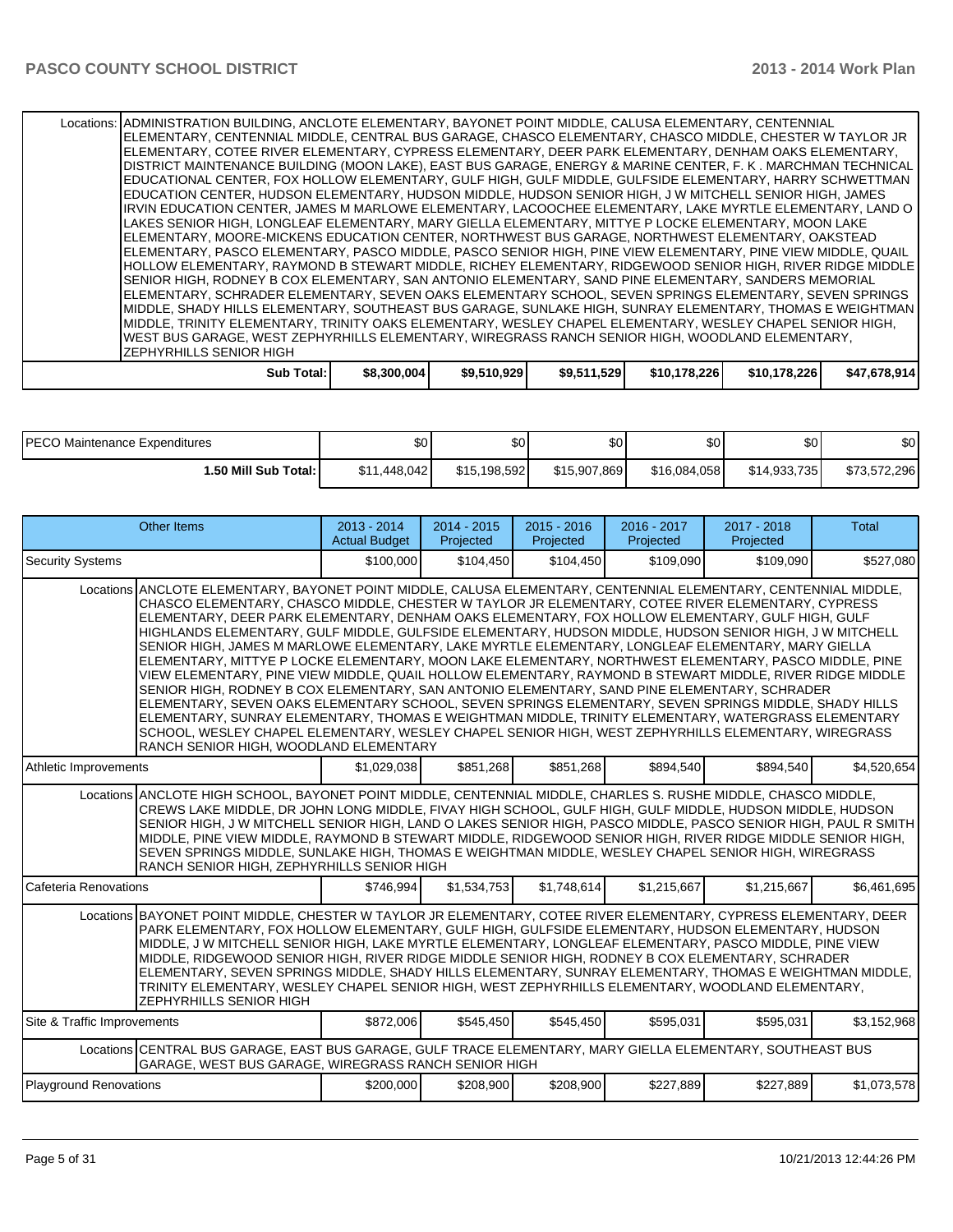|                                   | Locations ADMINISTRATION BUILDING, ANCLOTE ELEMENTARY, CALUSA ELEMENTARY, CENTENNIAL ELEMENTARY, CHASCO<br>ELEMENTARY, CHASCO MIDDLE, CHESTER W TAYLOR JR ELEMENTARY, CONNERTON ELEMENTARY SCHOOL, COTEE RIVER<br>ELEMENTARY, CYPRESS ELEMENTARY, DEER PARK ELEMENTARY, DENHAM OAKS ELEMENTARY, DOUBLE BRANCH<br>ELEMENTARY, FOX HOLLOW ELEMENTARY, GULF HIGHLANDS ELEMENTARY, GULF TRACE ELEMENTARY, GULFSIDE<br>ELEMENTARY, HUDSON ELEMENTARY, JAMES IRVIN EDUCATION CENTER, JAMES M MARLOWE ELEMENTARY, LACOOCHEE<br>ELEMENTARY, LAKE MYRTLE ELEMENTARY, LONGLEAF ELEMENTARY, MARY GIELLA ELEMENTARY, MITTYE P LOCKE<br>ELEMENTARY, MOON LAKE ELEMENTARY, NEW RIVER ELEMENTARY, NORTHWEST ELEMENTARY, OAKSTEAD ELEMENTARY,<br>ODESSA ELEMENTARY SCHOOL, PASCO ELEMENTARY, PINE VIEW ELEMENTARY, QUAIL HOLLOW ELEMENTARY, RICHEY<br>ELEMENTARY, RODNEY B COX ELEMENTARY, SAN ANTONIO ELEMENTARY, SAND PINE ELEMENTARY, SANDERS MEMORIAL<br>ELEMENTARY, SCHRADER ELEMENTARY, SEVEN OAKS ELEMENTARY SCHOOL, SEVEN SPRINGS ELEMENTARY, SHADY HILLS<br>ELEMENTARY, SUNRAY ELEMENTARY, TRINITY ELEMENTARY, TRINITY OAKS ELEMENTARY, VETERANS ELEMENTARY<br>SCHOOL, WATERGRASS ELEMENTARY SCHOOL, WESLEY CHAPEL ELEMENTARY, WOODLAND ELEMENTARY, ZEPHYRHILLS<br>SENIOR HIGH                                                                                                                                                                                                                                                                                                                                                                                                                                                                                                                                                                                                                                                                                                                                                                                                                                                                                                                           |           |             |             |             |             |             |  |
|-----------------------------------|---------------------------------------------------------------------------------------------------------------------------------------------------------------------------------------------------------------------------------------------------------------------------------------------------------------------------------------------------------------------------------------------------------------------------------------------------------------------------------------------------------------------------------------------------------------------------------------------------------------------------------------------------------------------------------------------------------------------------------------------------------------------------------------------------------------------------------------------------------------------------------------------------------------------------------------------------------------------------------------------------------------------------------------------------------------------------------------------------------------------------------------------------------------------------------------------------------------------------------------------------------------------------------------------------------------------------------------------------------------------------------------------------------------------------------------------------------------------------------------------------------------------------------------------------------------------------------------------------------------------------------------------------------------------------------------------------------------------------------------------------------------------------------------------------------------------------------------------------------------------------------------------------------------------------------------------------------------------------------------------------------------------------------------------------------------------------------------------------------------------------------------------------------------------------------------------------|-----------|-------------|-------------|-------------|-------------|-------------|--|
| <b>Energy Retrofit Projects</b>   |                                                                                                                                                                                                                                                                                                                                                                                                                                                                                                                                                                                                                                                                                                                                                                                                                                                                                                                                                                                                                                                                                                                                                                                                                                                                                                                                                                                                                                                                                                                                                                                                                                                                                                                                                                                                                                                                                                                                                                                                                                                                                                                                                                                                   | \$100,000 | \$104,450   | \$104,450   | \$109,090   | \$109.090   | \$527,080   |  |
|                                   | Locations ADMINISTRATION BUILDING, ANCLOTE ELEMENTARY, ANCLOTE HIGH SCHOOL, BAYONET POINT MIDDLE, CALUSA<br>ELEMENTARY, CENTENNIAL ELEMENTARY, CENTENNIAL MIDDLE, CENTRAL BUS GARAGE, CHARLES S. RUSHE MIDDLE,<br>CHASCO ELEMENTARY, CHASCO MIDDLE, CHESTER W TAYLOR JR ELEMENTARY, CONNERTON ELEMENTARY SCHOOL, COTEE<br>RIVER ELEMENTARY, CREWS LAKE MIDDLE, CYPRESS ELEMENTARY, DEER PARK ELEMENTARY, DENHAM OAKS ELEMENTARY,<br>DISTRICT MAINTENANCE BUILDING (MOON LAKE). DOUBLE BRANCH ELEMENTARY, DR JOHN LONG MIDDLE, EAST BUS<br>GARAGE, ENERGY & MARINE CENTER, F. K. MARCHMAN TECHNICAL EDUCATIONAL CENTER, FIVAY HIGH SCHOOL, FOX<br>HOLLOW ELEMENTARY, GULF HIGH, GULF HIGHLANDS ELEMENTARY, GULF MIDDLE, GULF TRACE ELEMENTARY, GULFSIDE<br>ELEMENTARY, HARRY SCHWETTMAN EDUCATION CENTER, HUDSON ELEMENTARY, HUDSON MIDDLE, HUDSON SENIOR HIGH,<br>J W MITCHELL SENIOR HIGH, JAMES IRVIN EDUCATION CENTER, JAMES M MARLOWE ELEMENTARY, LACOOCHEE<br>ELEMENTARY, LAKE MYRTLE ELEMENTARY, LAND O LAKES SENIOR HIGH, LONGLEAF ELEMENTARY, MARY GIELLA<br>ELEMENTARY, MITTYE P LOCKE ELEMENTARY, MOON LAKE ELEMENTARY, MOORE-MICKENS EDUCATION CENTER, NEW RIVER<br>ELEMENTARY, NORTHWEST BUS GARAGE, NORTHWEST ELEMENTARY, OAKSTEAD ELEMENTARY, ODESSA ELEMENTARY<br>SCHOOL, PASCO ELEMENTARY, PASCO MIDDLE, PASCO SENIOR HIGH, PAUL R SMITH MIDDLE, PINE VIEW ELEMENTARY, PINE<br>VIEW MIDDLE, QUAIL HOLLOW ELEMENTARY, RAYMOND B STEWART MIDDLE, RICHEY ELEMENTARY, RIDGEWOOD SENIOR<br>HIGH, RIVER RIDGE MIDDLE SENIOR HIGH, RODNEY B COX ELEMENTARY, SAN ANTONIO ELEMENTARY, SAND PINE<br>ELEMENTARY, SANDERS MEMORIAL ELEMENTARY, SCHRADER ELEMENTARY, SEVEN OAKS ELEMENTARY SCHOOL, SEVEN<br>SPRINGS ELEMENTARY, SEVEN SPRINGS MIDDLE, SHADY HILLS ELEMENTARY, SOUTHEAST BUS GARAGE, SUNLAKE HIGH,<br>SUNRAY ELEMENTARY, THOMAS E WEIGHTMAN MIDDLE, TRILBY ADULT EDUCATION CENTER, TRINITY ELEMENTARY, TRINITY<br>OAKS ELEMENTARY, VETERANS ELEMENTARY SCHOOL, WATERGRASS ELEMENTARY SCHOOL, WESLEY CHAPEL<br>ELEMENTARY, WESLEY CHAPEL SENIOR HIGH, WEST BUS GARAGE, WEST ZEPHYRHILLS ELEMENTARY, WIREGRASS RANCH<br>SENIOR HIGH, WOODLAND ELEMENTARY, ZEPHYRHILLS SENIOR HIGH |           |             |             |             |             |             |  |
| <b>Lift Stations Upgrades</b>     |                                                                                                                                                                                                                                                                                                                                                                                                                                                                                                                                                                                                                                                                                                                                                                                                                                                                                                                                                                                                                                                                                                                                                                                                                                                                                                                                                                                                                                                                                                                                                                                                                                                                                                                                                                                                                                                                                                                                                                                                                                                                                                                                                                                                   | \$100,000 | \$104,450   | \$104,450   | \$109,090   | \$109.090   | \$527,080   |  |
|                                   | Locations HUDSON MIDDLE, HUDSON SENIOR HIGH                                                                                                                                                                                                                                                                                                                                                                                                                                                                                                                                                                                                                                                                                                                                                                                                                                                                                                                                                                                                                                                                                                                                                                                                                                                                                                                                                                                                                                                                                                                                                                                                                                                                                                                                                                                                                                                                                                                                                                                                                                                                                                                                                       |           |             |             |             |             |             |  |
| Technology InfrastructureUpgrades |                                                                                                                                                                                                                                                                                                                                                                                                                                                                                                                                                                                                                                                                                                                                                                                                                                                                                                                                                                                                                                                                                                                                                                                                                                                                                                                                                                                                                                                                                                                                                                                                                                                                                                                                                                                                                                                                                                                                                                                                                                                                                                                                                                                                   | \$0       | \$2,233,942 | \$2,728,758 | \$2,645,435 | \$1,495,112 | \$9,103,247 |  |
|                                   | Locations BAYONET POINT MIDDLE, CALUSA ELEMENTARY, CENTENNIAL ELEMENTARY, CENTENNIAL MIDDLE                                                                                                                                                                                                                                                                                                                                                                                                                                                                                                                                                                                                                                                                                                                                                                                                                                                                                                                                                                                                                                                                                                                                                                                                                                                                                                                                                                                                                                                                                                                                                                                                                                                                                                                                                                                                                                                                                                                                                                                                                                                                                                       |           |             |             |             |             |             |  |
|                                   | \$11,448,042<br>\$15,198,592<br>\$15,907,869<br>\$16,084,058<br>Total:<br>\$14,933,735<br>\$73,572,296                                                                                                                                                                                                                                                                                                                                                                                                                                                                                                                                                                                                                                                                                                                                                                                                                                                                                                                                                                                                                                                                                                                                                                                                                                                                                                                                                                                                                                                                                                                                                                                                                                                                                                                                                                                                                                                                                                                                                                                                                                                                                            |           |             |             |             |             |             |  |

## **Local 1.50 Mill Expenditure For Maintenance, Repair and Renovation**

Anticipated expenditures expected from local funding sources over the years covered by the current work plan.

| Item                                      | $2013 - 2014$<br><b>Actual Budget</b> | $2014 - 2015$<br>Projected | $2015 - 2016$<br>Projected | 2016 - 2017<br>Projected | $2017 - 2018$<br>Projected | <b>Total</b>     |
|-------------------------------------------|---------------------------------------|----------------------------|----------------------------|--------------------------|----------------------------|------------------|
| Remaining Maint and Repair from 1.5 Mills | \$11,448,042                          | \$15,198,592               | \$15,907,869               | \$16,084,058             | \$14,933,735               | \$73,572,296     |
| Maintenance/Repair Salaries               | \$0                                   | \$0 <sub>1</sub>           | \$0                        | \$0                      | \$0                        | \$0 <sub>1</sub> |
| <b>School Bus Purchases</b>               | \$1,500,000                           | \$2,000,000                | \$2,000,000                | \$2,300,000              | \$2,300,000                | \$10,100,000     |
| <b>IOther Vehicle Purchases</b>           | \$200,000                             | \$206.716                  | \$206,716                  | \$245,849                | \$245.849                  | \$1,105,130      |
| Capital Outlay Equipment                  | \$7,455,000                           | \$8,912,407                | \$8,912,407                | \$9,875,201              | \$9,875,201                | \$45,030,216     |
| Rent/Lease Payments                       | \$0                                   | \$0                        | \$0                        | \$0                      | \$0                        | \$0 <sub>1</sub> |
| ICOP Debt Service                         | \$23,771,107                          | \$24,061,300               | \$24,160,997               | \$24,241,360             | \$25,244,527               | \$121,479,291    |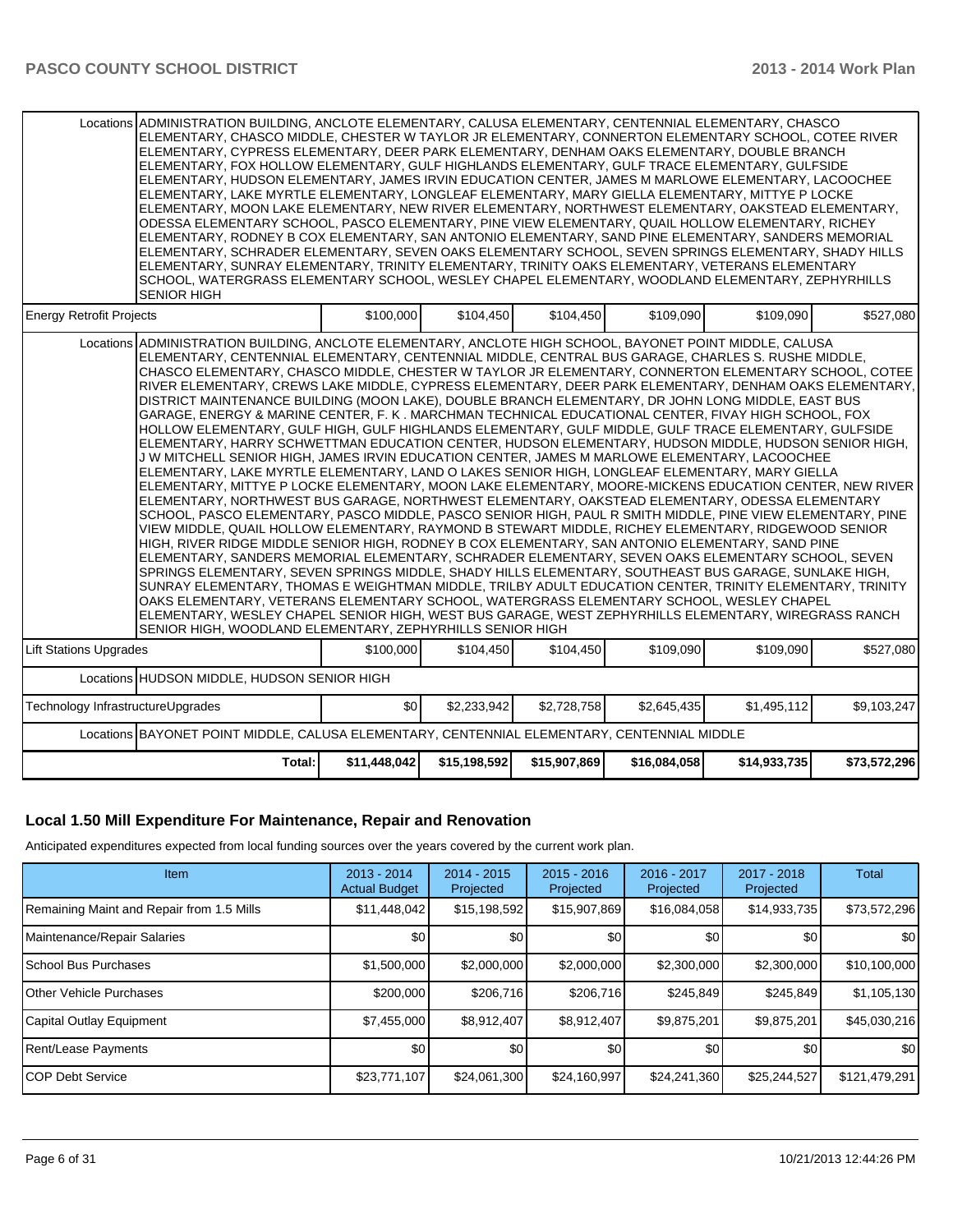#### PASCO COUNTY SCHOOL DISTRICT **2013 - 2014 Work Plan**

| <b>Local Expenditure Totals:</b>                             | \$61,895,901 | \$66,731,949 | \$53,621,343 | \$55,649,750 | \$54,630,078 | \$292,529,021 |
|--------------------------------------------------------------|--------------|--------------|--------------|--------------|--------------|---------------|
| Remodel Restrooms ADA                                        | \$0          | \$835,600    | \$731,150    | \$1,156,150  | \$0          | \$2,722,900   |
| <b>Career Technical Programs</b>                             | \$0          | \$302,905    | \$350,900    | \$327,270    | \$610,904    | \$1,591,979   |
| Health Center - Hudson                                       | \$604,000    | \$0          | \$0          | \$0          | \$0          | \$604,000     |
| <b>Completion Major Remodeling Projects</b>                  | \$1,200,377  | \$0          | \$0          | \$0          | \$0          | \$1,200,377   |
| Sales Tax Bond Payments                                      | \$13,888,375 | \$13,863,125 | \$0          | \$0          | \$0          | \$27,751,500  |
| <b>Telecom Remodeling/Renovations</b>                        | \$600,000    | \$903,877    | \$903,877    | \$982,169    | \$982,169    | \$4,372,092   |
| Qualified Zone Academy Bonds (QZAB)                          | \$0          | \$0          | \$0          | \$0          | \$0          | \$0           |
| Qualified School Construction Bonds (QSCB)                   | \$0          | \$0          | \$0          | \$0          | \$0          | \$0           |
| Premiums for Property Casualty Insurance - 1011.71<br>(4a,b) | \$827,000    | \$0          | \$0          | \$0          | \$0          | \$827,000     |
| Special Facilities Construction Account                      | \$0          | \$0          | \$0          | \$0          | \$0          | \$0           |
| ls.1011.14 Debt Service                                      | \$0          | \$0          | \$0          | \$0          | \$0          | \$0           |
| <b>Environmental Problems</b>                                | \$202,000    | \$238,527    | \$238,527    | \$219,513    | \$219,513    | \$1,118,080   |
| Rent/Lease Relocatables                                      | \$200,000    | \$208,900    | \$208,900    | \$218,180    | \$218,180    | \$1,054,160   |

# **Revenue**

#### **1.50 Mill Revenue Source**

Schedule of Estimated Capital Outlay Revenue from each currently approved source which is estimated to be available for expenditures on the projects included in the tentative district facilities work program. All amounts are NET after considering carryover balances, interest earned, new COP's, 1011.14 and 1011.15 loans, etc. Districts cannot use 1.5-Mill funds for salaries except for those explicitly associated with maintenance/repair projects. (1011.71 (5), F.S.)

| <b>Item</b>                                                                         | Fund | $2013 - 2014$<br><b>Actual Value</b> | $2014 - 2015$<br>Projected | $2015 - 2016$<br>Projected | $2016 - 2017$<br>Projected | 2017 - 2018<br>Projected | <b>Total</b>      |
|-------------------------------------------------------------------------------------|------|--------------------------------------|----------------------------|----------------------------|----------------------------|--------------------------|-------------------|
| $(1)$ Non-exempt property<br>assessed valuation                                     |      | \$21,387,524,283                     | \$21,601,399,525           | \$21,817,413,521           | \$22,035,587,656           | \$22,255,943,533         | \$109,097,868,518 |
| $(2)$ The Millege projected for<br>discretionary capital outlay per<br>ls.1011.71   |      | 1.50                                 | 1.50 l                     | 1.50                       | 1.50                       | 1.50                     |                   |
| $(3)$ Full value of the 1.50-Mill<br>discretionary capital outlay per<br>ls.1011.71 |      | \$35,931,041                         | \$36,290,351               | \$36,653,255               | \$37,019,787               | \$37,389,985             | \$183,284,419     |
| (4) Value of the portion of the 1.50<br>-Mill ACTUALLY levied                       | 370  | \$30,798,035                         | \$31,106,015               | \$31,417,075               | \$31,731,246               | \$32,048,559             | \$157,100,930     |
| $(5)$ Difference of lines $(3)$ and $(4)$                                           |      | \$5,133,006                          | \$5,184,336                | \$5,236,180                | \$5,288,541                | \$5,341,426              | \$26,183,489      |

#### **PECO Revenue Source**

The figure in the row designated "PECO Maintenance" will be subtracted from funds available for new construction because PECO maintenance dollars cannot be used for new construction.

| Item                         | Fund | $2013 - 2014$<br><b>Actual Budget</b> | $2014 - 2015$<br>Projected | $2015 - 2016$<br>Projected | 2016 - 2017<br>Projected | 2017 - 2018<br>Projected | Total |
|------------------------------|------|---------------------------------------|----------------------------|----------------------------|--------------------------|--------------------------|-------|
| <b>PECO New Construction</b> | 340  | \$0 <sub>1</sub>                      | \$0 <sub>1</sub>           | \$0                        | \$0 <sub>1</sub>         | \$0                      | \$0   |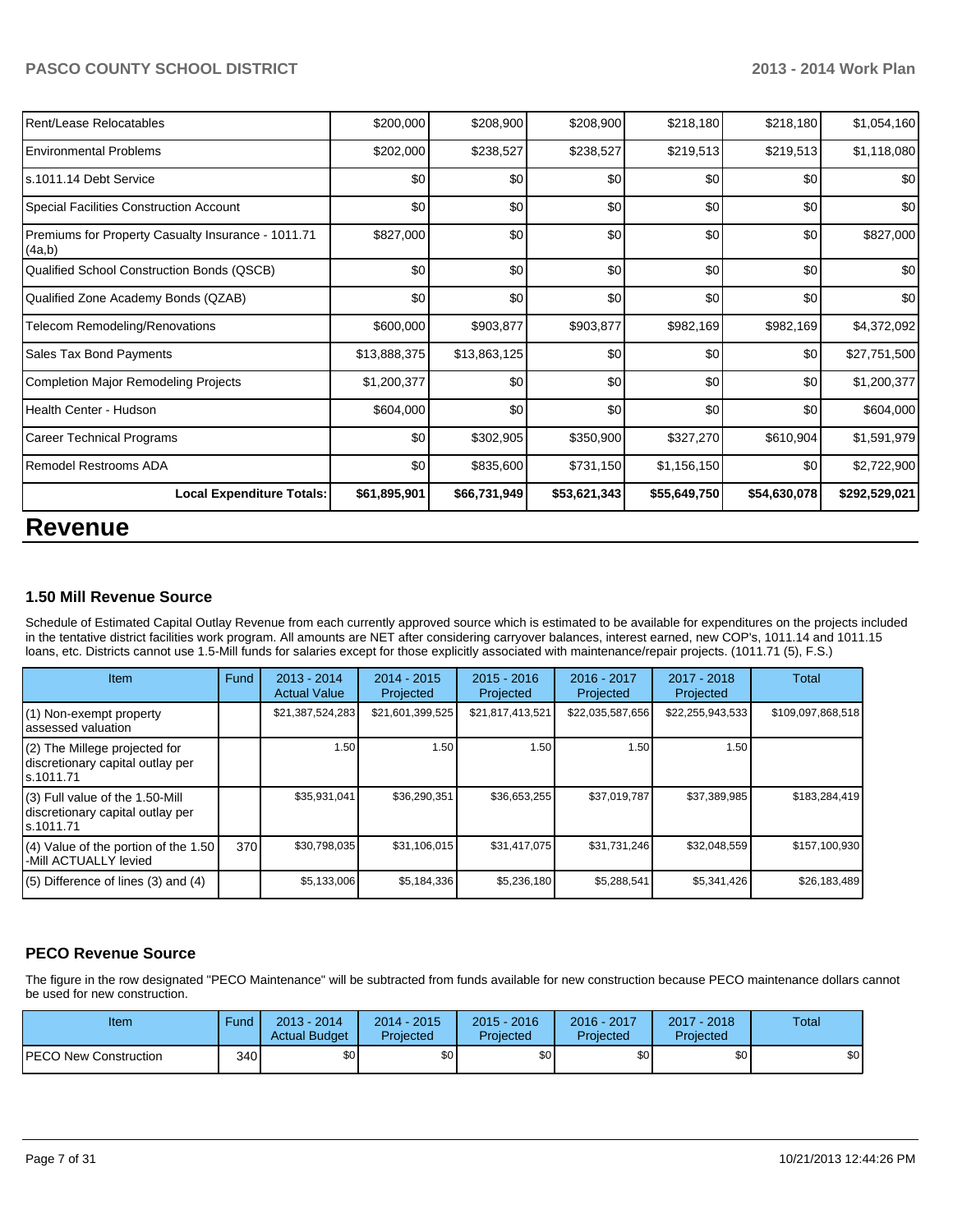| <b>PECO Maintenance Expenditures</b> | \$0 | ሶስ<br>ΦU | \$0 |     | ጦጣ<br>Ψ∪ | ΦO<br>-JU |
|--------------------------------------|-----|----------|-----|-----|----------|-----------|
|                                      | \$0 | \$0      | \$0 | \$0 | \$0      | \$0       |

#### **CO & DS Revenue Source**

Revenue from Capital Outlay and Debt Service funds.

| Item                                               | Fund | $2013 - 2014$<br><b>Actual Budget</b> | $2014 - 2015$<br>Projected | $2015 - 2016$<br>Projected | $2016 - 2017$<br>Projected | $2017 - 2018$<br>Projected | Total       |
|----------------------------------------------------|------|---------------------------------------|----------------------------|----------------------------|----------------------------|----------------------------|-------------|
| ICO & DS Cash Flow-through<br><b>I</b> Distributed | 360  | \$276.572                             | \$276.572                  | \$276.572                  | \$276.572                  | \$276.572                  | \$1.382.860 |
| ICO & DS Interest on<br>Undistributed CO           | 360  | \$23.952                              | \$23,952                   | \$23,952                   | \$23,952                   | \$23.952                   | \$119,760   |
|                                                    |      | \$300,524                             | \$300,524                  | \$300.524                  | \$300.524                  | \$300,524                  | \$1,502,620 |

#### **Fair Share Revenue Source**

All legally binding commitments for proportionate fair-share mitigation for impacts on public school facilities must be included in the 5-year district work program.

Nothing reported for this section.

#### **Sales Surtax Referendum**

Specific information about any referendum for a 1-cent or ½-cent surtax referendum during the previous year.

**Did the school district hold a surtax referendum during the past fiscal year 2012 - 2013?**

| <b>Sales Surtax Type:</b>                                                   | One Cent Intergovernmental Sales Surtax |
|-----------------------------------------------------------------------------|-----------------------------------------|
| Date of Election:                                                           | 11/6/2012                               |
| Date of Expiration:                                                         | 12/31/2025                              |
| <b>Anticipated Revenue Start Date:</b>                                      | 1/1/2015                                |
| <b>Anticipated Revenue End Date:</b>                                        | 3/31/2025                               |
| <b>Estimated Annualized Revenue:</b>                                        | \$22,607,237                            |
| Total \$ Amount Projected to be Received for the<br><b>Duration of Tax:</b> | \$226,072,367                           |
| Number of Years Tax In Effect:                                              | 10                                      |
| <b>Percentage of Vote FOR:</b>                                              | 70 %                                    |
| <b>Percentage of Vote AGAINST:</b>                                          | 30%                                     |

#### **Additional Revenue Source**

Yes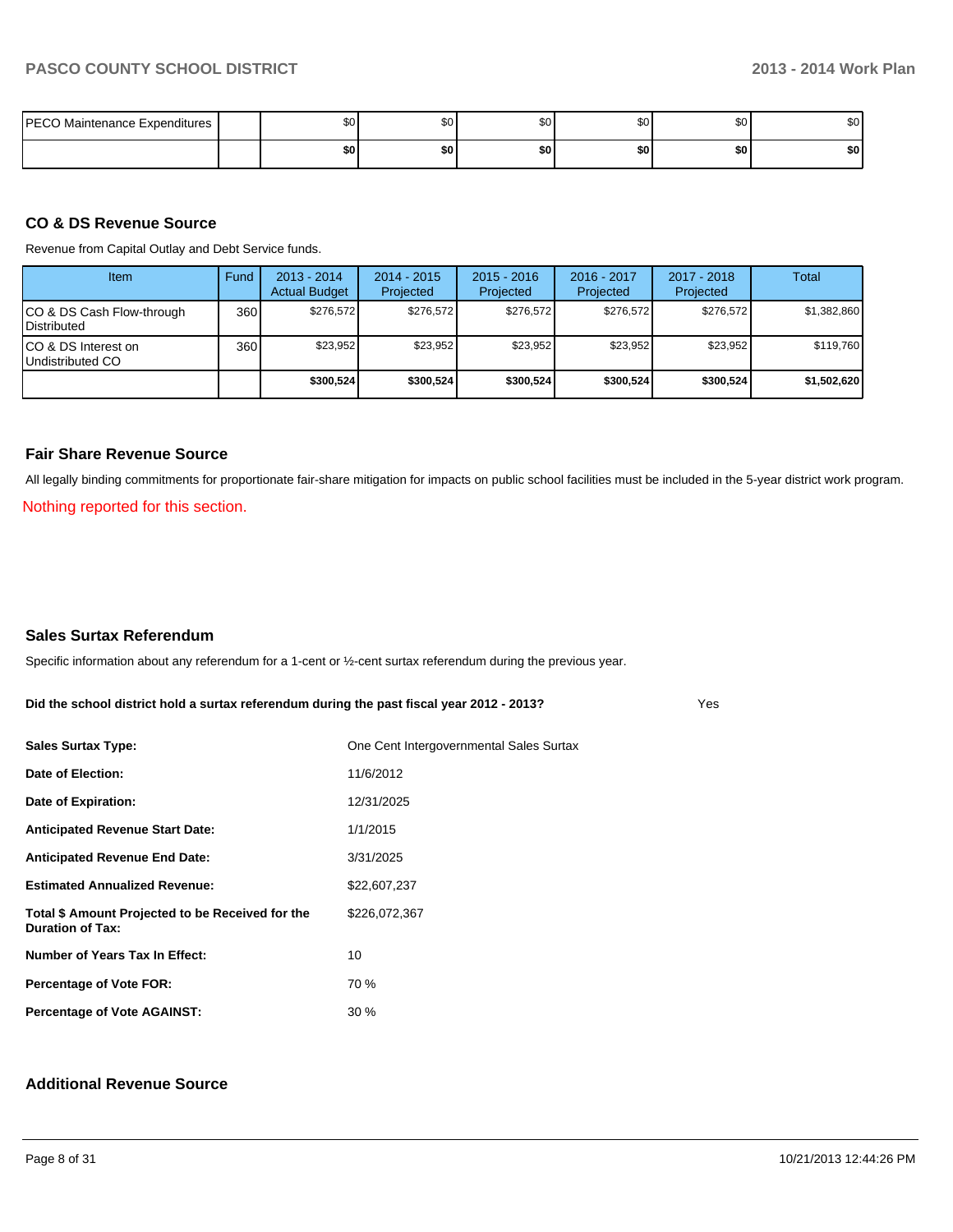## PASCO COUNTY SCHOOL DISTRICT **2013 - 2014 Work Plan**

Any additional revenue sources

| Item                                                                                                                      | 2013 - 2014<br><b>Actual Value</b> | 2014 - 2015<br>Projected | $2015 - 2016$<br>Projected | 2016 - 2017<br>Projected | 2017 - 2018<br>Projected | <b>Total</b>    |
|---------------------------------------------------------------------------------------------------------------------------|------------------------------------|--------------------------|----------------------------|--------------------------|--------------------------|-----------------|
| Proceeds from a s.1011.14/15 F.S. Loans                                                                                   | \$0                                | \$0                      | \$0                        | \$0                      | \$0                      | \$0             |
| District Bonds - Voted local bond<br>referendum proceeds per s.9, Art VII<br><b>State Constitution</b>                    | \$0                                | \$0                      | \$0                        | \$0                      | \$0                      | \$0             |
| Proceeds from Special Act Bonds                                                                                           | \$0                                | \$0                      | \$0                        | \$0                      | \$0                      | \$0             |
| Estimated Revenue from CO & DS Bond<br>Sale                                                                               | \$0                                | \$0                      | \$0                        | \$0                      | \$0                      | \$0             |
| Proceeds from Voted Capital<br>Improvements millage                                                                       | \$0                                | \$0                      | \$0                        | \$0                      | \$0                      | \$0             |
| Other Revenue for Other Capital Projects                                                                                  | \$0                                | \$0                      | \$0                        | \$0                      | \$0                      | \$0             |
| Proceeds from 1/2 cent sales surtax<br>authorized by school board                                                         | \$0                                | \$0                      | \$0                        | \$0                      | \$0                      | \$0             |
| Proceeds from local governmental<br>infrastructure sales surtax                                                           | \$27,166,010                       | \$25,590,810             | \$22,607,237               | \$22,607,237             | \$22,607,237             | \$120,578,531   |
| Proceeds from Certificates of<br>Participation (COP's) Sale                                                               | \$0                                | \$0                      | \$0                        | \$0                      | \$0                      | \$0             |
| Classrooms First Bond proceeds amount<br>authorized in FY 1997-98                                                         | \$0                                | \$0                      | \$0                        | \$0                      | \$0                      | \$0             |
| Classrooms for Kids                                                                                                       | \$0                                | \$0                      | \$0                        | \$0                      | \$0                      | \$0             |
| <b>District Equity Recognition</b>                                                                                        | \$0                                | \$0                      | \$0                        | \$0                      | \$0                      | \$0             |
| <b>Federal Grants</b>                                                                                                     | \$0                                | \$0                      | \$0                        | \$0                      | \$0                      | \$0             |
| Proportionate share mitigation (actual<br>cash revenue only, not in kind donations)                                       | \$0                                | \$0                      | \$0                        | \$0                      | \$0                      | \$0             |
| Impact fees received                                                                                                      | \$6,000,000                        | \$6,500,000              | \$6,242,400                | \$6,367,248              | \$6,494,593              | \$31,604,241    |
| Private donations                                                                                                         | \$0                                | \$0                      | \$0                        | \$0                      | \$0                      | \$0             |
| Grants from local governments or not-for-<br>profit organizations                                                         | \$0                                | \$0                      | \$0                        | \$0                      | \$0                      | \$0             |
| Interest, Including Profit On Investment                                                                                  | \$118,070                          | \$176,964                | \$180,000                  | \$190,000                | \$200,000                | \$865,034       |
| Revenue from Bonds pledging proceeds<br>from 1 cent or 1/2 cent Sales Surtax                                              | \$32,277,535                       | \$0                      | \$0                        | \$0                      | \$0                      | \$32,277,535    |
| <b>Total Fund Balance Carried Forward</b>                                                                                 | \$144,541,712                      | \$89,603,856             | \$9,186,365                | \$2,838,451              | \$786,340                | \$246,956,724   |
| General Capital Outlay Obligated Fund<br><b>Balance Carried Forward From Total</b><br><b>Fund Balance Carried Forward</b> | \$0                                | \$0                      | \$0                        | \$0                      | \$0                      | \$0             |
| Special Facilities Construction Account                                                                                   | \$0                                | \$0                      | \$0                        | \$0                      | \$0                      | \$0             |
| One Cent - 1/2 Cent Sales Surtax Debt<br>Service From Total Fund Balance Carried<br>Forward                               | \$0                                | \$0                      | \$0                        | \$0                      | \$0                      | \$0             |
| Capital Outlay Projects Funds Balance<br>Carried Forward From Total Fund<br><b>Balance Carried Forward</b>                | (\$89,603,856)                     | (\$9,186,365)            | (\$2,838,451)              | (\$786,340)              | (\$3,443,575)            | (\$105,858,587) |
| <b>Subtotal</b>                                                                                                           | \$120,499,471                      | \$112,685,265            | \$35,377,551               | \$31,216,596             | \$26,644,595             | \$326,423,478   |

## **Total Revenue Summary**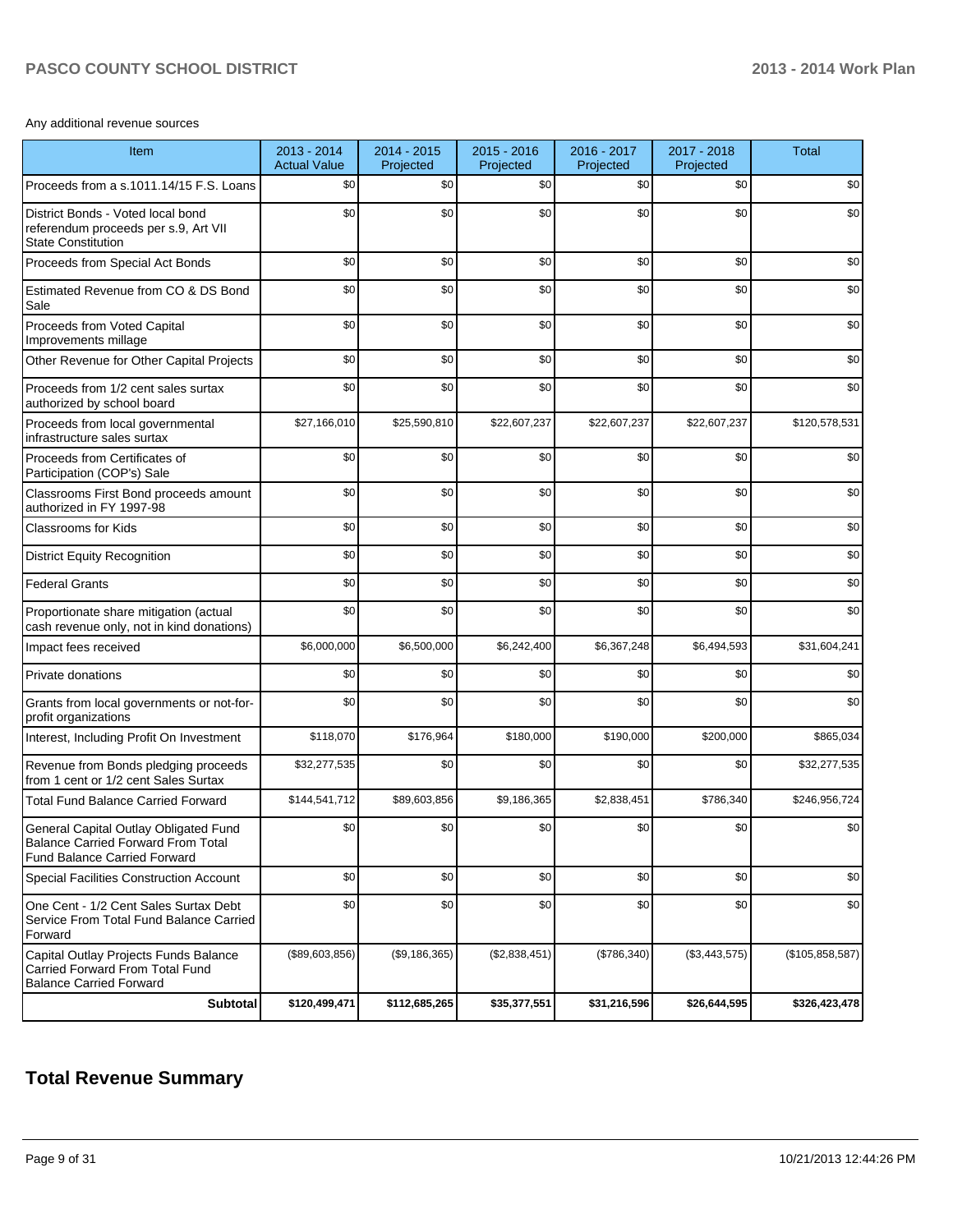### PASCO COUNTY SCHOOL DISTRICT **2013 - 2014 Work Plan**

| <b>Item Name</b>                                           | $2013 - 2014$<br><b>Budget</b> | $2014 - 2015$<br>Projected | $2015 - 2016$<br>Projected | $2016 - 2017$<br>Projected | $2017 - 2018$<br>Projected | <b>Five Year Total</b> |
|------------------------------------------------------------|--------------------------------|----------------------------|----------------------------|----------------------------|----------------------------|------------------------|
| Local 1.5 Mill Discretionary Capital Outlay  <br>Revenue   | \$30,798,035                   | \$31,106,015               | \$31,417,075               | \$31,731,246               | \$32,048,559               | \$157,100,930          |
| PECO and 1.5 Mill Maint and Other 1.5<br>Mill Expenditures | (S61, 895, 901)                | (S66.731.949)              | $(\$53,621,343)$           | (\$55,649,750)             | (\$54,630,078)             | (\$292,529,021)        |
| IPECO Maintenance Revenue                                  | \$0 <sub>1</sub>               | \$0 <sub>l</sub>           | \$0                        | \$0                        | \$0 <sub>1</sub>           | \$0                    |
| <b>Available 1.50 Mill for New</b><br><b>Construction</b>  | (\$31,097,866)                 | $($ \$35,625,934)          | (\$22, 204, 268)           | $($ \$23,918,504)          | (\$22,581,519)             | (\$135,428,091)        |

| Item Name                             | $2013 - 2014$<br><b>Budget</b> | $2014 - 2015$<br>Projected | $2015 - 2016$<br>Projected | $2016 - 2017$<br>Projected | $2017 - 2018$<br>Projected | <b>Five Year Total</b> |
|---------------------------------------|--------------------------------|----------------------------|----------------------------|----------------------------|----------------------------|------------------------|
| ICO & DS Revenue                      | \$300,524                      | \$300,524                  | \$300,524                  | \$300,524                  | \$300,524                  | \$1,502,620            |
| <b>IPECO New Construction Revenue</b> | \$0                            | \$0                        | \$0                        | \$0                        | \$0                        | \$0 <sub>1</sub>       |
| IOther/Additional Revenue             | \$120,499,471                  | \$112,685,265              | \$35,377,551               | \$31,216,596               | \$26,644,595               | \$326,423,478          |
| <b>Total Additional Revenuel</b>      | \$120,799,995                  | \$112,985,789              | \$35,678,075               | \$31,517,120               | \$26,945,119               | \$327,926,098          |
| <b>Total Available Revenue</b>        | \$89,702,129                   | \$77,359,855               | \$13,473,807               | \$7,598,616                | \$4,363,600                | \$192,498,007          |

# **Project Schedules**

#### **Capacity Project Schedules**

A schedule of capital outlay projects necessary to ensure the availability of satisfactory classrooms for the projected student enrollment in K-12 programs.

| <b>Project Description</b>                                   | Location                                               |                         | 2013 - 2014  | $2014 - 2015$ | $2015 - 2016$ | 2016 - 2017 | $2017 - 2018$ | <b>Total</b>     | Funded |
|--------------------------------------------------------------|--------------------------------------------------------|-------------------------|--------------|---------------|---------------|-------------|---------------|------------------|--------|
| Elementary School W<br>New Elementary<br>School in Wiregrass | Location not<br>specified                              | <b>Planned</b><br>Cost: | \$0          | \$18,801,002  | \$0           | \$0         | \$0           | \$18,801,002 Yes |        |
|                                                              | <b>Student Stations:</b>                               |                         | $\Omega$     |               | $\Omega$      |             | 762           | 762              |        |
|                                                              | <b>Total Classrooms:</b>                               |                         | 0            |               |               |             | 40            | 40               |        |
|                                                              | Gross Sq Ft:                                           |                         | $\Omega$     |               | $\Omega$      |             | 112,903       | 112,903          |        |
| Modernization and<br>Replacement                             | <b>SANDERS</b><br><b>MEMORIAL</b><br><b>ELEMENTARY</b> | Planned<br>Cost:        | \$16,902,130 | \$0           | \$0           | \$0         | \$0           | \$16,902,130 Yes |        |
|                                                              | <b>Student Stations:</b>                               |                         | <sup>o</sup> |               | 762           |             |               | 762              |        |
|                                                              | <b>Total Classrooms:</b>                               |                         | $\Omega$     |               | 40            |             |               | 40               |        |
|                                                              |                                                        | Gross Sq Ft:            | $\Omega$     |               | 112,903       |             |               | 112,903          |        |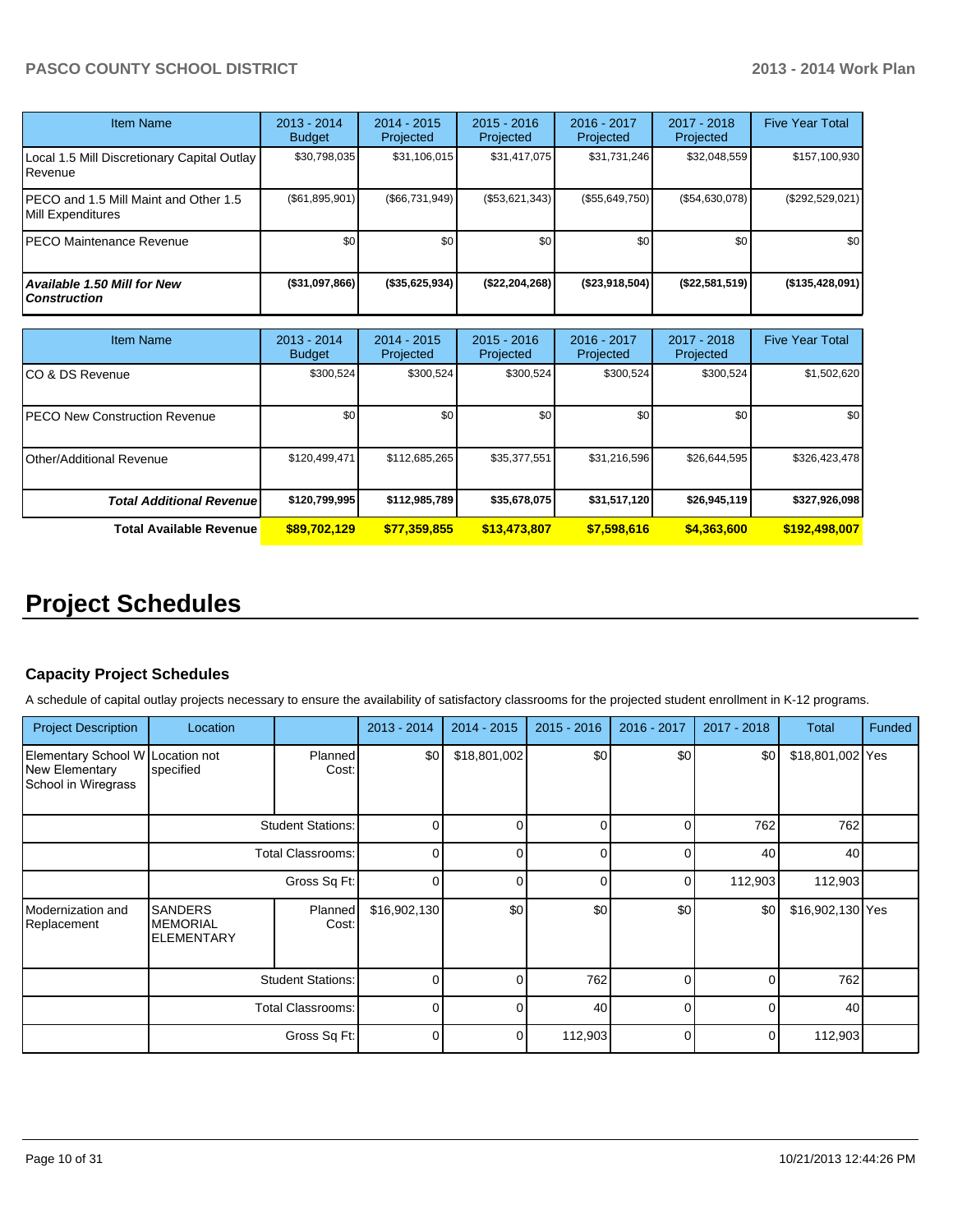| Classroom Wing        | <b>WIREGRASS</b><br><b>RANCH SENIOR</b><br><b>HIGH</b> | Planned<br>Cost:         | \$0          | \$0          | \$0         | \$0            | \$4,363,600 | \$4,363,600 No  |  |
|-----------------------|--------------------------------------------------------|--------------------------|--------------|--------------|-------------|----------------|-------------|-----------------|--|
|                       |                                                        | <b>Student Stations:</b> | 0            | 0            | 0           | 0              | 200         | 200             |  |
|                       |                                                        | <b>Total Classrooms:</b> | 0            | U            | $\mathbf 0$ | $\Omega$       | 8           | 8               |  |
|                       |                                                        | Gross Sq Ft:             | 0            | U            | 0           | 0              | 8,000       | 8,000           |  |
| <b>Classroom Wing</b> | DR JOHN LONG<br><b>MIDDLE</b>                          | Planned<br>Cost:         | \$0          | \$0          | \$0         | \$0            | \$4,363,600 | \$4,363,600 Yes |  |
|                       |                                                        | <b>Student Stations:</b> | 0            | 0            | $\Omega$    | $\Omega$       | 176         | 176             |  |
|                       |                                                        | <b>Total Classrooms:</b> | 0            | 0            | 0           | 0              | 8           | 8               |  |
|                       |                                                        | Gross Sq Ft:             | 0            | 0            | 0           | $\overline{0}$ | 8,000       | 8,000           |  |
|                       | <b>Planned Cost:</b>                                   |                          | \$16,902,130 | \$18,801,002 | \$0         | \$0            | \$8,727,200 | \$44,430,332    |  |
|                       |                                                        | <b>Student Stations:</b> | 0            |              | 762         | 0              | 1,138       | 1,900           |  |

**Total Classrooms: 0 0 40 0 56 96**

**Gross Sq Ft: 0 0 112,903 0 128,903 241,806**

## **Other Project Schedules**

Major renovations, remodeling, and additions of capital outlay projects that do not add capacity to schools.

| <b>Project Description</b>                                                                                                                                                                           | Location                                        | 2013 - 2014<br><b>Actual Budget</b> | $2014 - 2015$<br>Projected | $2015 - 2016$<br>Projected | 2016 - 2017<br>Projected | $2017 - 2018$<br>Projected | <b>Total</b>     | Funded |
|------------------------------------------------------------------------------------------------------------------------------------------------------------------------------------------------------|-------------------------------------------------|-------------------------------------|----------------------------|----------------------------|--------------------------|----------------------------|------------------|--------|
| <b>IDISTRICT COMPLEX</b><br>MASTER PLAN Building 4<br>Remodeling and Renovation                                                                                                                      | Location not specified                          | \$6,510,542                         | \$0                        | \$0                        | \$0                      | \$0                        | \$6,510,542 Yes  |        |
| Site Acquisitions for Future<br>Schools                                                                                                                                                              | Location not specified                          | \$8,000,000                         | \$0                        | \$0                        | \$2,746,446              | \$0                        | \$10,746,446 Yes |        |
| Remodel School - Build new<br>cafeteria, tear down old<br>cafeteria, remove concrete<br>portables, traffic and parking<br>improvements, replace<br>remaining old windows, install<br>security system | RODNEY B COX<br><b>ELEMENTARY</b>               | \$0                                 | \$0                        | \$6,800,156                | \$0                      | \$0                        | \$6,800,156 Yes  |        |
| Replace Gym                                                                                                                                                                                          | <b>RAYMOND B STEWART</b><br><b>MIDDLE</b>       | \$4,646,472                         | \$0                        | \$0                        | \$0                      | \$0                        | \$4,646,472 Yes  |        |
| Replacement Building #1 and<br>New Cafeteria                                                                                                                                                         | <b>SCHRADER</b><br><b>ELEMENTARY</b>            | \$13,936,000                        | \$0                        | \$0                        | \$0                      | \$0                        | \$13,936,000 Yes |        |
| Phase 2 HVAC Upgrade                                                                                                                                                                                 | <b>SAN ANTONIO</b><br><b>ELEMENTARY</b>         | \$0                                 | \$1,253,400                | \$0                        | \$0                      | \$0                        | \$1,253,400 Yes  |        |
| Cafeteria Renovations                                                                                                                                                                                | <b>RIVER RIDGE MIDDLE</b><br><b>SENIOR HIGH</b> | \$1,086,115                         | \$0                        | \$0                        | \$0                      | \$0                        | \$1,086,115 Yes  |        |
| <b>ERP System</b>                                                                                                                                                                                    | Location not specified                          | \$4,777,563                         | \$0                        | \$0                        | \$0                      | \$0                        | \$4,777,563 Yes  |        |
| <b>Major Renovation</b>                                                                                                                                                                              | <b>ANCLOTE ELEMENTARY</b>                       | \$0                                 | \$8,878,250                | \$0                        | \$0                      | \$0                        | \$8,878,250 Yes  |        |
| Major Renovation                                                                                                                                                                                     | <b>BAYONET POINT</b><br><b>MIDDLE</b>           | \$0                                 | \$14,500,000               | \$0                        | \$0                      | \$0                        | \$14,500,000 Yes |        |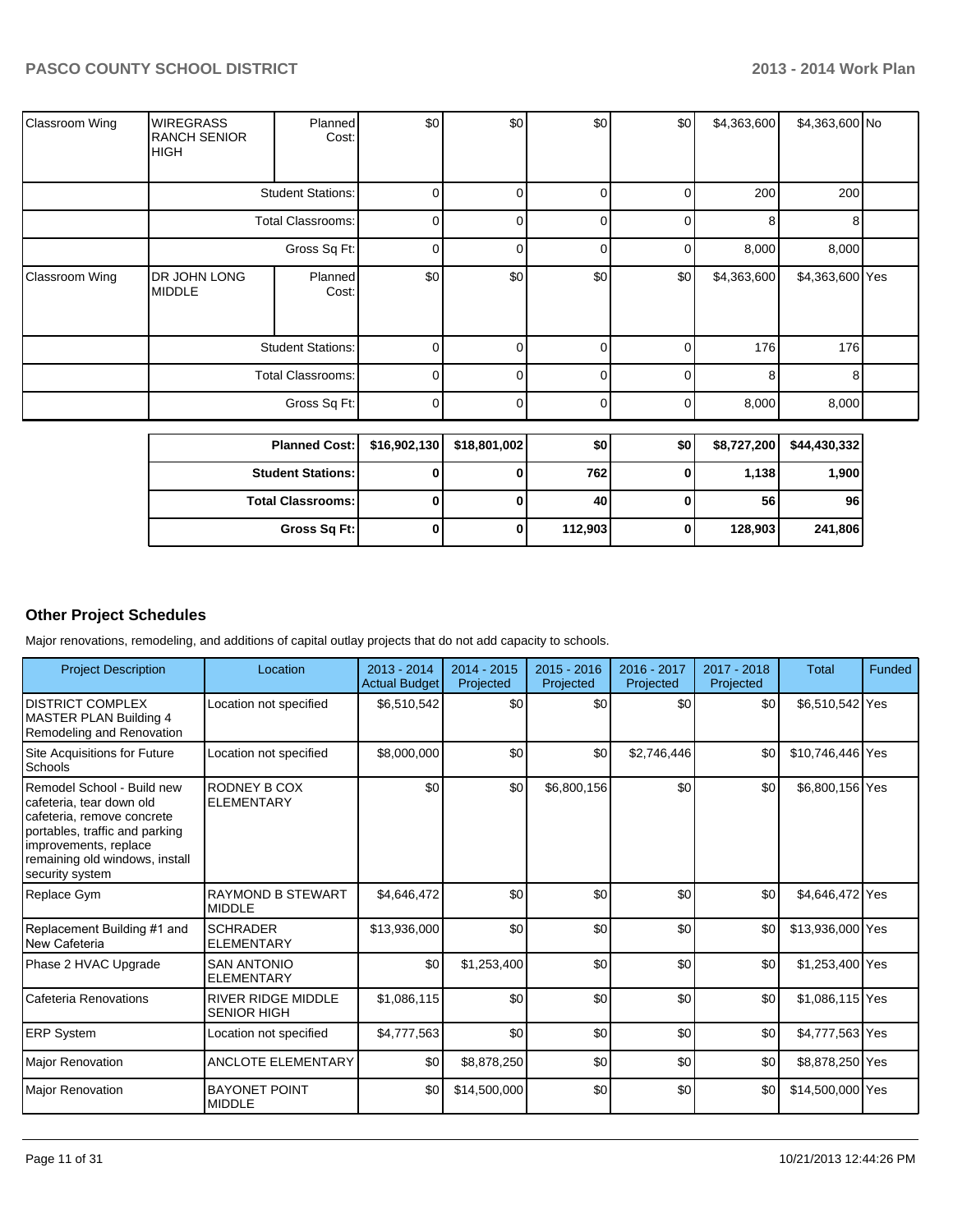| Major Renovation                                                                                                   | <b>SHADY HILLS</b><br>ELEMENTARY                         | \$10,500,000 | \$0          | \$0          | \$0         | \$0                        | \$10,500,000 Yes |  |
|--------------------------------------------------------------------------------------------------------------------|----------------------------------------------------------|--------------|--------------|--------------|-------------|----------------------------|------------------|--|
| Major Renovation                                                                                                   | <b>CYPRESS ELEMENTARY</b>                                | \$0          | \$8,500,000  | \$0          | \$0         | \$0                        | \$8,500,000 Yes  |  |
| <b>Major Renovation</b>                                                                                            | <b>LAND O LAKES SENIOR</b><br>HIGH                       | \$0          | \$0          | \$0          | \$0         | \$20,600,000               | \$20,600,000 No  |  |
| Major Remodeling of Several<br>Career Training Areas -<br>Buildings 1-3, 5, 6, 9                                   | F. K. MARCHMAN<br>TECHNICAL<br><b>EDUCATIONAL CENTER</b> | \$0          | \$7,173,136  | \$0          | \$0         | \$0                        | \$7,173,136 Yes  |  |
| Kitchen & Serving Line<br>Renovation                                                                               | <b>HUDSON MIDDLE</b>                                     | \$222,769    | \$0          | \$0          | \$0         | \$0                        | \$222,769 Yes    |  |
| Kitchen Renovation                                                                                                 | <b>J W MITCHELL SENIOR</b><br>HIGH                       | \$1,343,003  | \$0          | \$0          | \$0         | \$0                        | \$1,343,003 Yes  |  |
| Redevelopment of Campus                                                                                            | <b>JAMES IRVIN</b><br><b>EDUCATION CENTER</b>            | \$0          | \$5,000,000  | \$0          | \$0         | \$0                        | \$5,000,000 Yes  |  |
| Cafeteria Serving Line<br>Renovation                                                                               | <b>LAND O LAKES SENIOR</b><br>HIGH                       | \$0          | \$1,025,395  | \$0          | \$0         | \$0                        | \$1,025,395 Yes  |  |
| Major Remodeling                                                                                                   | MITTYE P LOCKE<br><b>ELEMENTARY</b>                      | \$0          | \$0          | \$0          | \$8,727,200 | \$0                        | \$8,727,200 No   |  |
| Renovate Bld #1-7, #20, #21,<br>#41                                                                                | PASCO ELEMENTARY                                         | \$0          | \$5,864,408  | \$0          | \$0         | \$0                        | \$5,864,408 Yes  |  |
| <b>HVAC Renovation</b>                                                                                             | RIDGEWOOD SENIOR<br>HIGH                                 | \$0          | \$2,200,000  | \$0          | \$0         | \$0                        | \$2,200,000 Yes  |  |
| Remodel Bld #1, #2, #10                                                                                            | <b>SAN ANTONIO</b><br><b>ELEMENTARY</b>                  | \$0          | \$0          | \$0          | \$0         | \$4,142,008                | \$4,142,008 No   |  |
| Major Remodeling - Tear down<br>or remodel cafeteria into<br>classrooms, renovate bld #1, 3,<br>4, 5, 8, 9, 14     | <b>WEST ZEPHYRHILLS</b><br><b>ELEMENTARY</b>             | \$0          | \$4,164,264  | \$4,062,401  | \$0         | \$0                        | \$8,226,665 Yes  |  |
| Major Renovation                                                                                                   | <b>NORTHWEST</b><br>ELEMENTARY                           | \$0          | \$0          | \$0          | \$7,976,500 | \$0                        | \$7,976,500 No   |  |
| Major Remodeling                                                                                                   | HUDSON SENIOR HIGH                                       | \$0          | \$0          | \$0          | \$0         | \$21,764,450               | \$21,764,450 No  |  |
| Major Remodeling                                                                                                   | ZEPHYRHILLS SENIOR<br><b>HIGH</b>                        | \$0          | \$0          | \$0          | \$0         | \$22,472,540               | \$22,472,540 No  |  |
| Major Remodeling                                                                                                   | <b>QUAIL HOLLOW</b><br>ELEMENTARY                        | \$10,500,000 | \$0          | \$0          | \$0         | \$0                        | \$10,500,000 Yes |  |
| Quest Student System                                                                                               | Location not specified                                   | \$11,277,535 | \$0          | \$0          | \$0         | \$0                        | \$11,277,535 Yes |  |
| Renovate/Build Athletic Field<br>House, New Bleachers,<br>Concession Stand, Public<br><b>Restrooms and Lockers</b> | <b>HUDSON SENIOR HIGH</b>                                | \$0          | \$0          | \$0          | \$0         | \$3,655,750                | \$3,655,750 No   |  |
| New Bleachers, Concession<br>Stand, Public Restrooms &<br>Lockers                                                  | PASCO SENIOR HIGH                                        | \$0          | \$0          | \$2,611,250  | \$0         | \$0                        | \$2,611,250 Yes  |  |
| Remodel School Phase 1 and<br>Phase 2                                                                              | <b>GULF HIGH</b>                                         | \$0          | \$0          | \$0          | \$0         | \$12,183,205               | \$12,183,205 No  |  |
| Remodel Building 1,2,3,9,10,11 GULF MIDDLE<br>& 14                                                                 |                                                          | \$0          | \$0          | \$0          | \$0         | \$9,439,588                | \$9,439,588 No   |  |
| <b>HVAC Upgrade</b>                                                                                                | <b>WOODLAND</b><br><b>ELEMENTARY</b>                     | \$0          | \$0          | \$0          | \$4,852,170 | \$0                        | \$4,852,170 Yes  |  |
| Remodel Building #1                                                                                                | RIDGEWOOD SENIOR<br>HIGH                                 | \$0          | \$0          | \$0          | \$0         | \$9,818,100                | \$9,818,100 No   |  |
|                                                                                                                    |                                                          | \$72,799,999 | \$58,558,853 | \$13,473,807 |             | \$24,302,316 \$104,075,641 | \$273,210,616    |  |

## **Additional Project Schedules**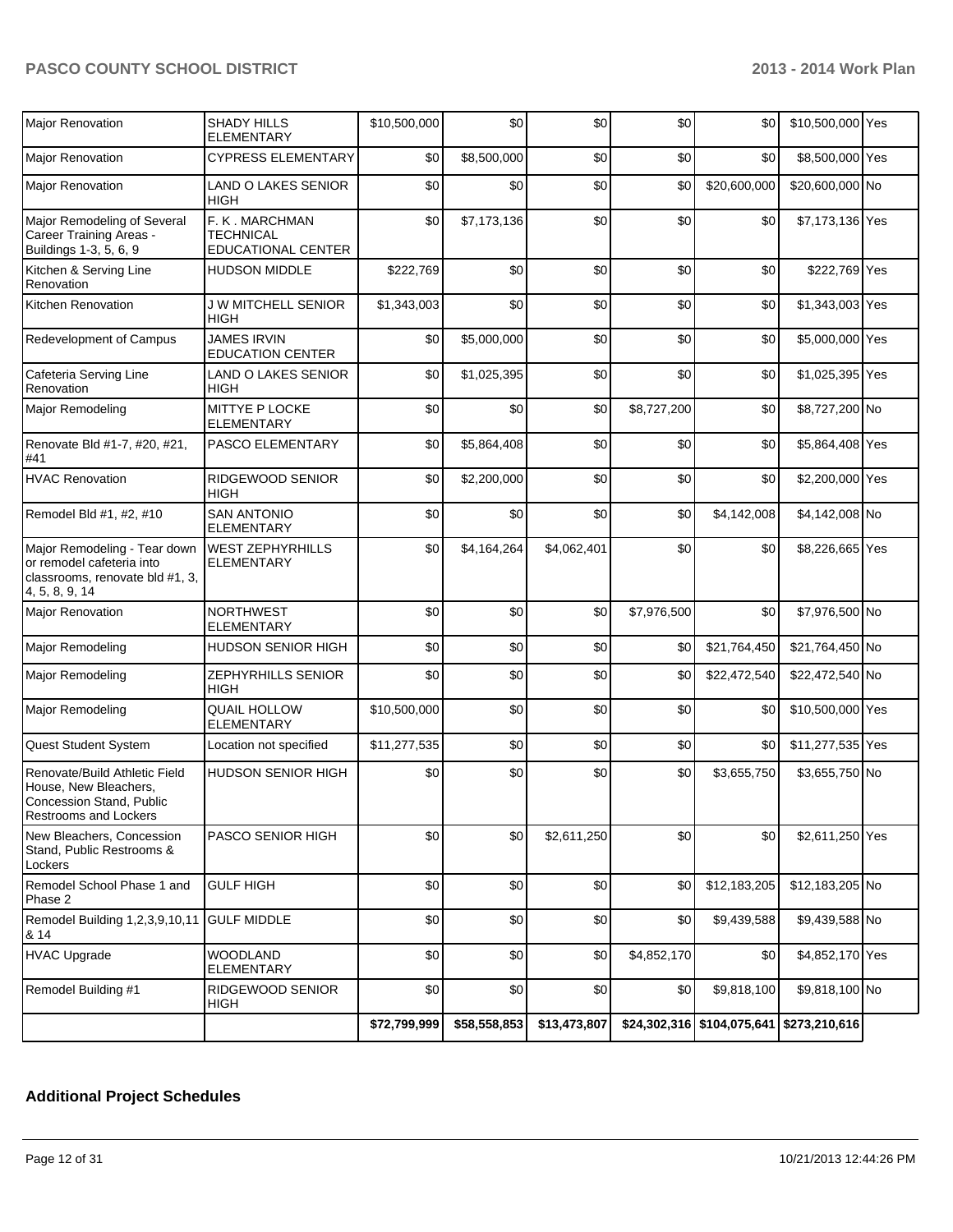Any projects that are not identified in the last approved educational plant survey.

Nothing reported for this section.

#### **Non Funded Growth Management Project Schedules**

Schedule indicating which projects, due to planned development, that CANNOT be funded from current revenues projected over the next five years.

Nothing reported for this section.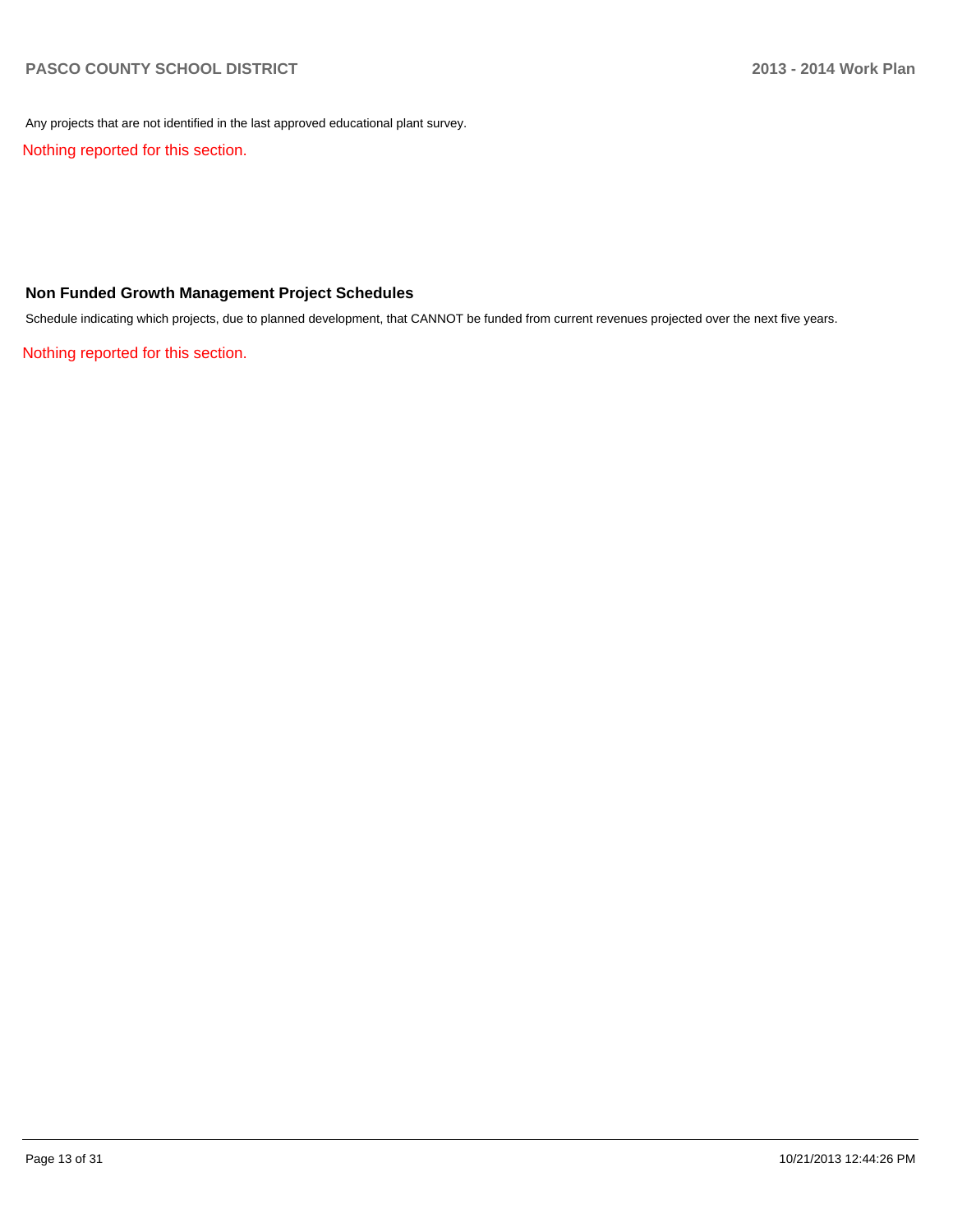## **Capacity Tracking**

| Location                                         | $2013 -$<br><b>2014 Satis.</b><br>Stu. Sta. | Actual<br>$2013 -$<br><b>2014 FISH</b><br>Capacity | Actual<br>$2012 -$<br>2013<br><b>COFTE</b> | # Class<br><b>Rooms</b> | Actual<br>Average<br>$2013 -$<br>2014 Class<br><b>Size</b> | Actual<br>$2013 -$<br>2014<br><b>Utilization</b> | <b>New</b><br>Stu.<br>Capacity | <b>New</b><br>Rooms to<br>be<br>Added/Re<br>moved | Projected<br>$2017 -$<br>2018<br><b>COFTE</b> | Projected<br>$2017 -$<br>2018<br><b>Utilization</b> | Projected<br>$2017 -$<br>2018 Class<br><b>Size</b> |
|--------------------------------------------------|---------------------------------------------|----------------------------------------------------|--------------------------------------------|-------------------------|------------------------------------------------------------|--------------------------------------------------|--------------------------------|---------------------------------------------------|-----------------------------------------------|-----------------------------------------------------|----------------------------------------------------|
| RODNEY B COX<br><b>ELEMENTARY</b>                | 682                                         | 682                                                | 365                                        | 35                      | 10                                                         | 53.00 %                                          | $\Omega$                       | $\Omega$                                          | 317                                           | 46.00%                                              | 9                                                  |
| <b>PASCO SENIOR HIGH</b>                         | 2,044                                       | 1,941                                              | 1,338                                      | 84                      | 16                                                         | 69.00 %                                          | 0                              | $\Omega$                                          | 1,279                                         | 66.00 %                                             | 15                                                 |
| <b>PASCO ELEMENTARY</b>                          | 787                                         | 787                                                | 663                                        | 41                      | 16                                                         | 84.00 %                                          | 0                              | $\Omega$                                          | 620                                           | 79.00 %                                             | 15                                                 |
| <b>PASCO MIDDLE</b>                              | 1,174                                       | 1,056                                              | 849                                        | 51                      | 17                                                         | 80.00 %                                          | 0                              | $\Omega$                                          | 768                                           | 73.00 %                                             | 15                                                 |
| <b>IMOORE-MICKENS</b><br><b>EDUCATION CENTER</b> | 592                                         | 592                                                | 143                                        | 29                      | 5                                                          | 24.00 %                                          | 0                              | $\Omega$                                          | 144                                           | 24.00%                                              | 5                                                  |
| <b>WEST ZEPHYRHILLS</b><br><b>ELEMENTARY</b>     | 918                                         | 918                                                | 787                                        | 48                      | 16                                                         | 86.00 %                                          | $\Omega$                       | $\Omega$                                          | 898                                           | 98.00 %                                             | 19                                                 |
| <b>ANCLOTE HIGH</b><br><b>SCHOOL</b>             | 1,773                                       | 1,684                                              | 1,199                                      | 73                      | 16                                                         | 71.00 %                                          | $\overline{0}$                 | $\Omega$                                          | 1,215                                         | 72.00 %                                             | 17                                                 |
| <b>FIVAY HIGH SCHOOL</b>                         | 1,922                                       | 1,825                                              | 1,471                                      | 81                      | 18                                                         | 81.00 %                                          | 0                              | $\Omega$                                          | 1,418                                         | 78.00 %                                             | 18                                                 |
| <b>WATERGRASS</b><br><b>ELEMENTARY SCHOOL</b>    | 762                                         | 762                                                | 563                                        | 40                      | 14                                                         | 74.00 %                                          | $\Omega$                       | $\Omega$                                          | 534                                           | 70.00%                                              | 13                                                 |
| <b>CONNERTON</b><br>ELEMENTARY SCHOOL            | 952                                         | 952                                                | 868                                        | 49                      | 18                                                         | 91.00 %                                          | $\Omega$                       | $\Omega$                                          | 586                                           | 62.00%                                              | 12                                                 |
| <b>ODESSA ELEMENTARY</b><br><b>SCHOOL</b>        | 828                                         | 828                                                | 709                                        | 43                      | 16                                                         | 86.00 %                                          | $\Omega$                       | $\Omega$                                          | 681                                           | 82.00%                                              | 16                                                 |
| <b>DOUBLE BRANCH</b><br><b>ELEMENTARY</b>        | 894                                         | 894                                                | 836                                        | 46                      | 18                                                         | 94.00 %                                          | $\overline{0}$                 | $\Omega$                                          | 743                                           | 83.00 %                                             | 16                                                 |
| <b>CHARLES S. RUSHE</b><br><b>MIDDLE</b>         | 1,736                                       | 1,562                                              | 1,301                                      | 74                      | 18                                                         | 83.00 %                                          | 0                              | $\Omega$                                          | 1,371                                         | 88.00 %                                             | 19                                                 |
| <b>SUNLAKE HIGH</b>                              | 1,787                                       | 1,697                                              | 1,503                                      | 74                      | 20                                                         | 89.00 %                                          | 0                              | $\Omega$                                          | 1,420                                         | 84.00%                                              | 19                                                 |
| <b>GULF TRACE</b><br><b>ELEMENTARY</b>           | 762                                         | 762                                                | 624                                        | 40                      | 16                                                         | 82.00 %                                          | 0                              | $\Omega$                                          | 607                                           | 80.00 %                                             | 15                                                 |
| <b>VETERANS</b><br><b>ELEMENTARY SCHOOL</b>      | 850                                         | 850                                                | 802                                        | 44                      | 18                                                         | 94.00 %                                          | $\Omega$                       | $\Omega$                                          | 779                                           | 92.00%                                              | 18                                                 |
| <b>CREWS LAKE MIDDLE</b>                         | 1,493                                       | 1,343                                              | 754                                        | 65                      | 12                                                         | 56.00 %                                          | $\overline{0}$                 | $\overline{0}$                                    | 661                                           | 49.00%                                              | 10                                                 |
| PAUL R SMITH MIDDLE                              | 1,430                                       | 1,287                                              | 1,050                                      | 62                      | 17                                                         | 82.00 %                                          | $\overline{0}$                 | $\overline{0}$                                    | 947                                           | 74.00 %                                             | 15                                                 |
| <b>GULF HIGHLANDS</b><br>ELEMENTARY              | 762                                         | 762                                                | 539                                        | 40                      | 13                                                         | 71.00 %                                          | 0                              | $\Omega$                                          | 504                                           | 66.00 %                                             | 13                                                 |
| DR JOHN LONG MIDDLE                              | 1,959                                       | 1,763                                              | 1,608                                      | 84                      | 19                                                         | 91.00 %                                          | $\overline{0}$                 | $\overline{0}$                                    | 1,849                                         | 105.00 %                                            | 22                                                 |
| <b>TRINITY OAKS</b><br>ELEMENTARY                | 762                                         | 762                                                | 690                                        | 40                      | 17                                                         | 91.00 %                                          | 0                              | $\overline{0}$                                    | 661                                           | 87.00%                                              | 17                                                 |
| <b>OAKSTEAD</b><br>ELEMENTARY                    | 1,246                                       | 1,246                                              | 1,075                                      | 62                      | 17                                                         | 86.00 %                                          | 0                              | $\overline{0}$                                    | 867                                           | 70.00%                                              | 14                                                 |
| NEW RIVER<br>ELEMENTARY                          | 762                                         | 762                                                | 593                                        | 40                      | 15                                                         | 78.00 %                                          | 0                              | $\overline{0}$                                    | 667                                           | 88.00%                                              | 17                                                 |
| <b>TRINITY ELEMENTARY</b>                        | 665                                         | 665                                                | 524                                        | 34                      | 15                                                         | 79.00 %                                          | $\overline{0}$                 | $\overline{0}$                                    | 543                                           | 82.00%                                              | 16                                                 |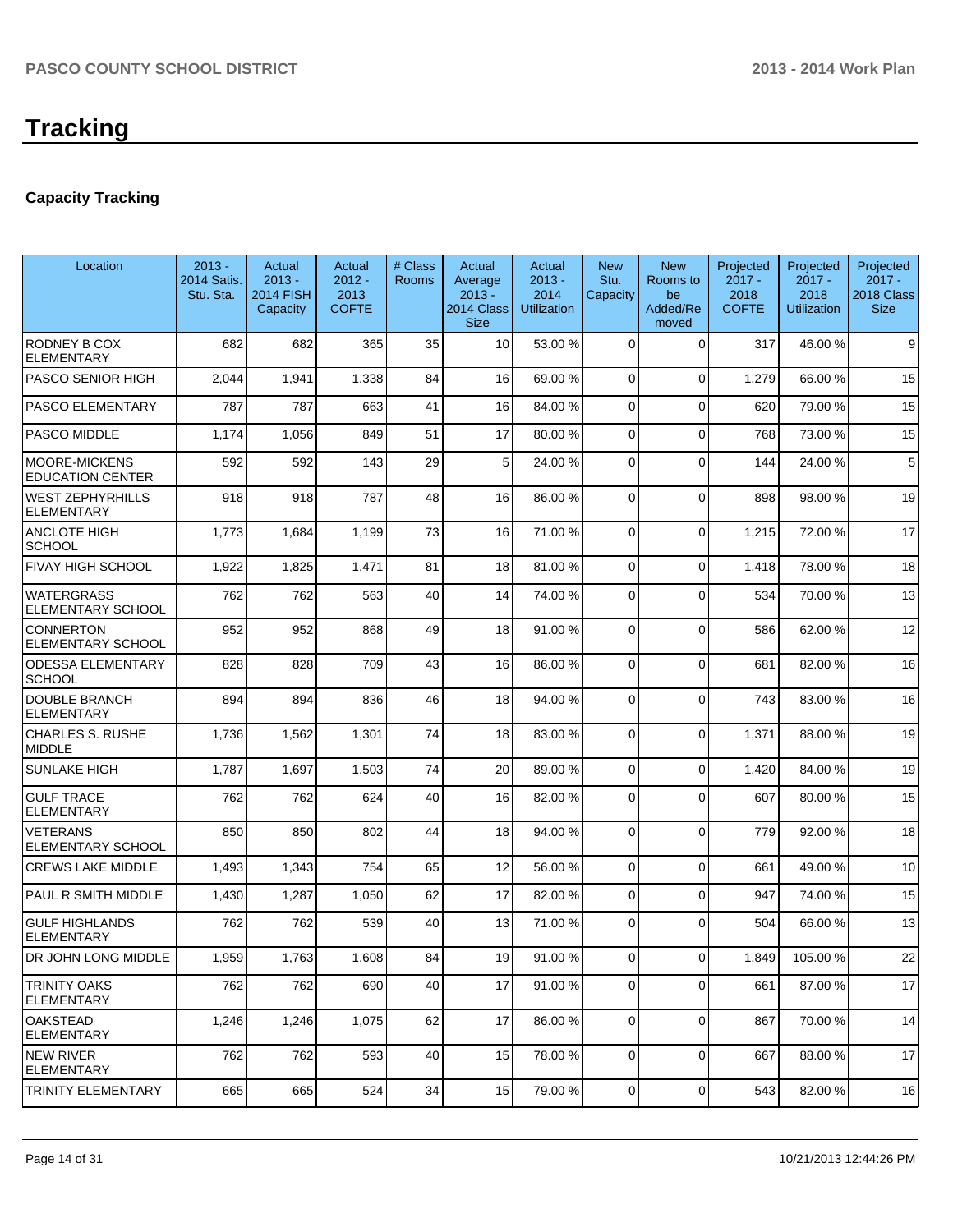### PASCO COUNTY SCHOOL DISTRICT **2013 - 2014 Work Plan**

| <b>WESLEY CHAPEL</b><br><b>ELEMENTARY</b>                       | 701   | 701   | 621   | 36  | 17              | 89.00 % | $\overline{0}$ | 0           | 559   | 80.00%   | 16              |
|-----------------------------------------------------------------|-------|-------|-------|-----|-----------------|---------|----------------|-------------|-------|----------|-----------------|
| <b>PINE VIEW</b><br>ELEMENTARY                                  | 818   | 818   | 734   | 41  | 18              | 90.00 % | $\Omega$       | 0           | 777   | 95.00 %  | 19              |
| <b>LONGLEAF</b><br>ELEMENTARY                                   | 751   | 751   | 647   | 39  | 17              | 86.00 % | $\overline{0}$ | 0           | 582   | 77.00 %  | 15              |
| ISEVEN OAKS<br><b>ELEMENTARY SCHOOL</b>                         | 1,110 | 1,110 | 949   | 56  | 17              | 86.00 % | $\Omega$       | $\Omega$    | 681   | 61.00%   | 12              |
| WIREGRASS RANCH<br><b>SENIOR HIGH</b>                           | 2,194 | 2,084 | 1,914 | 89  | 22              | 92.00 % | $\mathbf 0$    | 0           | 2,086 | 100.00%  | 23              |
| J W MITCHELL SENIOR<br> HIGH                                    | 2,501 | 2,375 | 1,625 | 103 | 16              | 68.00 % | $\Omega$       | 0           | 1,662 | 70.00%   | 16              |
| <b>JAMES M MARLOWE</b><br><b>ELEMENTARY</b>                     | 634   | 634   | 443   | 33  | 13              | 70.00 % | $\Omega$       | $\Omega$    | 438   | 69.00%   | 13              |
| <b>CHASCO ELEMENTARY</b>                                        | 792   | 792   | 692   | 40  | 17              | 87.00 % | $\Omega$       | $\Omega$    | 669   | 84.00%   | 17              |
| <b>SUNRAY ELEMENTARY</b>                                        | 629   | 629   | 522   | 32  | 16              | 83.00 % | $\Omega$       | $\mathbf 0$ | 533   | 85.00 %  | 17              |
| <b>CENTENNIAL MIDDLE</b>                                        | 818   | 736   | 642   | 35  | 18              | 87.00 % | $\overline{0}$ | $\mathbf 0$ | 587   | 80.00%   | 17              |
| <b>CHASCO MIDDLE</b>                                            | 1,032 | 928   | 740   | 45  | 16              | 80.00 % | $\Omega$       | $\Omega$    | 653   | 70.00%   | 15              |
| <b>COTEE RIVER</b><br>ELEMENTARY                                | 773   | 773   | 586   | 42  | 14              | 76.00 % | $\Omega$       | $\Omega$    | 650   | 84.00%   | 15              |
| I DENHAM OAKS<br>ELEMENTARY                                     | 976   | 976   | 698   | 51  | 14              | 71.00 % | $\Omega$       | $\mathbf 0$ | 700   | 72.00 %  | 14              |
| CHESTER W TAYLOR JR<br>ELEMENTARY                               | 792   | 792   | 538   | 40  | 13 <sup>1</sup> | 68.00 % | $\Omega$       | $\mathbf 0$ | 554   | 70.00%   | 14              |
| <b>SAND PINE</b><br>ELEMENTARY                                  | 701   | 701   | 633   | 36  | 18 <sup>l</sup> | 90.00 % | $\overline{0}$ | 0           | 503   | 72.00 %  | 14              |
| <b>JAMES IRVIN</b><br><b>EDUCATION CENTER</b>                   | 500   | 500   | 99    | 20  | 5 <sup>1</sup>  | 20.00 % | $\overline{0}$ | 0           | 99    | 20.00 %  | $5\phantom{.0}$ |
| WESLEY CHAPEL<br><b>SENIOR HIGH</b>                             | 1,635 | 1,553 | 1,409 | 67  | 21              | 91.00 % | $\Omega$       | 0           | 1,487 | 96.00 %  | 22              |
| <b>CALUSA ELEMENTARY</b>                                        | 729   | 729   | 549   | 38  | 14              | 75.00 % | $\overline{0}$ | $\mathbf 0$ | 512   | 70.00%   | 13              |
| <b>MOON LAKE</b><br><b>ELEMENTARY</b>                           | 836   | 836   | 670   | 43  | 16              | 80.00 % | $\Omega$       | $\Omega$    | 641   | 77.00 %  | 15              |
| HUDSON MIDDLE                                                   | 1,278 | 1,150 | 802   | 54  | 15              | 70.00 % | $\overline{0}$ | $\mathbf 0$ | 672   | 58.00 %  | 12              |
| LAKE MYRTLE<br>ELEMENTARY                                       | 934   | 934   | 667   | 49  | 14              | 71.00 % | $\overline{0}$ | $\Omega$    | 635   | 68.00 %  | 13              |
| F. K. MARCHMAN<br><b>TECHNICAL</b><br><b>EDUCATIONAL CENTER</b> | 854   | 1,281 | 223   | 44  | 5 <sub>l</sub>  | 17.00 % | $\overline{0}$ | 0           | 236   | 18.00 %  | 5 <sub>l</sub>  |
| <b>SEVEN SPRINGS</b><br>MIDDLE                                  | 1,610 | 1,449 | 1,361 | 68  | 20              | 94.00 % | $\overline{0}$ | $\mathbf 0$ | 1,317 | 91.00%   | 19              |
| CYPRESS ELEMENTARY                                              | 950   | 950   | 764   | 29  | 26              | 80.00 % | $\overline{0}$ | 0           | 707   | 74.00%   | 24              |
| LAND O LAKES SENIOR<br>HIGH                                     | 1,986 | 1,886 | 1,539 | 81  | 19              | 82.00 % | 0              | 0           | 1,436 | 76.00 %  | 18              |
| ANCLOTE ELEMENTARY                                              | 557   | 557   | 530   | 16  | 33              | 95.00 % | $\overline{0}$ | 0           | 567   | 102.00 % | 35              |
| <b>GULFSIDE</b><br>ELEMENTARY                                   | 707   | 707   | 525   | 37  | 14              | 74.00 % | 0              | 0           | 536   | 76.00 %  | 14              |
| <b>PINE VIEW MIDDLE</b>                                         | 1,412 | 1,270 | 902   | 60  | 15              | 71.00 % | $\overline{0}$ | 0           | 988   | 78.00 %  | 16              |
| RIDGEWOOD SENIOR<br> HIGH                                       | 1,667 | 1,583 | 1,030 | 68  | 15              | 65.00 % | $\overline{0}$ | 0           | 1,016 | 64.00 %  | 15              |
| MARY GIELLA<br>ELEMENTARY                                       | 678   | 678   | 613   | 35  | 18 <sup>l</sup> | 90.00 % | 0              | 0           | 606   | 89.00 %  | 17              |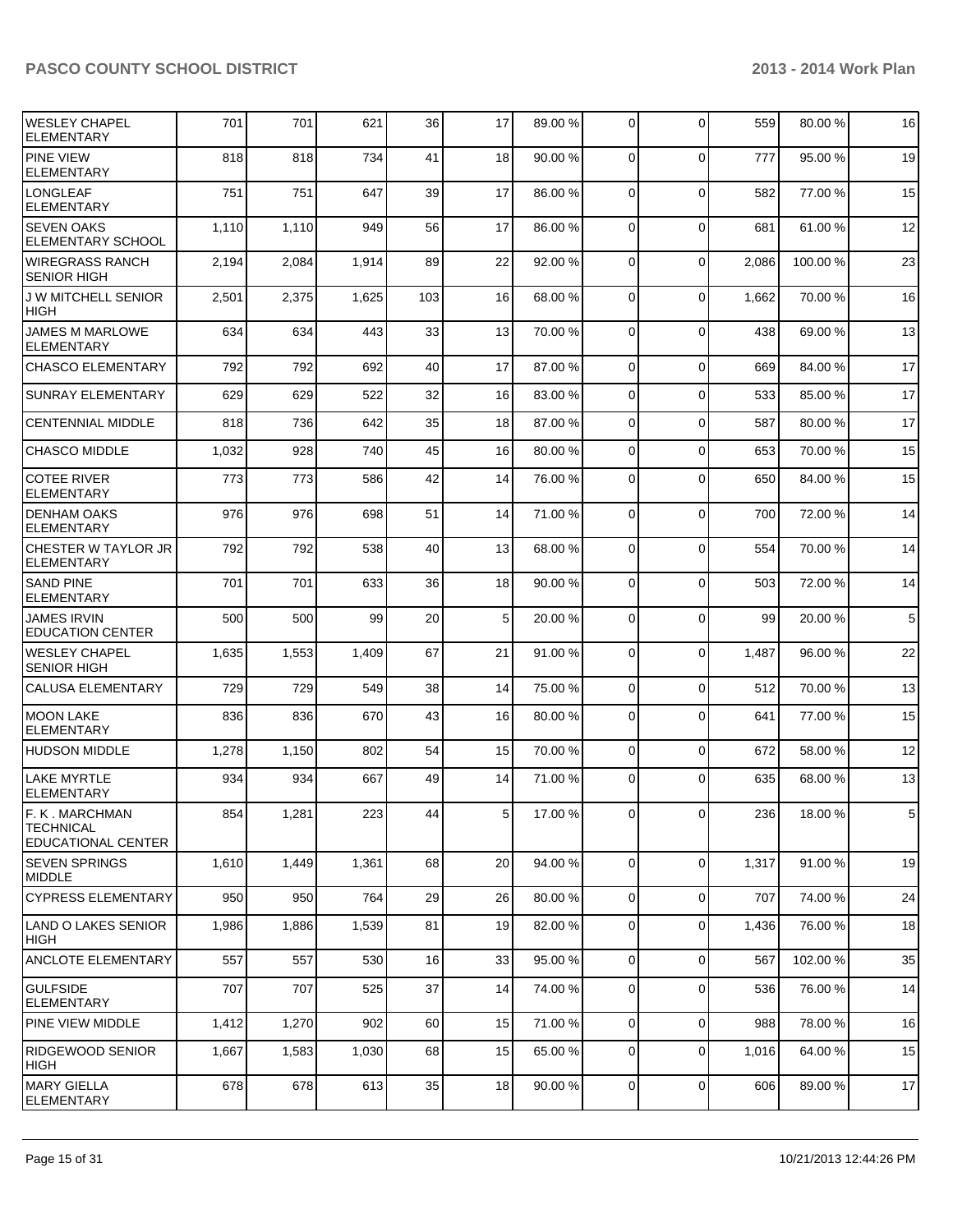| THOMAS E WEIGHTMAN<br><b>MIDDLE</b>                | 1,303  | 1,172  | 1,211  | 55    | 22             | 103.00 % | 0              | $\Omega$       | 1,381  | 118.00 % | 25             |
|----------------------------------------------------|--------|--------|--------|-------|----------------|----------|----------------|----------------|--------|----------|----------------|
| <b>RIVER RIDGE MIDDLE</b><br><b>SENIOR HIGH</b>    | 3,686  | 3,317  | 2,472  | 154   | 16             | 75.00 %  | 0              | $\Omega$       | 2.369  | 71.00 %  | 15             |
| <b>NORTHWEST</b><br><b>ELEMENTARY</b>              | 844    | 844    | 622    | 28    | 22             | 74.00 %  | $\Omega$       | $\Omega$       | 589    | 70.00%   | 21             |
| <b>HUDSON SENIOR HIGH</b>                          | 1,819  | 1,728  | 1,079  | 73    | 15             | 62.00%   | $\mathbf 0$    | $\Omega$       | 1,109  | 64.00%   | 15             |
| <b>SHADY HILLS</b><br><b>ELEMENTARY</b>            | 427    | 427    | 415    | 23    | 18             | 97.00 %  | $\Omega$       | $\Omega$       | 369    | 86.00 %  | 16             |
| <b>BAYONET POINT</b><br><b>MIDDLE</b>              | 1,132  | 1.018  | 767    | 49    | 16             | 75.00 %  | $\Omega$       | $\Omega$       | 664    | 65.00%   | 14             |
| FOX HOLLOW<br><b>ELEMENTARY</b>                    | 833    | 833    | 535    | 45    | 12             | 64.00 %  | $\Omega$       | $\Omega$       | 481    | 58.00 %  | 11             |
| <b>QUAIL HOLLOW</b><br><b>ELEMENTARY</b>           | 565    | 565    | 345    | 14    | 25             | 61.00%   | $\Omega$       | $\Omega$       | 542    | 96.00%   | 39             |
| <b>CENTENNIAL</b><br>ELEMENTARY                    | 749    | 749    | 578    | 40    | 14             | 77.00 %  | $\Omega$       | $\mathbf 0$    | 464    | 62.00%   | 12             |
| <b>SEVEN SPRINGS</b><br><b>ELEMENTARY</b>          | 636    | 636    | 528    | 35    | 15             | 83.00 %  | $\overline{0}$ | $\mathbf 0$    | 498    | 78.00 %  | 14             |
| <b>DEER PARK</b><br>ELEMENTARY                     | 769    | 769    | 603    | 40    | 15             | 78.00 %  | $\mathbf 0$    | $\overline{0}$ | 561    | 73.00 %  | 14             |
| <b>GULF MIDDLE</b>                                 | 1.501  | 1,350  | 821    | 64    | 13             | 61.00%   | $\Omega$       | $\overline{0}$ | 709    | 53.00 %  | 11             |
| RICHEY ELEMENTARY                                  | 852    | 852    | 588    | 45    | 13             | 69.00 %  | $\mathbf 0$    | $\mathbf 0$    | 641    | 75.00 %  | 14             |
| <b>HUDSON ELEMENTARY</b>                           | 861    | 861    | 670    | 44    | 15             | 78.00 %  | $\Omega$       | $\overline{0}$ | 580    | 67.00 %  | 13             |
| <b>LACOOCHEE</b><br><b>ELEMENTARY</b>              | 637    | 637    | 372    | 34    | 11             | 58.00 %  | $\mathbf 0$    | $\Omega$       | 341    | 54.00 %  | 10             |
| <b>GULF HIGH</b>                                   | 1,792  | 1,702  | 1,182  | 75    | 16             | 69.00 %  | $\mathbf 0$    | $\mathbf 0$    | 1,217  | 72.00 %  | 16             |
| <b>SCHRADER</b><br><b>ELEMENTARY</b>               | 1,467  | 1,467  | 534    | 75    | $\overline{7}$ | 36.00 %  | $\Omega$       | $\Omega$       | 497    | 34.00 %  | $\overline{7}$ |
| <b>RAYMOND B STEWART</b><br><b>MIDDLE</b>          | 1,459  | 1,313  | 1,062  | 63    | 17             | 81.00 %  | $\Omega$       | $\Omega$       | 932    | 71.00%   | 15             |
| <b>ZEPHYRHILLS SENIOR</b><br><b>HIGH</b>           | 1,869  | 1,775  | 1,426  | 76    | 19             | 80.00 %  | $\Omega$       | $\mathbf 0$    | 1,311  | 74.00 %  | 17             |
| <b>WOODLAND</b><br><b>ELEMENTARY</b>               | 1,176  | 1,176  | 848    | 59    | 14             | 72.00 %  | $\overline{0}$ | $\mathbf 0$    | 928    | 79.00 %  | 16             |
| <b>MITTYE P LOCKE</b><br><b>ELEMENTARY</b>         | 826    | 826    | 522    | 44    | 12             | 63.00 %  | $\Omega$       | $\Omega$       | 526    | 64.00%   | 12             |
| <b>HARRY SCHWETTMAN</b><br><b>EDUCATION CENTER</b> | 255    | 255    | 125    | 19    | $\overline{7}$ | 49.00 %  | $\Omega$       | $\overline{0}$ | 126    | 49.00%   | $\overline{7}$ |
| <b>SAN ANTONIO</b><br><b>ELEMENTARY</b>            | 812    | 812    | 633    | 42    | 15             | 78.00 %  | $\Omega$       | $\Omega$       | 533    | 66.00%   | 13             |
|                                                    | 85,367 | 82,329 | 62,452 | 3,902 | 16             | 75.86 %  | 0              | $\mathbf 0$    | 60,536 | 73.53 %  | 16             |

The COFTE Projected Total (60,536) for 2017 - 2018 must match the Official Forecasted COFTE Total (61,647 ) for 2017 - 2018 before this section can be completed. In the event that the COFTE Projected Total does not match the Official forecasted COFTE, then the Balanced Projected COFTE Table should be used to balance COFTE.

| Projected COFTE for 2017 - 2018 |        | <b>Grade Level Type</b> | <b>Balanced Projected</b><br>COFTE for 2017 - 2018 |
|---------------------------------|--------|-------------------------|----------------------------------------------------|
| Elementary (PK-3)               | 18,926 |                         |                                                    |
| Middle (4-8)                    | 24,222 |                         |                                                    |
|                                 |        | Elementary (PK-3)       | 742                                                |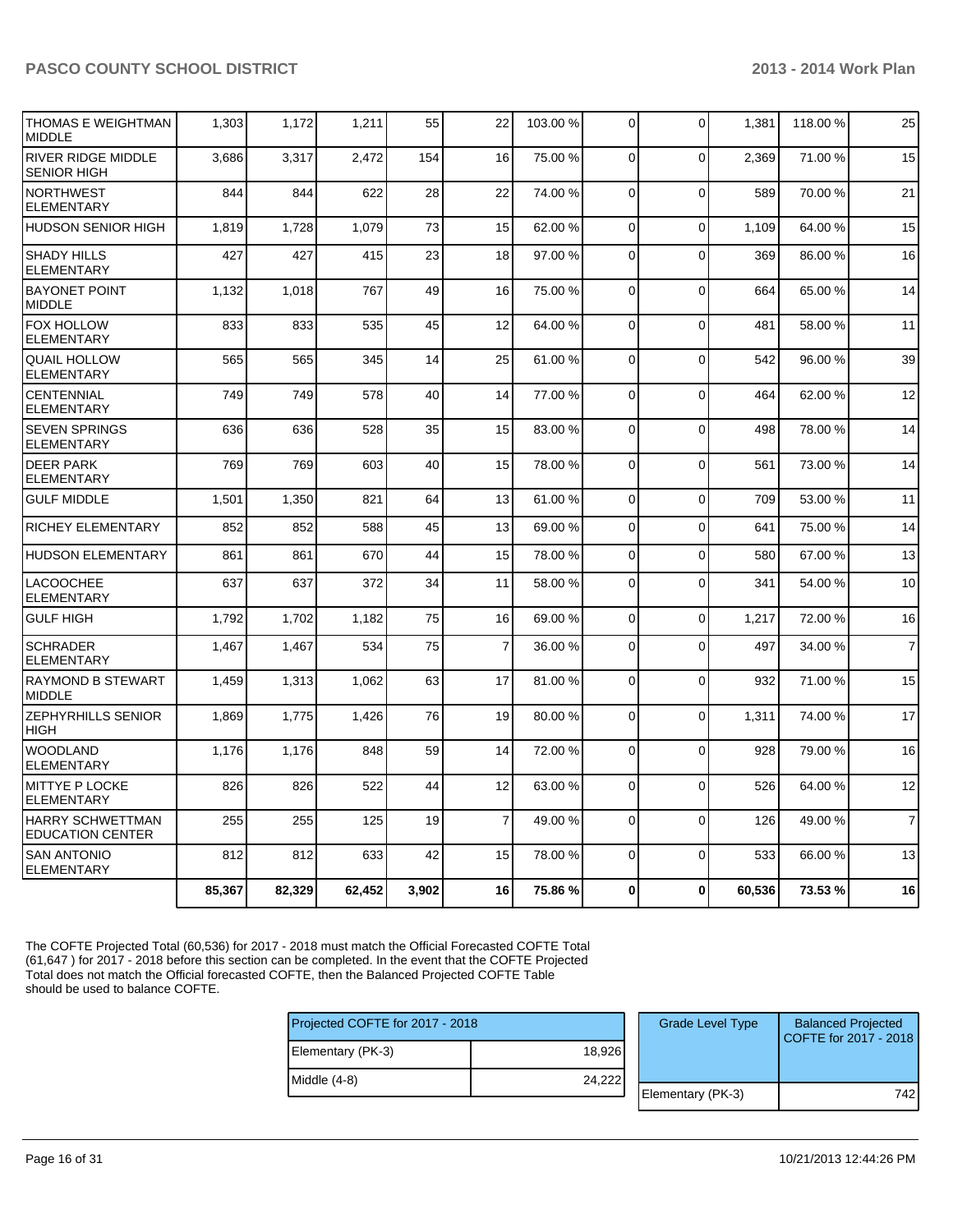|             |        |                | 61.648 |
|-------------|--------|----------------|--------|
|             | 61,647 | High (9-12)    |        |
| High (9-12) | 18,500 | Middle $(4-8)$ | 370    |

#### **Relocatable Replacement**

Number of relocatable classrooms clearly identified and scheduled for replacement in the school board adopted financially feasible 5-year district work program.

| Location                               | 2014<br>$2013 -$ | $2014 - 2015$ | $2015 - 2016$ | 2016 - 2017 | $-2018$<br>2017 | Year 5 Total |
|----------------------------------------|------------------|---------------|---------------|-------------|-----------------|--------------|
| <b>Total Relocatable Replacements:</b> | ŋ                |               |               |             |                 |              |

#### **Charter Schools Tracking**

Information regarding the use of charter schools.

| Location-Type                                                                    | # Relocatable<br>units or<br>permanent<br>classrooms | Owner            | Year Started or<br>Scheduled | <b>Student</b><br><b>Stations</b> | <b>Students</b><br>Enrolled | Years in<br>Contract | <b>Total Charter</b><br><b>Students</b><br>projected for<br>2017 - 2018 |
|----------------------------------------------------------------------------------|------------------------------------------------------|------------------|------------------------------|-----------------------------------|-----------------------------|----------------------|-------------------------------------------------------------------------|
| Day Spring, Port Richey, K-8                                                     |                                                      | 32 PRIVATE       | 2000                         | 580                               | 580                         | 10 <sub>l</sub>      | 700                                                                     |
| Academy at the Farm, Dade City,<br>IK-8                                          |                                                      | 20 PRIVATE       | 2002                         | 420                               | 420                         | 10 <sup>1</sup>      | 650                                                                     |
| Countryside Montessori, Land O'<br>Lakes, 1-8                                    |                                                      | 10 PRIVATE       | 2002                         | 275                               | 250                         | 5 <sub>l</sub>       | 300                                                                     |
| Athenian Academy, New Port<br>Richey, K-8                                        |                                                      | 20 PRIVATE       | 2006                         | 394                               | 394                         | 15                   | 580                                                                     |
| Imagine School at Land O' Lakes,<br>Lutz, K-8                                    |                                                      | 28 PRIVATE       | 2008                         | 704                               | 704                         | 5 <sub>l</sub>       | 728                                                                     |
| FL Autism Center of Excellence,<br>Zephyrhills, PreK-5 in year 1)<br>(PreK - 12) |                                                      | 4 <b>PRIVATE</b> | 2013                         | 38                                | 20                          | 5 <sub>l</sub>       | 110                                                                     |
| FL Virtual Academy, Pasco<br>County, K-8 (in year 1) (K-12 in<br>$\vert$ year 5) |                                                      | <b>IPRIVATE</b>  | 2013                         | 200                               | 120                         | 5 <sub>1</sub>       | 395                                                                     |
|                                                                                  | 115                                                  |                  |                              | 2,611                             | 2,488                       |                      | 3,463                                                                   |

#### **Special Purpose Classrooms Tracking**

The number of classrooms that will be used for certain special purposes in the current year, by facility and type of classroom, that the district will, 1), not use for educational purposes, and 2), the co-teaching classrooms that are not open plan classrooms and will be used for educational purposes.

| School               | <b>School Type</b>                     | # of Elementary<br>K-3 Classrooms | # of Middle 4-8<br><b>Classrooms</b> | # of High $9-12$<br><b>Classrooms</b> | # of $ESE$<br>Classrooms | # of Combo<br><b>Classrooms</b> | Total<br><b>Classrooms</b>        |
|----------------------|----------------------------------------|-----------------------------------|--------------------------------------|---------------------------------------|--------------------------|---------------------------------|-----------------------------------|
|                      | <b>Total Educational Classrooms: I</b> |                                   |                                      |                                       |                          |                                 | 0                                 |
|                      |                                        |                                   |                                      |                                       |                          |                                 |                                   |
| School               | School Type                            | # of Elementary<br>K-3 Classrooms | # of Middle 4-8<br><b>Classrooms</b> | # of High $9-12$<br><b>Classrooms</b> | # of $ESE$<br>Classrooms | # of Combo<br><b>Classrooms</b> | <b>Total</b><br><b>Classrooms</b> |
| <b>GULF HIGH</b>     | Co-Teaching                            |                                   |                                      |                                       |                          |                                 | 5 <sub>l</sub>                    |
| BAYONET POINT MIDDLE | Co-Teaching                            |                                   | 24                                   |                                       |                          |                                 | 24                                |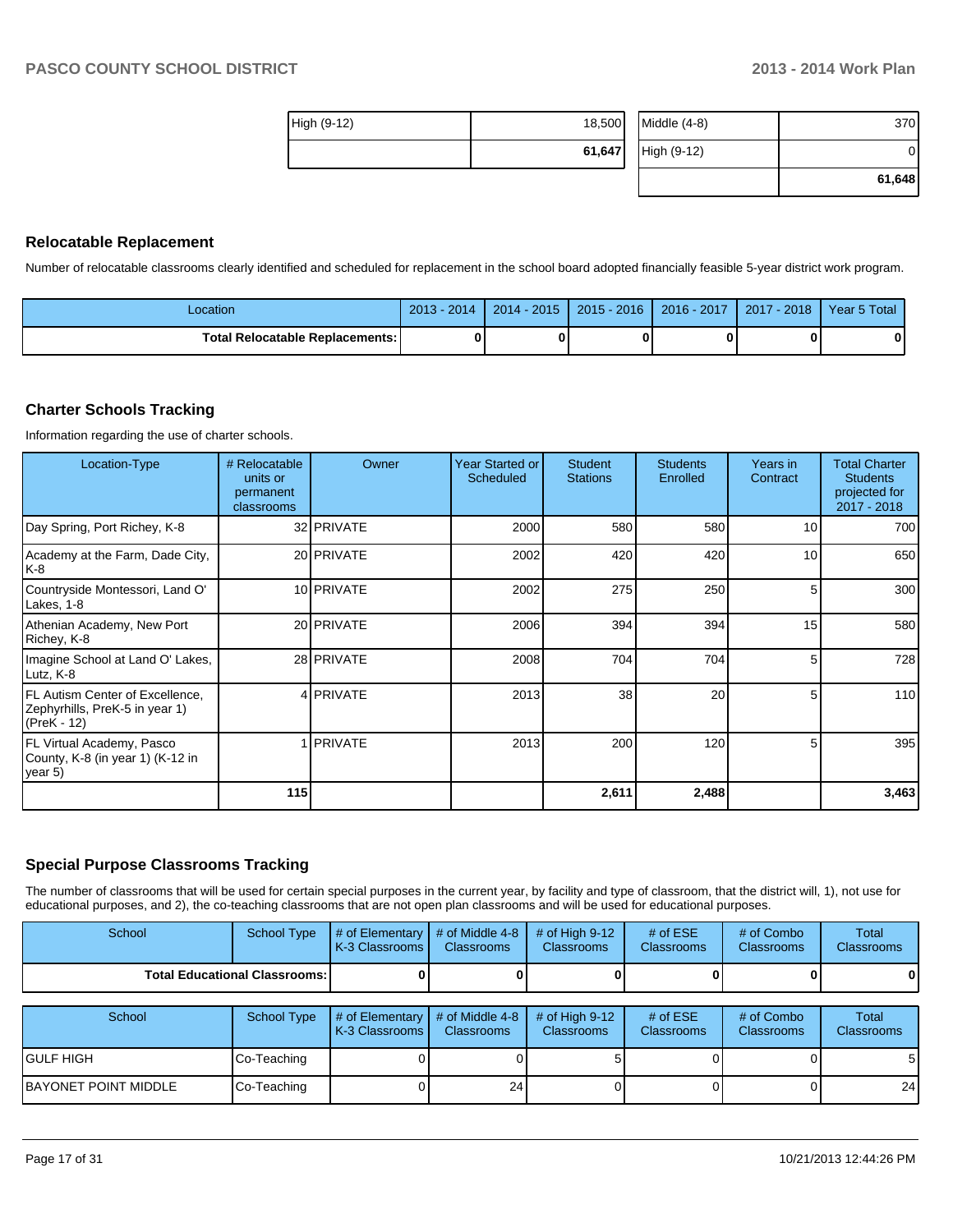| <b>IMARY GIELLA ELEMENTARY</b>      | Co-Teaching                          |          |    |    |              | <sup>0</sup> | 11             |
|-------------------------------------|--------------------------------------|----------|----|----|--------------|--------------|----------------|
| <b>ITHOMAS E WEIGHTMAN MIDDLE</b>   | Co-Teaching                          |          | 5  | 0  | $\Omega$     | 0            | 5              |
| IRIVER RIDGE MIDDLE SENIOR<br> HIGH | Co-Teaching                          |          |    |    |              |              |                |
| <b>IPINE VIEW MIDDLE</b>            | Co-Teaching                          |          | 6  |    | $\Omega$     | $\Omega$     | 6              |
| ISEVEN SPRINGS MIDDLE               | Co-Teaching                          |          | 12 | 0  | $\Omega$     | $\Omega$     | 12             |
| <b>J W MITCHELL SENIOR HIGH</b>     | Co-Teaching                          |          |    | 15 | 0            | 0            | 15             |
| CENTENNIAL MIDDLE                   | Co-Teaching                          | $\Omega$ | 10 |    | $\Omega$     | 0            | 10             |
| <b>ICHASCO MIDDLE</b>               | Co-Teaching                          |          | 5  |    |              | 0            | 5 <sup>1</sup> |
| IPAUL R SMITH MIDDLE                | Co-Teaching                          |          |    |    |              | ∩            | $\overline{2}$ |
| OAKSTEAD ELEMENTARY                 | Co-Teaching                          |          | 3  | ∩  | $\cap$       | $\Omega$     | 3              |
| <b>ICREWS LAKE MIDDLE</b>           | Co-Teaching                          |          |    |    | <sup>n</sup> | $\Omega$     | $\overline{4}$ |
| IFIVAY HIGH SCHOOL                  | Co-Teaching                          |          |    | 5  | $\Omega$     | $\Omega$     | 5              |
|                                     | <b>Total Co-Teaching Classrooms:</b> |          | 78 | 26 |              | 0            | 108            |

#### **Infrastructure Tracking**

**Necessary offsite infrastructure requirements resulting from expansions or new schools. This section should include infrastructure information related to capacity project schedules and other project schedules (Section 4).**

Wiregrass High School:

Project Description: Traffic signal at Mansfield Boulevard and Wiregrass School Road Intersection

Project Status: Scope to be developed

Elementary School in Northwood Subdivision:

Project Description: Traffic signal at Northwood Boulevard and school entrance

Project Status: Scope to be developed

Odessa Elementary School - Interlaken Road Interconnection (Community Drive to Gunn Highway)

Project Description: Design, Permit, Acquire right-of-way and construct new 2-lane roadway within 80 feet of right-of-way to include a new traffic signal at Interlaken Road and Gunn Highway.

Project Status: Design complete. Right-of-way acquisition in process.

Fred K. Marchman Technical Ed Center, Calusa Elementary, Chasco Elementary and Ridgewood High Schools Lemon Road/Orchid Lake Road Project Description: Crosswalk and striping improvements. Note: Project Scope change in review by School District.

Project Status: Project scope modification in process.

#### Mary Giella Elementary School

Project Description: Construct EB to NB left turn lane on Shady Hills Road (285' on east side and 685' on the west side), widen on south side - Mary Giella ES; Right-of-way needed; Existing sidewalk and curbing under the north side of the Suncoast Parkway will remain in place; 1 parcel needed for right-of-way. Note: County responsibility. Information Provided from Approved Route Study for Shady Hills Rd. 1 Parcel Needed Acreage Needed = 0.54. Project Status: Design complete, right-of-way needed.

#### Shady Hills Elementary School

Project Description: Construct SB to EB left turn lane on Shady Hills Road (285' on the east side and 750' on the west side), widen on the east side - Shady Hills School: 4 parcels needed for right-of-way. Construct NB to EB right turn lane Note: County responsibility. Information Provided from Approved Route Study for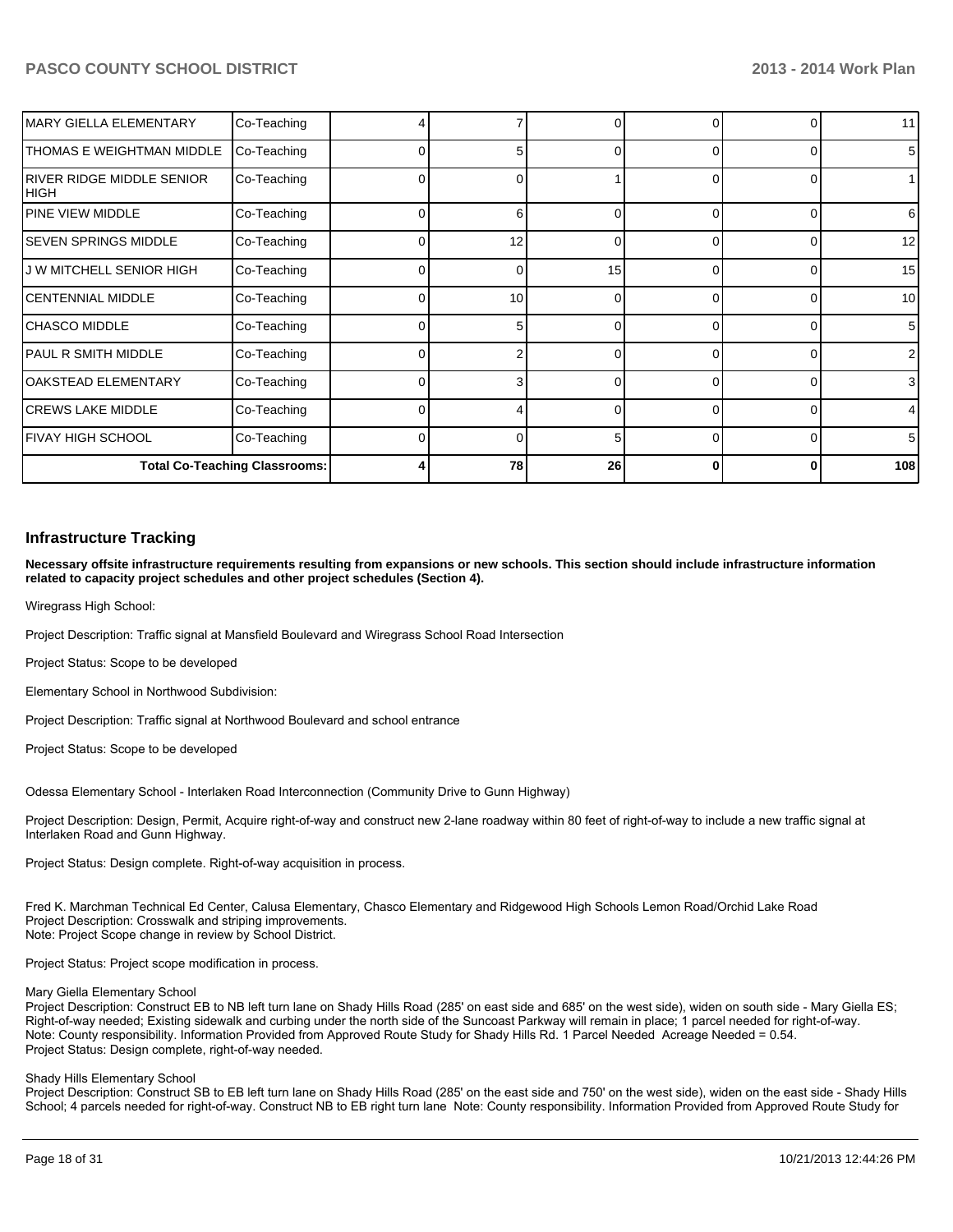Shady Hills Road. 4 parcels needed.

Proiect Status: Design complete, right-of-way needed.

Hudson High, Hudson Middle and Northwest Elementary Schools (Hudson Avenue and Cobra Way Intersection Improvement) Project Description: Design, permit and construct EB left turn lane on Hudson Avenue. EB right turn lane on Hudson Avenue and a SB left turn lane on Cobra Wav.

Project Status: Hudson Avenue and Hicks Road project is in design, which will include sidewalk at the intersection, along Cobra Way and along Hicks Road to 19HW COMPATIBLE THE CONSULTING THE PROPERTY OF A LOCAL DISPOSITION OF PASCO.

Hudson High, Hudson Middle and Northwest Elementary Schools (Sidewalk on Cobra Way) Project Description: Construct 4' sidewalk on east side of Cobra Way. Project Status: Easement acquisition underway.

SR 54 & Community Drive Traffic Signal Project Description: Design and construction Project Status: To be funded

Seven Springs Elementary School (Mitchell Ranch Road at Seven Springs Elementary School) Project Description: Design and construct the widening of Mitchell Ranch Road from Picard Loop east for approximately 1,500' to tie into the existing turn lanes west of S. R. 54 for a 3-lane section with a two way left turn lane. Construct WB right turn lanes for the parent drop off driveways with the maximum storage available. Re-evaluation needed upon completion of higher priority projects. Project Status: Project scope modification in process.

MS GG & HS GGG (Old Pasco Rd & SR 52; Old Pasco Rd & Overpass Rd) Project Description: FDOT construction WB to SB left turn lane. EB to SB right turn lane, EB to NB left turn lane and traffic signal. Project Status: New scope and cost needed.

#### ES T Otis Allen Road School (Elementary School)

Project Description: Widen Otis Allen Road from 35A to Wire Road from 20' to 24', and provide 4' paved shoulders; sod and install pavement markings; for a distance of 2 miles. No R/W Needed. Construct 6' sidewalk adjacent to School Property (.16 miles). R/W Needed from School Board. Construct 2 WB to NB RT Lanes from Otis Allen Rd to School Site. R/W Needed from School Board Construct 2 EB to NB LT Lanes from Otis Allen Rd to School Site. R/W Needed from School Board. Construct 1 LT from Otis Allen to 35A, and 1 LT from Otis Allen to Zephyrhills Bypass. No R/W Needed. Note: County responsibility. School Board to provide conceptual design of the School. School Programmed in Five-Year CIP; however, funding Sidewalk construction is School Board responsibility. Turn lanes are County responsibility.

Turn lanes at Otis Allen are County responsibility.

Project Status: No Action to Report. School Board asked to move this project to the bottom of the project list.

**Proposed location of planned facilities, whether those locations are consistent with the comprehensive plans of all affected local governments, and recommendations for infrastructure and other improvements to land adjacent to existing facilities. Provisions of 1013.33(12), (13) and (14) and 1013.36 must be addressed for new facilities planned within the 1st three years of the plan (Section 5).**

Elementary School "W" located in the Wiregrass Development in the Wesley Chapel area.

**Consistent with Comp Plan?** Yes

#### **Net New Classrooms**

The number of classrooms, by grade level and type of construction, that were added during the last fiscal year.

| List the net new classrooms added in the 2012 - 2013 fiscal year.                                                                                       |                                                                        |                                   |                                |                        |                              | List the net new classrooms to be added in the 2013 - 2014 fiscal<br>Ivear. |                                |                        |  |  |
|---------------------------------------------------------------------------------------------------------------------------------------------------------|------------------------------------------------------------------------|-----------------------------------|--------------------------------|------------------------|------------------------------|-----------------------------------------------------------------------------|--------------------------------|------------------------|--|--|
| "Classrooms" is defined as capacity carrying classrooms that are added to increase<br>capacity to enable the district to meet the Class Size Amendment. | Totals for fiscal year 2013 - 2014 should match totals in Section 15A. |                                   |                                |                        |                              |                                                                             |                                |                        |  |  |
| Location                                                                                                                                                | $2012 - 2013 \#$<br>Permanent                                          | $2012 - 2013$ #<br><b>Modular</b> | $2012 - 2013$ #<br>Relocatable | $2012 - 2013$<br>Total | $2013 - 2014$ #<br>Permanent | $2013 - 2014$ #<br><b>Modular</b>                                           | $2013 - 2014$ #<br>Relocatable | $2013 - 2014$<br>Total |  |  |
| Elementary (PK-3)                                                                                                                                       |                                                                        |                                   |                                |                        |                              |                                                                             |                                | 0                      |  |  |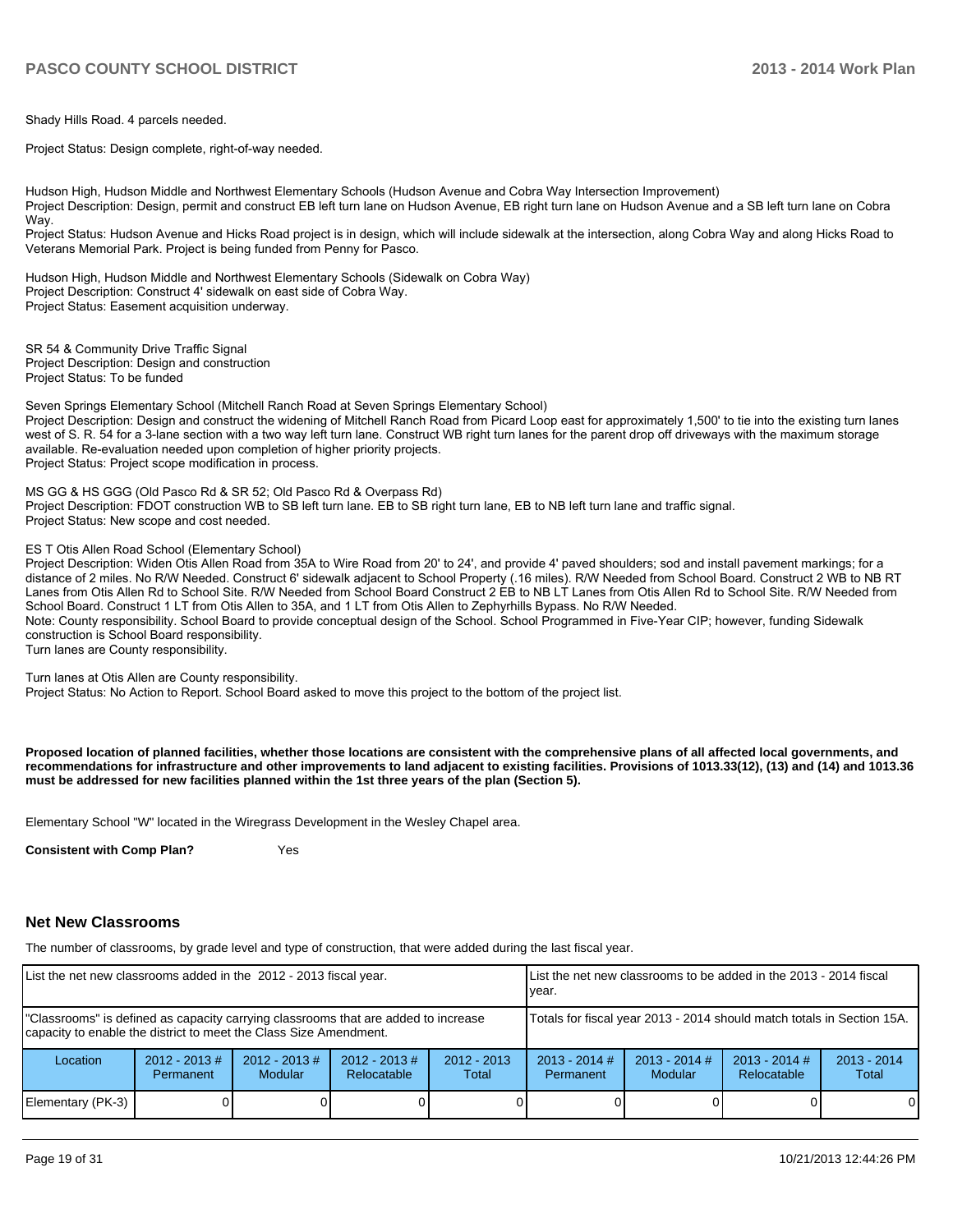| Middle (4-8) |  |  |  |   | $\overline{0}$ |
|--------------|--|--|--|---|----------------|
| High (9-12)  |  |  |  |   | $\overline{0}$ |
|              |  |  |  | 0 | 0              |

#### **Relocatable Student Stations**

Number of students that will be educated in relocatable units, by school, in the current year, and the projected number of students for each of the years in the workplan.

| <b>Site</b>                           | 2013 - 2014 | 2014 - 2015 | $2015 - 2016$ | 2016 - 2017 | 2017 - 2018    | 5 Year Average |
|---------------------------------------|-------------|-------------|---------------|-------------|----------------|----------------|
| LONGLEAF ELEMENTARY                   | 66          | 66          | 66            | 66          | 66             | 66             |
| SEVEN OAKS ELEMENTARY SCHOOL          | 436         | 436         | 436           | 436         | 436            | 436            |
| <b>WIREGRASS RANCH SENIOR HIGH</b>    | 475         | 475         | 475           | 475         | 475            | 475            |
| <b>PAUL R SMITH MIDDLE</b>            | $\Omega$    | $\mathbf 0$ | $\Omega$      | $\Omega$    | $\Omega$       | $\mathbf 0$    |
| ZEPHYRHILLS SENIOR HIGH               | 425         | 425         | 425           | 425         | 425            | 425            |
| <b>WOODLAND ELEMENTARY</b>            | 524         | 524         | 524           | 524         | 524            | 524            |
| MITTYE P LOCKE ELEMENTARY             | 80          | 80          | 80            | 80          | 80             | 80             |
| HARRY SCHWETTMAN EDUCATION CENTER     | 100         | 100         | 100           | 100         | 100            | 100            |
| SAN ANTONIO ELEMENTARY                | 36          | 36          | 36            | 36          | 36             | 36             |
| <b>GULF MIDDLE</b>                    | $\mathbf 0$ | $\mathbf 0$ | $\mathbf 0$   | 0           | $\mathbf 0$    | $\mathbf{0}$   |
| <b>RICHEY ELEMENTARY</b>              | $\mathbf 0$ | 0           | $\Omega$      | $\Omega$    | $\mathbf{0}$   | $\mathbf{0}$   |
| <b>HUDSON ELEMENTARY</b>              | 300         | 300         | 300           | 300         | 300            | 300            |
| <b>LACOOCHEE ELEMENTARY</b>           | 58          | 58          | 58            | 58          | 58             | 58             |
| <b>GULF HIGH</b>                      | 150         | 150         | 150           | 150         | 150            | 150            |
| <b>SCHRADER ELEMENTARY</b>            | 718         | 718         | $\Omega$      | $\Omega$    | $\overline{0}$ | 287            |
| <b>BAYONET POINT MIDDLE</b>           | 110         | 110         | 304           | 304         | 304            | 226            |
| <b>FOX HOLLOW ELEMENTARY</b>          | 59          | 59          | 59            | 59          | 59             | 59             |
| <b>QUAIL HOLLOW ELEMENTARY</b>        | 40          | $\mathbf 0$ | $\Omega$      | $\mathbf 0$ | $\mathbf 0$    | 8              |
| <b>CENTENNIAL ELEMENTARY</b>          | 62          | 62          | 62            | 62          | 62             | 62             |
| <b>SEVEN SPRINGS ELEMENTARY</b>       | $\mathbf 0$ | $\mathbf 0$ | $\Omega$      | $\Omega$    | $\mathbf{0}$   | $\mathbf{0}$   |
| <b>DEER PARK ELEMENTARY</b>           | 154         | 154         | 154           | 154         | 154            | 154            |
| MARY GIELLA ELEMENTARY                | 44          | 44          | 44            | 44          | 44             | 44             |
| THOMAS E WEIGHTMAN MIDDLE             | 220         | 220         | 220           | 220         | 220            | 220            |
| <b>RIVER RIDGE MIDDLE SENIOR HIGH</b> | 336         | 336         | 336           | 336         | 336            | 336            |
| <b>NORTHWEST ELEMENTARY</b>           | 124         | 124         | 124           | 124         | 124            | 124            |
| <b>SAND PINE ELEMENTARY</b>           | 176         | 176         | 176           | 176         | 176            | 176            |
| <b>JAMES IRVIN EDUCATION CENTER</b>   | 500         | 157         | 157           | 157         | 157            | 226            |
| <b>WESLEY CHAPEL SENIOR HIGH</b>      | 75          | 75          | 75            | 75          | 75             | 75             |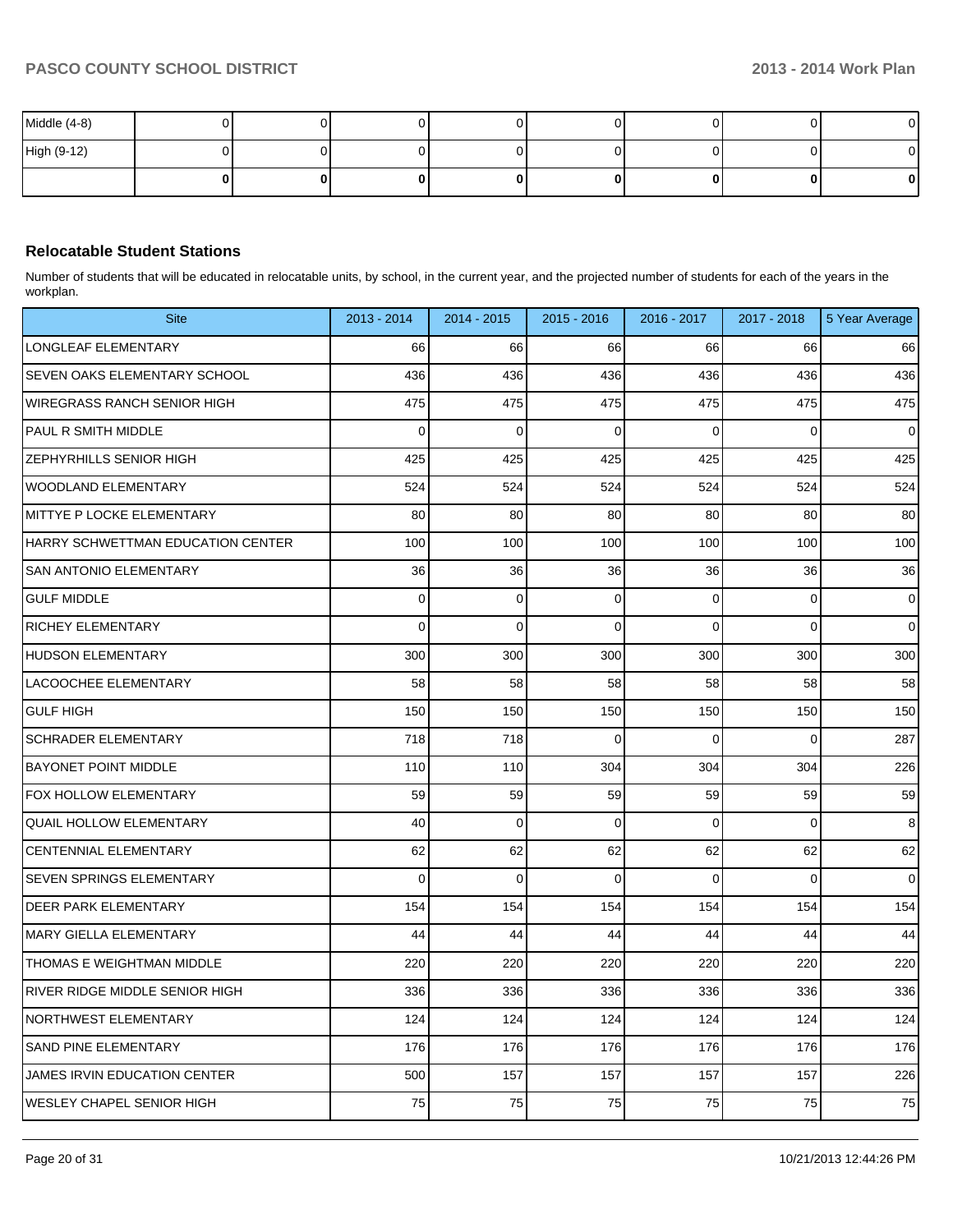| <b>J W MITCHELL SENIOR HIGH</b>    | 550      | 550      | 550         | 550            | 550            | 550            |
|------------------------------------|----------|----------|-------------|----------------|----------------|----------------|
| JAMES M MARLOWE ELEMENTARY         | 18       | 18       | 18          | 18             | 18             | 18             |
| <b>CHASCO ELEMENTARY</b>           | 168      | 168      | 168         | 168            | 168            | 168            |
| SUNRAY ELEMENTARY                  | $\Omega$ | 0        | $\Omega$    | $\Omega$       | $\Omega$       | $\overline{0}$ |
| <b>CENTENNIAL MIDDLE</b>           | 132      | 132      | 132         | 132            | 132            | 132            |
| <b>CHASCO MIDDLE</b>               | 88       | 88       | 88          | 88             | 88             | 88             |
| <b>TRINITY ELEMENTARY</b>          | 44       | 44       | 44          | 44             | 44             | 44             |
| PINE VIEW ELEMENTARY               | 194      | 194      | 194         | 194            | 194            | 194            |
| <b>GULF HIGHLANDS ELEMENTARY</b>   | 0        | $\Omega$ | $\Omega$    | $\Omega$       | $\Omega$       | $\overline{0}$ |
| DR JOHN LONG MIDDLE                | 484      | 484      | 484         | 484            | 484            | 484            |
| VETERANS ELEMENTARY SCHOOL         | 88       | 88       | 88          | 88             | 88             | 88             |
| <b>CREWS LAKE MIDDLE</b>           | 0        | 160      | 0           | $\Omega$       | $\mathbf 0$    | 32             |
| <b>TRINITY OAKS ELEMENTARY</b>     | 0        | $\Omega$ | $\Omega$    | $\Omega$       | $\Omega$       | $\overline{0}$ |
| OAKSTEAD ELEMENTARY                | 484      | 484      | 484         | 484            | 484            | 484            |
| <b>NEW RIVER ELEMENTARY</b>        | 0        | 0        | $\Omega$    | $\Omega$       | $\Omega$       | $\overline{0}$ |
| DOUBLE BRANCH ELEMENTARY           | 132      | 132      | 132         | 132            | 132            | 132            |
| CHARLES S. RUSHE MIDDLE            | 242      | 242      | 242         | 242            | 242            | 242            |
| <b>SUNLAKE HIGH</b>                | 0        | 0        | $\Omega$    | $\Omega$       | $\mathbf{0}$   | $\mathbf 0$    |
| <b>GULF TRACE ELEMENTARY</b>       | $\Omega$ | 0        | $\Omega$    | $\Omega$       | $\overline{0}$ | $\Omega$       |
| <b>WESLEY CHAPEL ELEMENTARY</b>    | 88       | 160      | 88          | 88             | $\overline{0}$ | 85             |
| <b>RODNEY B COX ELEMENTARY</b>     | 172      | 172      | 172         | 172            | 172            | 172            |
| <b>PASCO SENIOR HIGH</b>           | 475      | 372      | 372         | 372            | 372            | 393            |
| <b>PASCO ELEMENTARY</b>            | 72       | 72       | 72          | 72             | 72             | 72             |
| <b>PASCO MIDDLE</b>                | 154      | 154      | 154         | 154            | 154            | 154            |
| MOORE-MICKENS EDUCATION CENTER     | 79       | 79       | 79          | 79             | 79             | 79             |
| <b>WEST ZEPHYRHILLS ELEMENTARY</b> | 178      | 178      | 178         | 178            | 178            | 178            |
| RAYMOND B STEWART MIDDLE           | 264      | 154      | 154         | 154            | 154            | 176            |
| <b>HUDSON SENIOR HIGH</b>          | 125      | 125      | 125         | 125            | 125            | 125            |
| <b>SHADY HILLS ELEMENTARY</b>      | 0        | 0        | $\mathbf 0$ | $\overline{0}$ | $\overline{0}$ | $\overline{0}$ |
| <b>CYPRESS ELEMENTARY</b>          | 242      | 242      | 242         | 242            | 242            | 242            |
| LAND O LAKES SENIOR HIGH           | 375      | 375      | 375         | 375            | 375            | 375            |
| ANCLOTE ELEMENTARY                 | 76       | 76       | 76          | 76             | 76             | 76             |
| <b>GULFSIDE ELEMENTARY</b>         | 58       | 58       | 58          | 58             | 58             | 58             |
| PINE VIEW MIDDLE                   | 132      | 132      | 132         | 132            | 132            | 132            |
| RIDGEWOOD SENIOR HIGH              | 125      | 125      | 125         | 125            | 125            | 125            |
| CALUSA ELEMENTARY                  | 72       | 72       | 72          | 72             | 72             | 72             |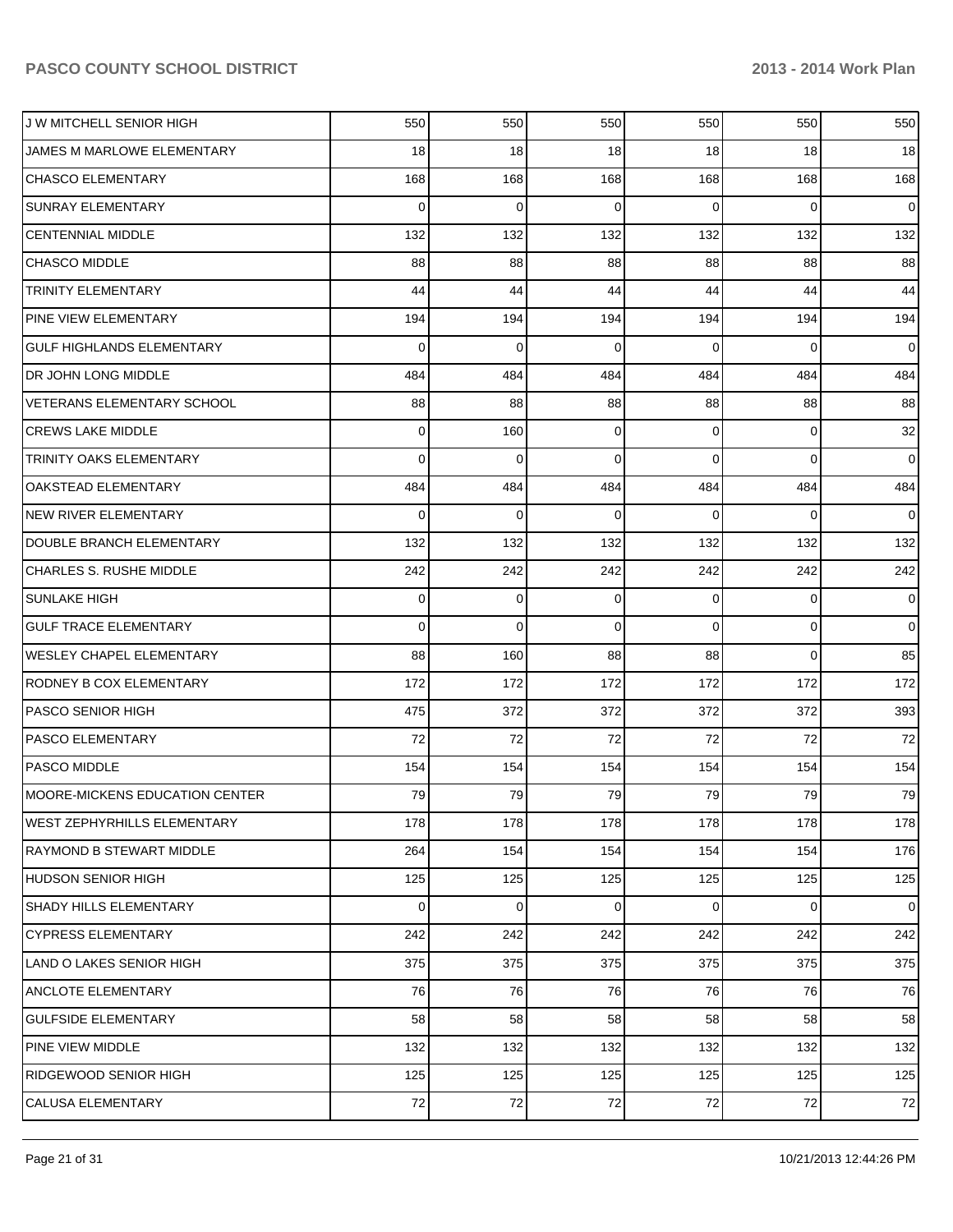### **PASCO COUNTY SCHOOL DISTRICT 2013 - 2014 Work Plan**

| MOON LAKE ELEMENTARY                                    | 234    | 234      | 234    | 234      | 234      | 234    |
|---------------------------------------------------------|--------|----------|--------|----------|----------|--------|
| IHUDSON MIDDLE                                          | 110    | 110      | 110    | 110      | 110      | 110    |
| LAKE MYRTLE ELEMENTARY                                  | 198    | 198      | 198    | 198      | 198      | 198    |
| IF. K . MARCHMAN TECHNICAL EDUCATIONAL<br><b>CENTER</b> | 97     | 97       | 97     | 97       | 97       | 97     |
| <b>SEVEN SPRINGS MIDDLE</b>                             | 110    | 110      | 110    | 110      | 110      | 110    |
| <b>ICOTEE RIVER ELEMENTARY</b>                          | 22     | 22       | 22     | 22       | 22       | 22     |
| <b>DENHAM OAKS ELEMENTARY</b>                           | 88     | 88       | 88     | 88       | 88       | 88     |
| ICHESTER W TAYLOR JR ELEMENTARY                         | 256    | 256      | 256    | 256      | 256      | 256    |
| IWATERGRASS ELEMENTARY SCHOOL                           | 0      | 160      | 0      | ∩        | $\Omega$ | 32     |
| ANCLOTE HIGH SCHOOL                                     | 0      | $\Omega$ | 0      | $\Omega$ | 0        | 0      |
| ÍFIVAY HIGH SCHOOL                                      | 0      | O        | 0      | ∩        | 0        | 0      |
| CONNERTON ELEMENTARY SCHOOL                             | 190    | 190      | 0      | $\Omega$ | $\Omega$ | 76     |
| <b>ODESSA ELEMENTARY SCHOOL</b>                         | 66     | 66       | 66     | 88       | 88       | 75     |
| <b>Totals for PASCO COUNTY SCHOOL DISTRICT</b>          |        |          |        |          |          |        |
| Total students in relocatables by year.                 | 11,950 | 11,746   | 10,640 | 10,662   | 10,574   | 11,114 |
| Total number of COFTE students projected by year.       | 62,235 | 61,855   | 61,503 | 61,543   | 61,647   | 61,757 |
| Percent in relocatables by year.                        | 19 %   | 19%      | 17%    | 17%      | 17%      | 18 %   |

#### **Leased Facilities Tracking**

Exising leased facilities and plans for the acquisition of leased facilities, including the number of classrooms and student stations, as reported in the educational plant survey, that are planned in that location at the end of the five year workplan.

| Location                               | # of Leased<br>Classrooms 2013 -<br>2014 | <b>FISH Student</b><br><b>Stations</b> | Owner                          | # of Leased<br>Classrooms 2017 -<br>2018 | <b>FISH Student</b><br><b>Stations</b> |
|----------------------------------------|------------------------------------------|----------------------------------------|--------------------------------|------------------------------------------|----------------------------------------|
| <b>SUNRAY ELEMENTARY</b>               | $\Omega$                                 |                                        | 0 Returned to<br>leasing agent |                                          |                                        |
| RODNEY B COX ELEMENTARY                | U                                        |                                        |                                | U                                        |                                        |
| <b>PASCO SENIOR HIGH</b>               | 0                                        | $\Omega$                               |                                | 0                                        |                                        |
| <b>PASCO ELEMENTARY</b>                | $\Omega$                                 | 0                                      |                                | $\Omega$                                 |                                        |
| <b>PASCO MIDDLE</b>                    | $\Omega$                                 | 0                                      |                                | $\Omega$                                 |                                        |
| <b>IMOORE-MICKENS EDUCATION CENTER</b> | 0                                        | $\Omega$                               |                                | $\Omega$                                 | ΩI                                     |
| WATERGRASS ELEMENTARY SCHOOL           | U                                        |                                        |                                | U                                        |                                        |
| <b>SUNLAKE HIGH</b>                    | $\Omega$                                 | $\Omega$                               |                                | $\Omega$                                 |                                        |
| <b>GULF TRACE ELEMENTARY</b>           | $\overline{0}$                           | $\Omega$                               |                                | 0                                        |                                        |
| VETERANS ELEMENTARY SCHOOL             | $\Omega$                                 | 0                                      |                                | $\Omega$                                 |                                        |
| <b>CREWS LAKE MIDDLE</b>               | $\Omega$                                 | $\Omega$                               |                                | $\Omega$                                 | $\Omega$                               |
| ANCLOTE HIGH SCHOOL                    | $\Omega$                                 | 0                                      |                                | $\Omega$                                 |                                        |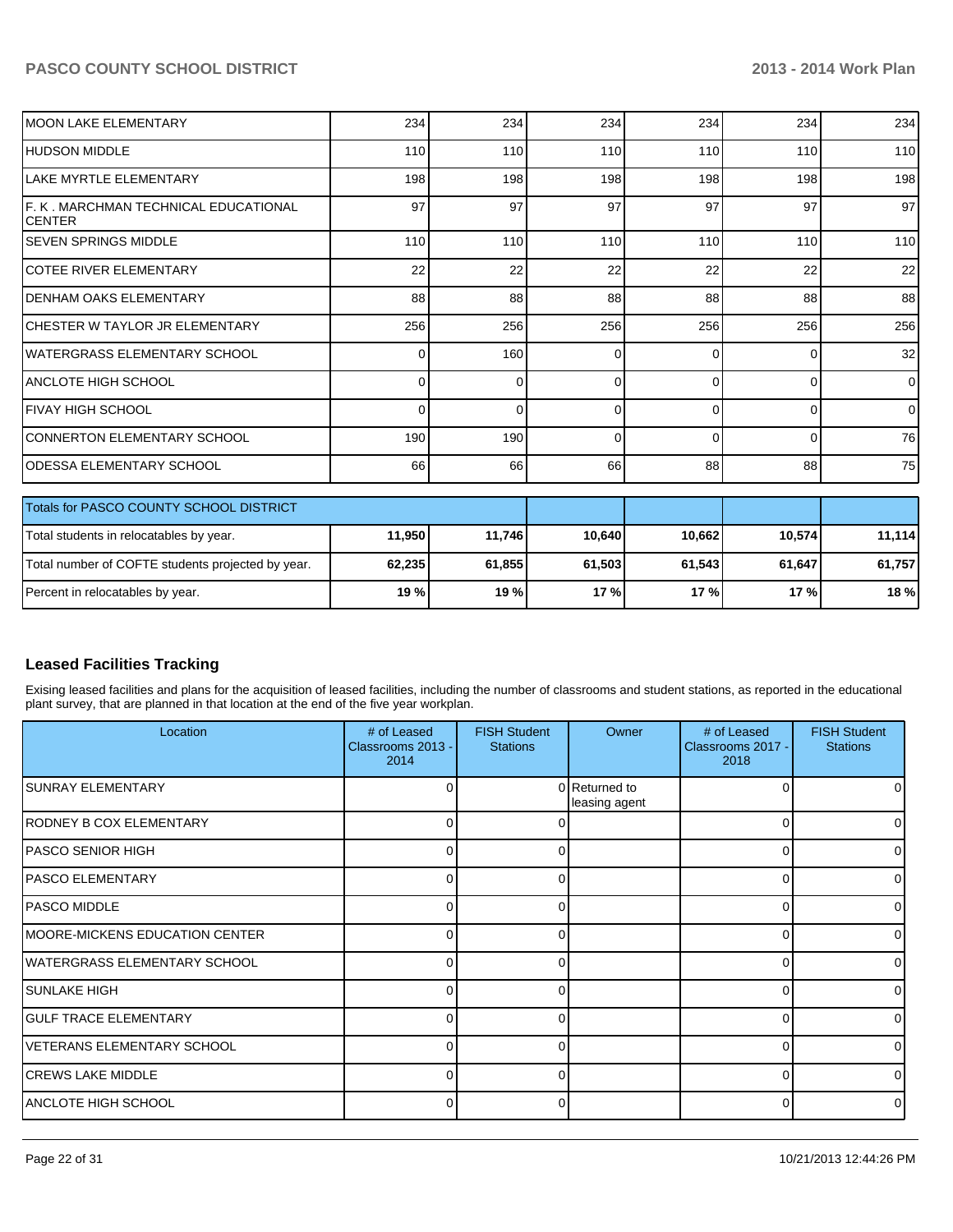| <b>FIVAY HIGH SCHOOL</b>                              | $\Omega$       | 0        | $\overline{0}$ | 0              |
|-------------------------------------------------------|----------------|----------|----------------|----------------|
| DR JOHN LONG MIDDLE                                   | 0              | 0        | 0              | 0              |
| <b>TRINITY OAKS ELEMENTARY</b>                        | O              | 0        | 0              | 0              |
| <b>OAKSTEAD ELEMENTARY</b>                            | 0              | 0        | 0              | 0              |
| NEW RIVER ELEMENTARY                                  | ⋂              | 0        | 0              | 0              |
| DOUBLE BRANCH ELEMENTARY                              | 0              | 0        | 0              | 0              |
| CHARLES S. RUSHE MIDDLE                               | O              | 0        | 0              | 0              |
| <b>PINE VIEW ELEMENTARY</b>                           | 0              | 0        | 0              | 0              |
| LONGLEAF ELEMENTARY                                   | 0              | 0        | 0              | 0              |
| <b>WIREGRASS RANCH SENIOR HIGH</b>                    | 0              | 0        | 0              | 0              |
| PAUL R SMITH MIDDLE                                   | ⋂              | 0        | 0              | 0              |
| <b>GULF HIGHLANDS ELEMENTARY</b>                      | 0              | 0        | 0              | 0              |
| CHASCO ELEMENTARY                                     | O              | 0        | 0              | 0              |
| <b>CENTENNIAL MIDDLE</b>                              | 0              | 0        | 0              | 0              |
| <b>CHASCO MIDDLE</b>                                  | O              | 0        | 0              | 0              |
| <b>TRINITY ELEMENTARY</b>                             | 0              | 0        | 0              | 0              |
| <b>WESLEY CHAPEL ELEMENTARY</b>                       | ∩              | 0        | 0              | 0              |
| CHESTER W TAYLOR JR ELEMENTARY                        | 0              | 0        | 0              | 0              |
| <b>SAND PINE ELEMENTARY</b>                           | ∩              | 0        | 0              | 0              |
| JAMES IRVIN EDUCATION CENTER                          | 0              | 0        | 0              | 0              |
| <b>WESLEY CHAPEL SENIOR HIGH</b>                      | ∩              | 0        | 0              | 0              |
| J W MITCHELL SENIOR HIGH                              | 0              | 0        | 0              | 0              |
| JAMES M MARLOWE ELEMENTARY                            | ⋂              | 0        | 0              | 0              |
| <b>SEVEN SPRINGS MIDDLE</b>                           | 0              | 0        | 0              | o              |
| COTEE RIVER ELEMENTARY                                |                |          |                |                |
| <b>DENHAM OAKS ELEMENTARY</b>                         | $\mathbf 0$    | 0        | 0              | $\overline{0}$ |
| LAKE MYRTLE ELEMENTARY                                | 0              | 0        | 0              | $\overline{0}$ |
| F. K. MARCHMAN TECHNICAL EDUCATIONAL<br><b>CENTER</b> | $\Omega$       | 0        | 0              | $\overline{0}$ |
| <b>GULFSIDE ELEMENTARY</b>                            | $\overline{0}$ | 0        | $\overline{0}$ | $\overline{0}$ |
| PINE VIEW MIDDLE                                      | $\mathbf 0$    | 0        | 0              | $\overline{0}$ |
| RIDGEWOOD SENIOR HIGH                                 | $\mathbf 0$    | 0        | 0              | $\overline{0}$ |
| CALUSA ELEMENTARY                                     | $\mathbf 0$    | 0        | 0              | $\overline{0}$ |
| MOON LAKE ELEMENTARY                                  | $\mathbf 0$    | $\Omega$ | 0              | $\overline{0}$ |
| HUDSON MIDDLE                                         | $\mathbf 0$    | $\Omega$ | 0              | $\overline{0}$ |
| NORTHWEST ELEMENTARY                                  | $\pmb{0}$      | 0        | 0              | $\circ$        |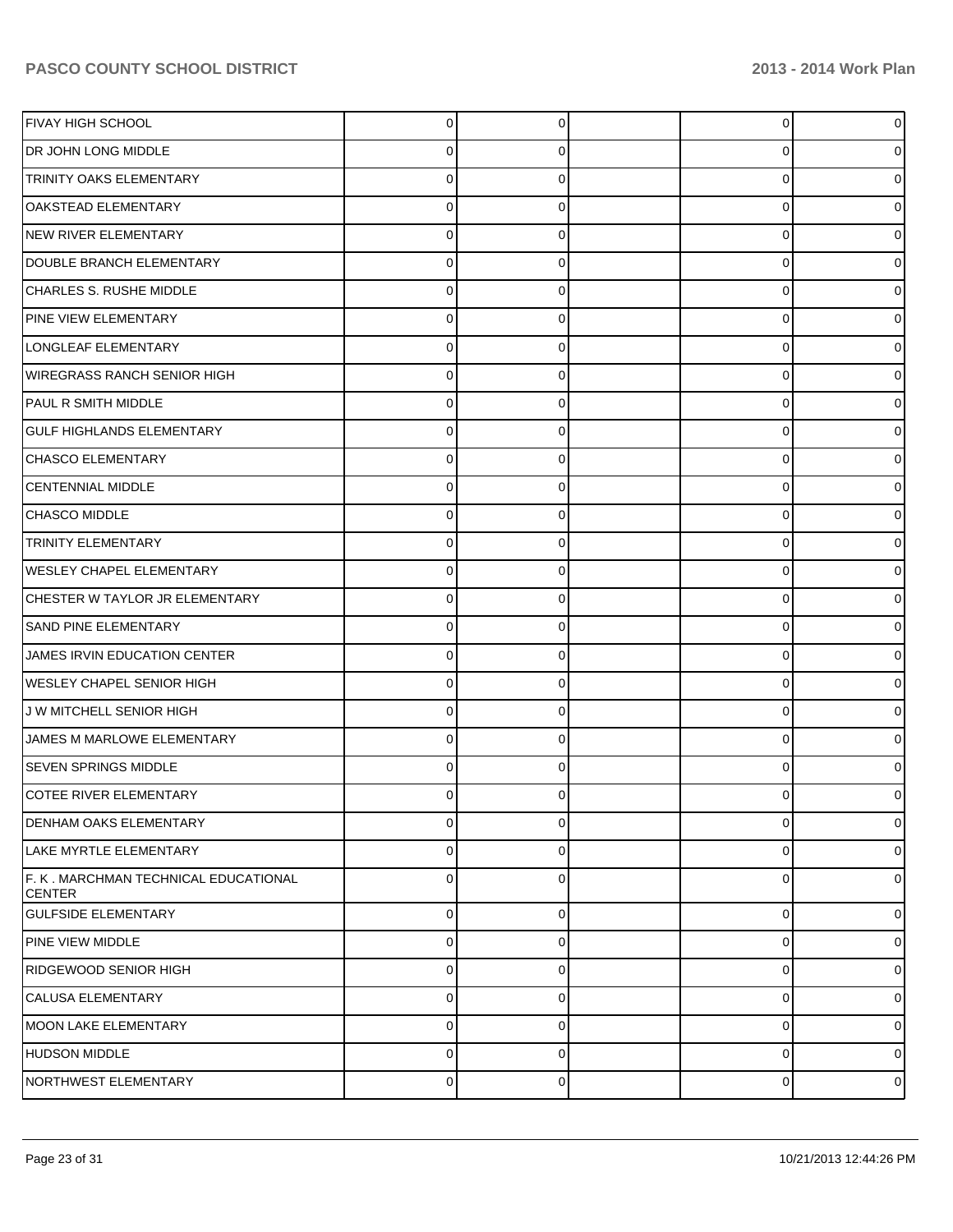| <b>HUDSON SENIOR HIGH</b>             | $\Omega$  | 0 | 0        | 0              |
|---------------------------------------|-----------|---|----------|----------------|
| <b>SHADY HILLS ELEMENTARY</b>         | 0         | 0 | 0        | 0              |
| LAND O LAKES SENIOR HIGH              | $\Omega$  | 0 | 0        | 0              |
| <b>ANCLOTE ELEMENTARY</b>             | $\Omega$  | 0 | 0        | 0              |
| CENTENNIAL ELEMENTARY                 | $\Omega$  | 0 | 0        |                |
| <b>SEVEN SPRINGS ELEMENTARY</b>       | $\Omega$  | 0 | 0        | 0              |
| <b>DEER PARK ELEMENTARY</b>           | $\Omega$  | 0 | 0        |                |
| MARY GIELLA ELEMENTARY                | $\Omega$  | 0 | 0        | 0              |
| THOMAS E WEIGHTMAN MIDDLE             | $\Omega$  | 0 | 0        | 0              |
| <b>RIVER RIDGE MIDDLE SENIOR HIGH</b> | $\Omega$  | 0 | 0        | 0              |
| LACOOCHEE ELEMENTARY                  | $\Omega$  | 0 | 0        |                |
| <b>GULF HIGH</b>                      | $\Omega$  | 0 | 0        | 0              |
| <b>SCHRADER ELEMENTARY</b>            | $\Omega$  | O | 0        |                |
| <b>BAYONET POINT MIDDLE</b>           | $\Omega$  | 0 | 0        | 0              |
| <b>FOX HOLLOW ELEMENTARY</b>          | $\Omega$  | 0 | 0        |                |
| <b>QUAIL HOLLOW ELEMENTARY</b>        | $\Omega$  | 0 | 0        | 0              |
| MITTYE P LOCKE ELEMENTARY             | $\Omega$  |   | 0        |                |
| HARRY SCHWETTMAN EDUCATION CENTER     | $\Omega$  | 0 | 0        | 0              |
| <b>SAN ANTONIO ELEMENTARY</b>         | $\Omega$  | 0 | 0        |                |
| <b>GULF MIDDLE</b>                    | $\Omega$  | 0 | 0        | 0              |
| <b>RICHEY ELEMENTARY</b>              | $\Omega$  | O | 0        |                |
| HUDSON ELEMENTARY                     | $\Omega$  | 0 | 0        | 0              |
| <b>WEST ZEPHYRHILLS ELEMENTARY</b>    | $\Omega$  |   | 0        |                |
| <b>RAYMOND B STEWART MIDDLE</b>       | $\Omega$  | 0 | 0        |                |
| <b>ZEPHYRHILLS SENIOR HIGH</b>        | ŋ         |   | O        |                |
| WOODLAND ELEMENTARY                   | $\pmb{0}$ | 0 | 0        | $\overline{0}$ |
| <b>SEVEN OAKS ELEMENTARY SCHOOL</b>   | $\pmb{0}$ | 0 | 0        | $\overline{0}$ |
| CONNERTON ELEMENTARY SCHOOL           | $\pmb{0}$ | 0 | 0        | $\overline{0}$ |
| <b>CYPRESS ELEMENTARY</b>             | $\pmb{0}$ | 0 | 0        | $\overline{0}$ |
| ODESSA ELEMENTARY SCHOOL              | $\pmb{0}$ | 0 | 0        | $\overline{0}$ |
|                                       | $\bf{0}$  | 0 | $\bf{0}$ | $\mathbf{0}$   |

### **Failed Standard Relocatable Tracking**

Relocatable units currently reported by school, from FISH, and the number of relocatable units identified as 'Failed Standards'.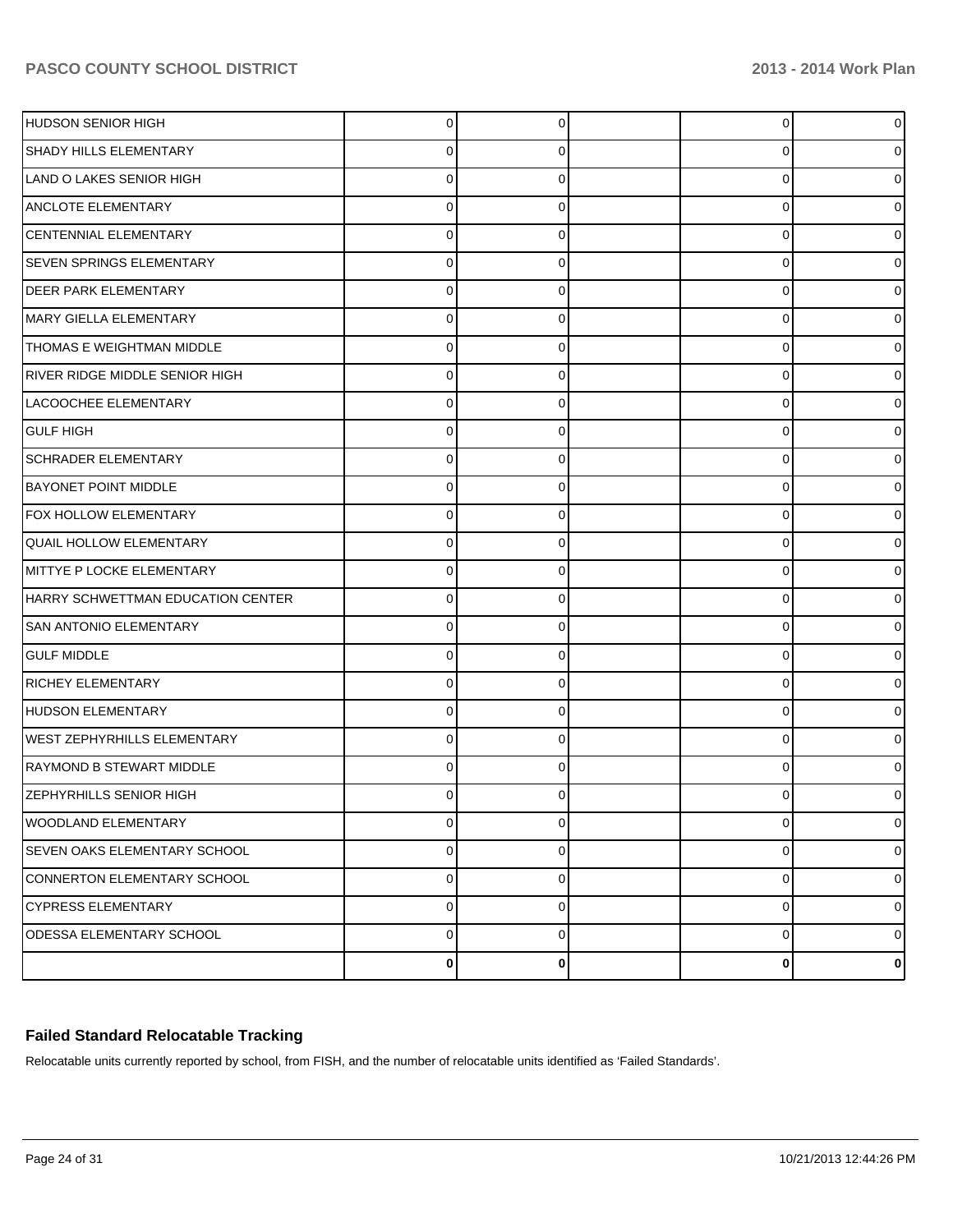Nothing reported for this section.

# **Planning**

#### **Class Size Reduction Planning**

**Plans approved by the school board that reduce the need for permanent student stations such as acceptable school capacity levels, redistricting, busing, year-round schools, charter schools, magnet schools, public-private partnerships, multitrack scheduling, grade level organization, block scheduling, or other alternatives.**

The District School Board of Pasco County has reduced the need for permanent student stations in our district in the past by approving several charter schools and is currently reviewing other charter school applications. The Board has implemented the mandated virtual school which will reduce the number of permanent stations needed. Students in grades 11 & 12 may dual enroll in college courses on one of the Pasco-Hernando campuses in order to simultaneously meet their graduation requirements and earn college credits.

#### **School Closure Planning**

**Plans for the closure of any school, including plans for disposition of the facility or usage of facility space, and anticipated revenues.**

The school district has temporarily closed two schools, Quail Hollow Elementary and Shady Hills Elementary, in order to more efficiently renovate these schools without having to work around students and staff. The students have been transferred to other schools while the renovations are conducted. The district intends to reopen these schools in two years once renovations are complete. No other school closures or disposition of real property is currently planned.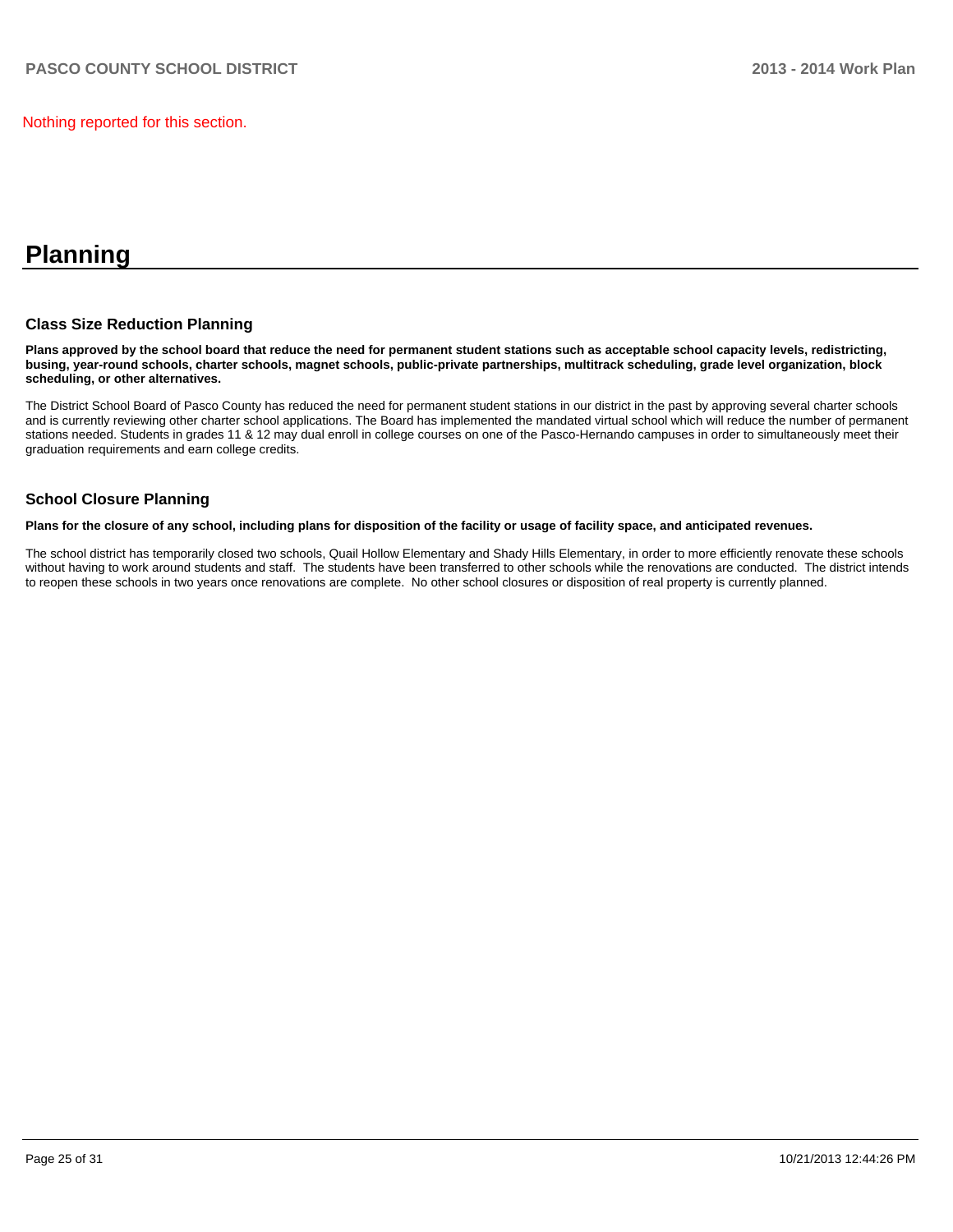Five Year Survey - Ten Year Capacity **10/21/2013** PASCO COUNTY SCHOOL DISTRICT

**Schedule of capital outlay projects projected to ensure the availability of satisfactory student stations for the projected student enrollment in K - 12 programs for the future 5 years beyond the 5-year district facilities work program.**

No items meet the criteria.

Five Year Survey - Ten Year Infrastructure PASCO COUNTY SCHOOL DISTRICT

**10/21/2013**

**Proposed Location of Planned New, Remodeled, or New Additions to Facilities in 6 thru 10 out years (Section 28).**

Moon Lake Elementary School - remodel. Gulfside Elementary School - remodel. Transportation East - remodel. Transportation West - remodel. Transportation Northwest - remodel. Harry Schwettman Education Center - remodel. Pine View Middle School - remodel. Hudson High School - remodel. Northwest Elementary School - remodel. Quail Hollow Elementary School - remodel. Woodland Elementary School - remodel.

**Plans for closure of any school, including plans for disposition of the facility or usage of facility space, and anticipated revenues in the 6 thru 10 out years (Section 29).**

None.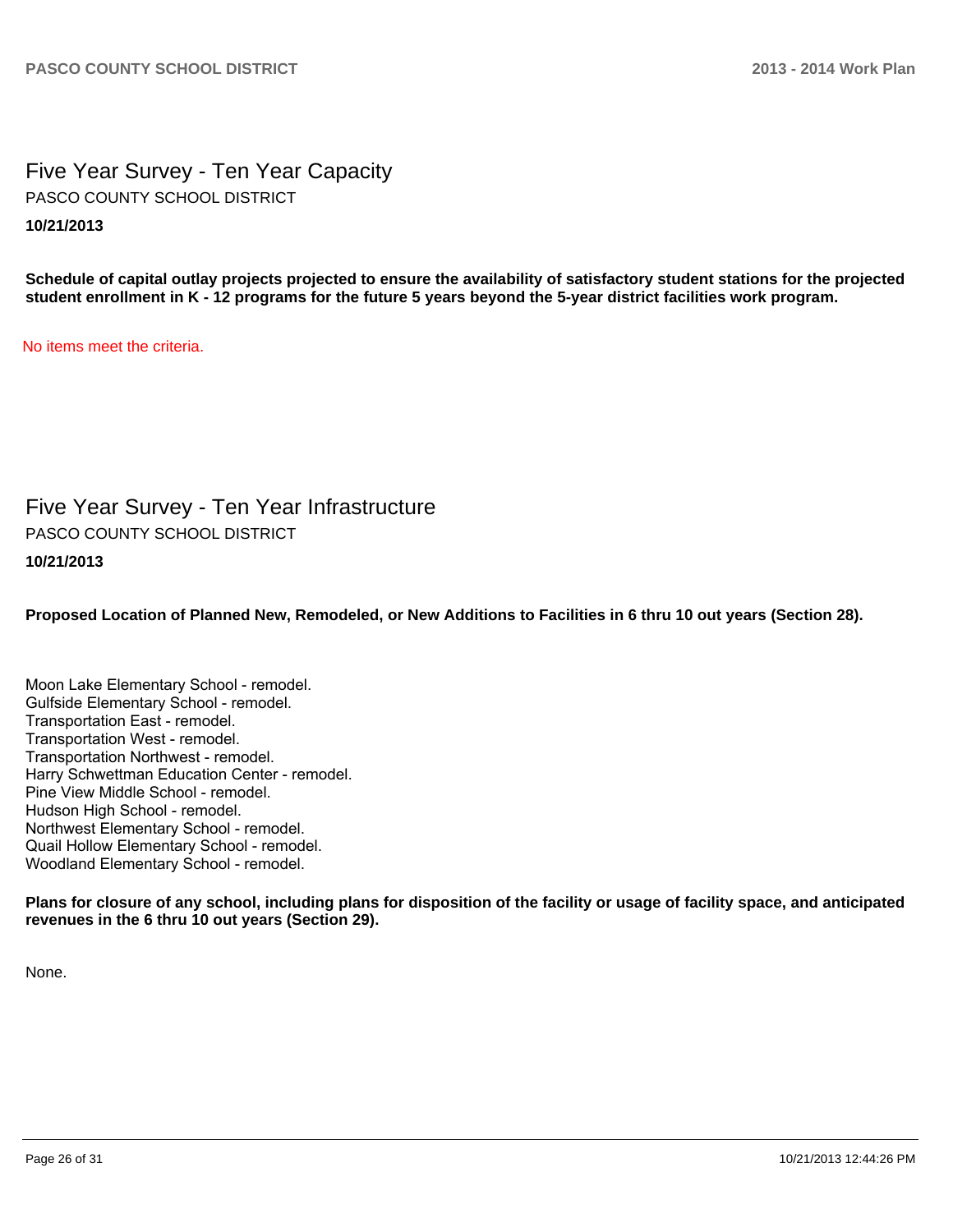# Five Year Survey - Ten Year Maintenance **10/21/2013** PASCO COUNTY SCHOOL DISTRICT

**District projects and locations regarding the projected need for major renovation, repair, and maintenance projects within the district in years 6 - 10 beyond the projects plans detailed in the five years covered by the work plan.**

| Project            | <b>Projected Cost</b> |
|--------------------|-----------------------|
| <b>HVAC</b>        | \$25,000,000          |
| Flooring           | \$1,500,000           |
| Roofing            | \$7,000,000           |
| Life to Safety     | \$250,000             |
| Fencing            | \$250,000             |
| Maintenance/Repair | \$15,000,000          |
| Parking            | \$2,500,000           |
| Electric           | \$2,000,000           |
| Fire Alarm         | \$1,500,000           |
| Telephone/Intercom | \$750,000             |
| Closed Ciruit TV   | \$2,500,000           |
| Paint              | \$2,700,000           |
|                    | \$60,950,000          |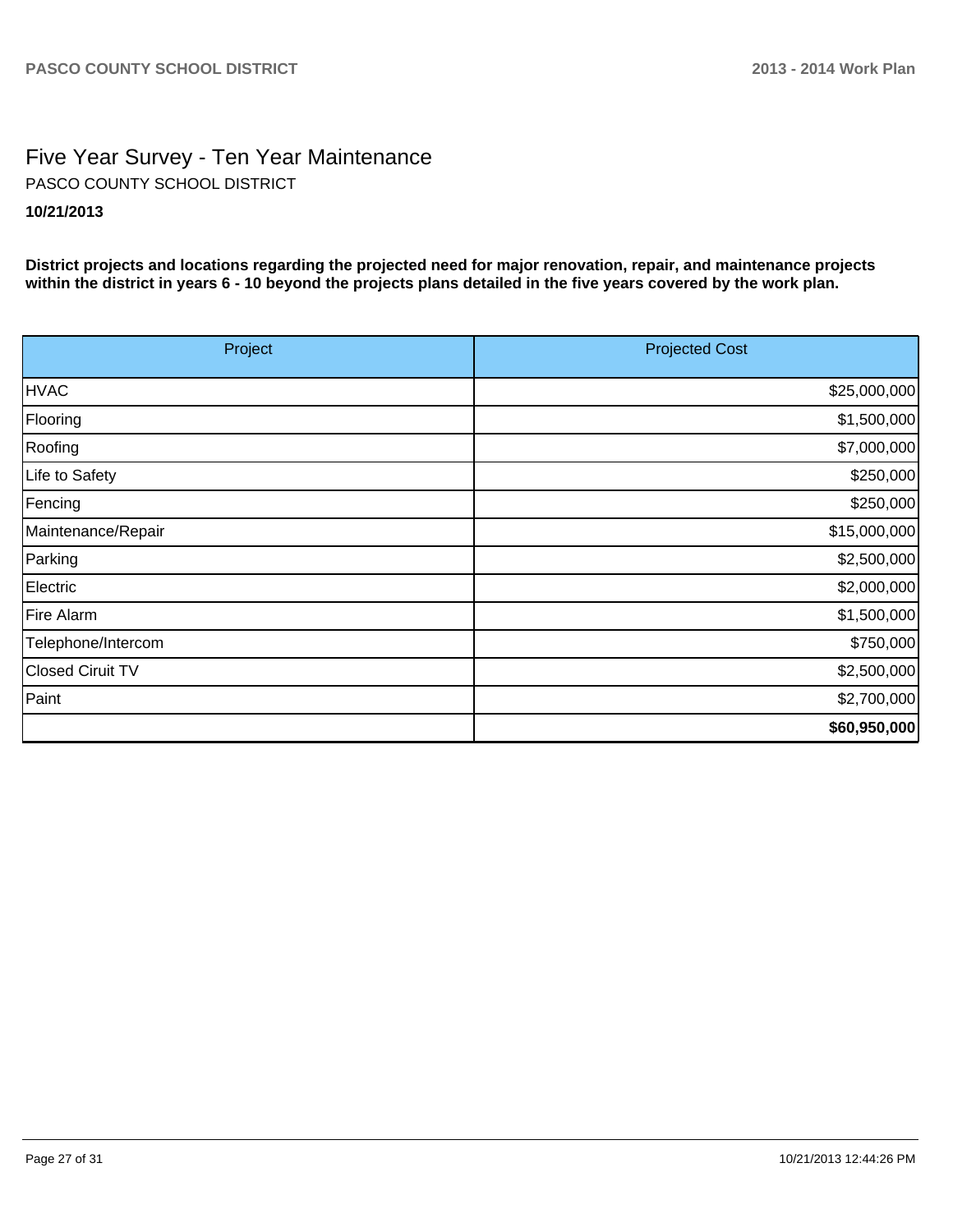# Five Year Survey - Ten Year Utilization **10/21/2013** PASCO COUNTY SCHOOL DISTRICT

**Schedule of planned capital outlay projects identifying the standard grade groupings, capacities, and planned utilization rates of future educational facilities of the district for both permanent and relocatable facilities.**

| <b>Grade Level</b><br><b>Projections</b> | <b>FISH Student</b><br><b>Stations</b> | <b>Actual FISH</b><br>Capacity | Actual<br><b>COFTE</b> | Actual<br><b>Utilization</b> | <b>Actual new</b><br><b>Student</b><br>Capacity to be<br>added/remove<br>d | Projected<br><b>COFTE</b> | Projected<br><b>Utilization</b> |
|------------------------------------------|----------------------------------------|--------------------------------|------------------------|------------------------------|----------------------------------------------------------------------------|---------------------------|---------------------------------|
| Elementary -<br><b>District Totals</b>   | 38,108                                 | 38,108                         | 29,307.92              | 76.91 %                      |                                                                            | 31,305                    | 82.15 %                         |
| Middle - District<br>Totals              | 23,754                                 | 21,372                         | 16,334.59              | 76.43 %                      |                                                                            | 15,796                    | 73.91 %                         |
| High - District<br><b>Totals</b>         | 23,921                                 | 22,719                         | 16,566.72              | 72.92 %                      |                                                                            | 16,516                    | 72.70 %                         |
| Other - ESE, etc                         | 3,001                                  | 2,668                          | 702.27                 | 26.32 %                      |                                                                            | 713                       | 26.72 %                         |
|                                          | 88,784                                 | 84,867                         | 62,911.50              | 74.13 %                      |                                                                            | 64,330                    | 75.80 %                         |

**Combination schools are included with the middle schools for student stations, capacity, COFTE and utilization purposes because these facilities all have a 90% utilization factor. Use this space to explain or define the grade groupings for combination schools.**

No comments to report.

Five Year Survey - Twenty Year Capacity PASCO COUNTY SCHOOL DISTRICT

**10/21/2013**

**Schedule of capital outlay projects projected to ensure the availability of satisfactory student stations for the projected student enrollment in K - 12 programs for the future 11 - 20 years beyond the 5-year district facilities work program.**

No items match the criteria.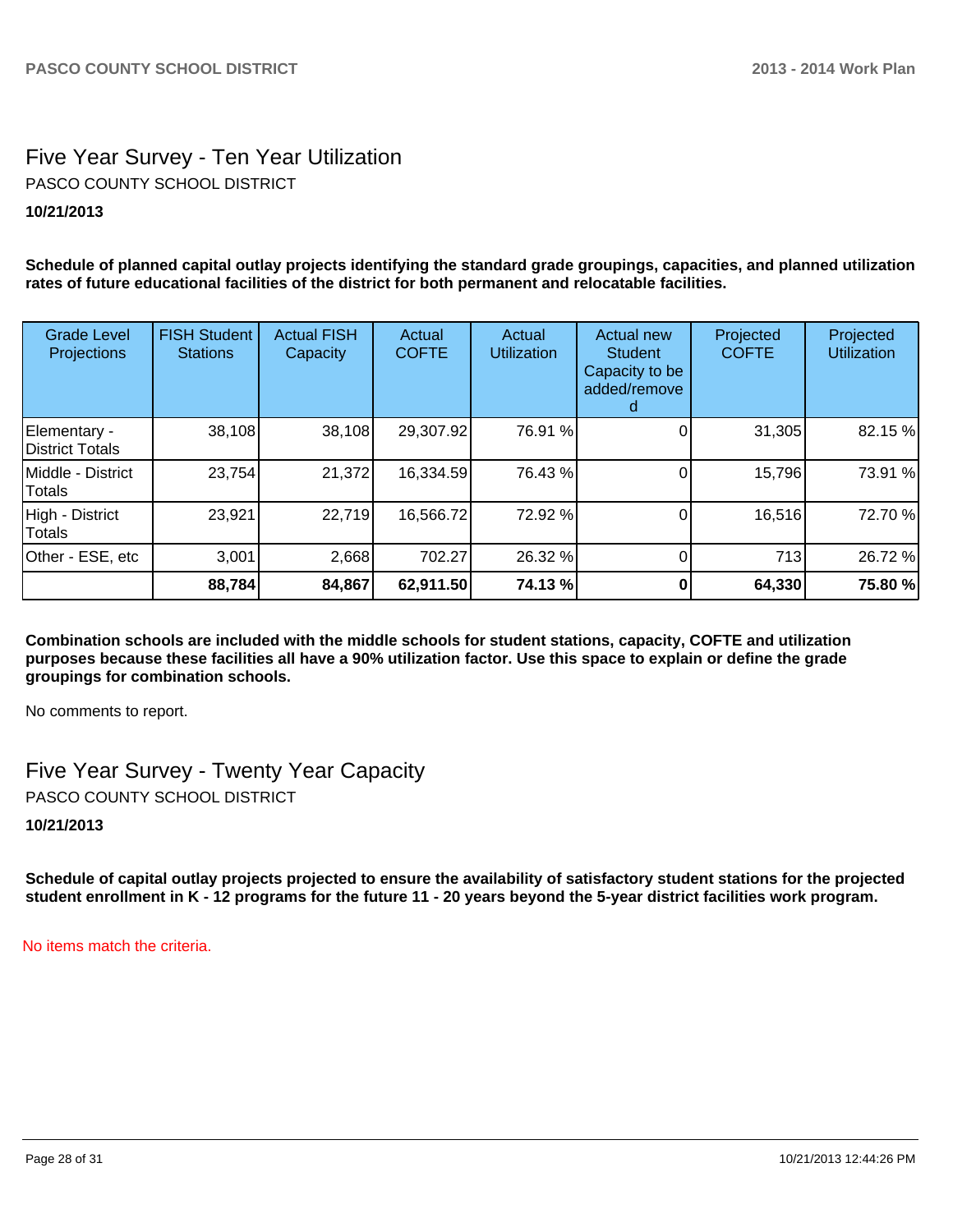# Five Year Survey - Twenty Year Infrastructure **10/21/2013** PASCO COUNTY SCHOOL DISTRICT

**Proposed Location of Planned New, Remodeled, or New Additions to Facilities in the 11 through 20 out years (Section 28).**

Not Specified

**Plans for closure of any school, including plans for disposition of the facility or usage of facility space, and anticipated revenues in the 11 through 20 out years (Section 29).**

None.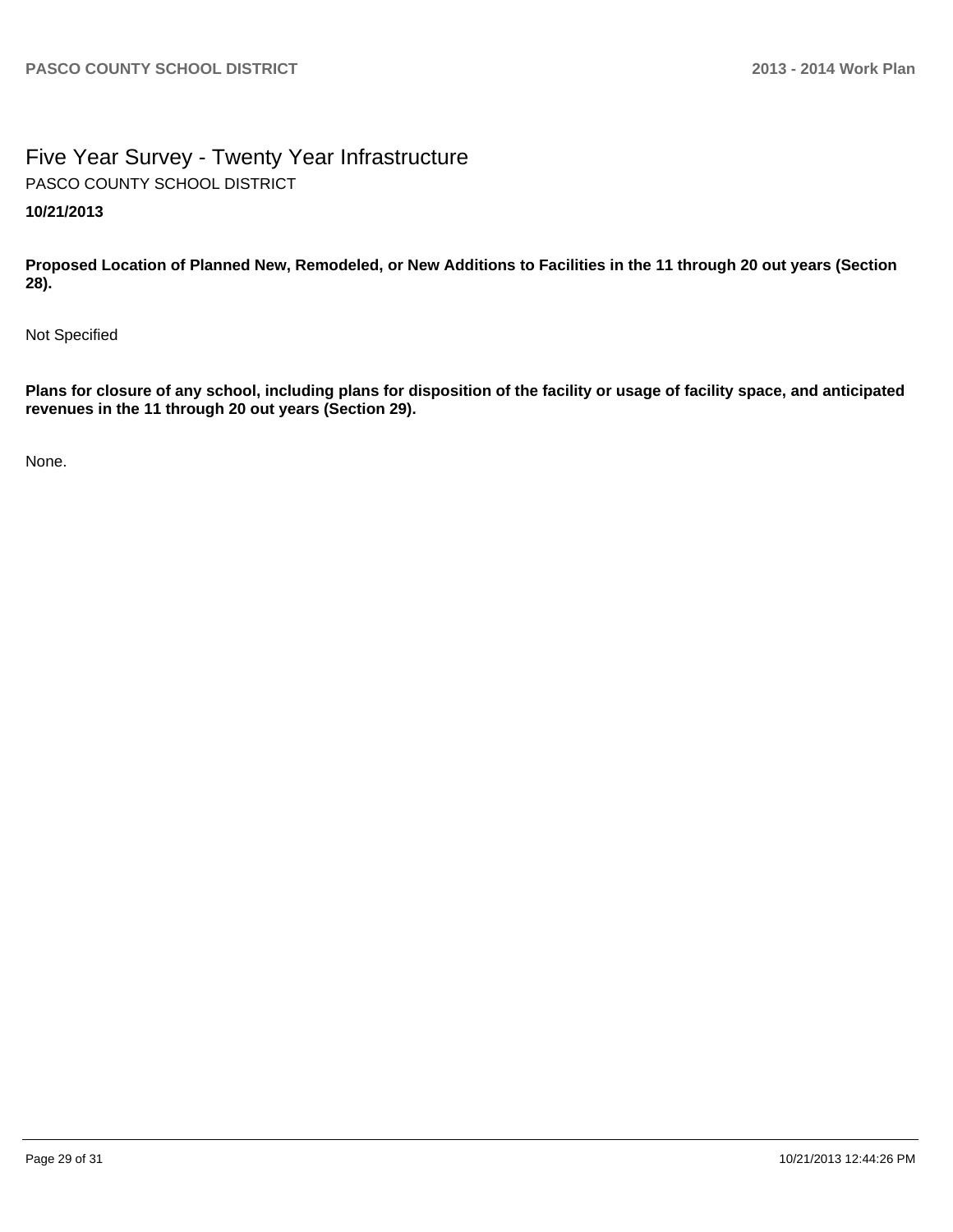# Five Year Survey - Twenty Year Maintenance **10/21/2013** PASCO COUNTY SCHOOL DISTRICT

**District projects and locations regarding the projected need for major renovation, repair, and maintenance projects within the district in years 11 - 20 beyond the projects plans detailed in the five years covered by the work plan.**

| Project                  | <b>Projected Cost</b> |
|--------------------------|-----------------------|
| <b>HVAC</b>              | \$27,500,000          |
| Electric                 | \$2,200,000           |
| Fire Alarm               | \$1,650,000           |
| Telephone/Intercom       | \$825,000             |
| <b>Closed Circuit TV</b> | \$2,750,000           |
| Paint                    | \$3,000,000           |
| Maintenance/Repair       | \$17,000,000          |
| Flooring                 | \$1,650,000           |
| Roofing                  | \$7,700,000           |
| Life to Safety           | \$275,000             |
| Fencing                  | \$275,000             |
| Parking                  | \$2,750,000           |
|                          | \$67,575,000          |